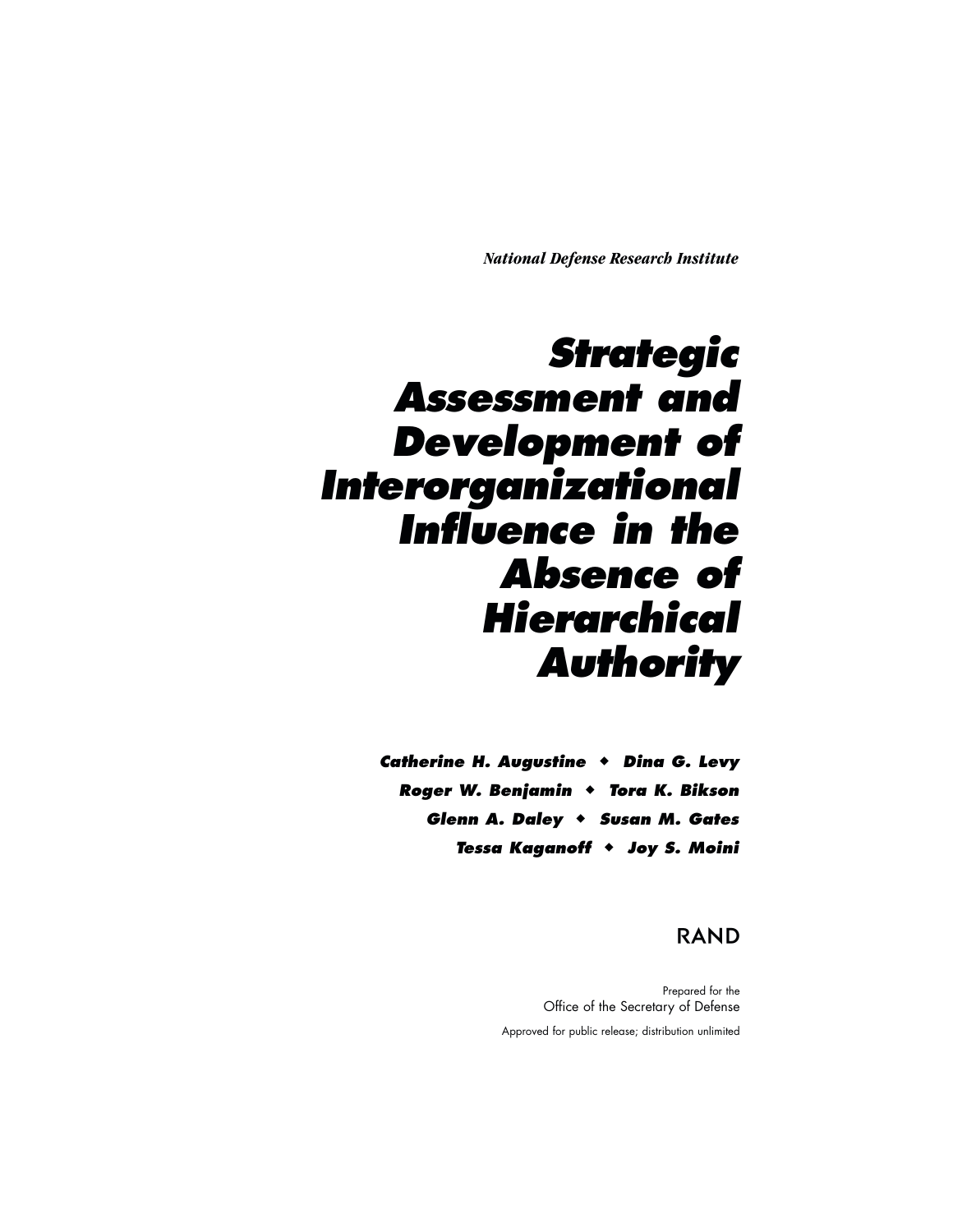The research described in this report was sponsored by the Office of the Secretary of Defense (OSD). The research was conducted in RAND's National Defense Research Institute, a federally funded research and development center supported by the OSD, the Joint Staff, the unified commands, and the defense agencies under Contract DASW01-01-C-0004.

#### **Library of Congress Cataloging-in-Publication Data**

Strategic assessment and development of interorganizational influence in the absence of hierarchical authority / Catherine H. Augenstein ... [et al.]. p. cm. "MR-1561." Includes bibliographical references. ISBN 0-8330-3277-1 1. United States. Dept. of Defense—Organization. 2. United States. Dept. of Defense—Employees—Training of. 3. United States. Dept. of Defense— Employees—Education (Higher) 4. United States. Dept. of Defense—Employees— Continuing education. I. Augenstein, Catherine H., 1968–

UB193 .S73 2002 355.6'1969'0973—dc21

2002031847

RAND is a nonprofit institution that helps improve policy and decisionmaking through research and analysis. RAND® is a registered trademark. RAND's publications do not necessarily reflect the opinions or policies of its research sponsors.

#### © Copyright 2003 RAND

All rights reserved. No part of this book may be reproduced in any form by any electronic or mechanical means (including photocopying, recording, or information storage and retrieval) without permission in writing from RAND.

Published 2003 by RAND

1700 Main Street, P.O. Box 2138, Santa Monica, CA 90407-2138 1200 South Hayes Street, Arlington, VA 22202-5050 201 North Craig Street, Suite 202, Pittsburgh, PA 15213-1516 RAND URL: http://www.rand.org/ To order RAND documents or to obtain additional information, contact Distribution Services: Telephone: (310) 451-7002; Fax: (310) 451-6915; Email: order@rand.org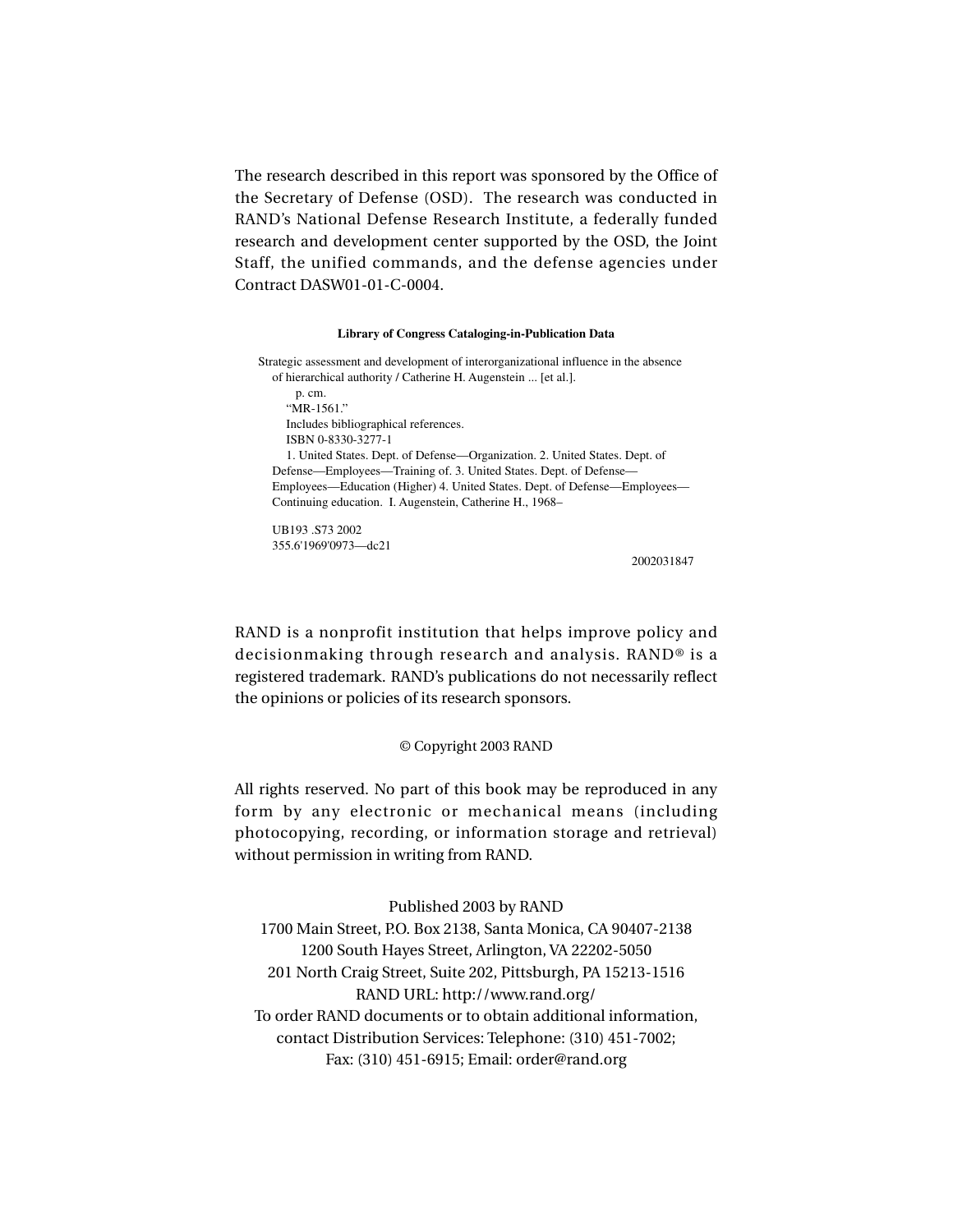## **PREFACE**

The governance of civilian postsecondary education and professional development in the Department of Defense (DoD) is highly decentralized. The many educational institutions, programs, and courses of instruction offered to DoD civilians respond to influence from both within and outside DoD. Institutions within DoD are typically governed by several formal sponsors and are also influenced by boards of visitors or advisors, accrediting agencies, licensing bodies, and other governing entities that play important roles in the higher education sector outside DoD. In 1998, the DoD Office of the Chancellor for Education and Professional Development was added to the complex multiorganizational network governing civilian postsecondary educational activities as the primary advocate for academic quality and cost-effectiveness.

Unlike the formal sponsors, the Chancellor's office was not endowed with hierarchical authority over DoD providers of education. It must therefore rely on other sources of power to achieve its mission of influencing quality and cost-effectiveness. Previous RAND research on strategic planning for the Chancellor's office (Levy et al., 2001) considered possible roles for the office, given its mission and charter. This report extends that work by offering a systematic approach to the assessment of interorganizational influence and strategies for its development in the absence of hierarchical authority. The approach presented here draws on research from social psychology, organizational behavior, and sociology, and is designed for use by the Chancellor's office and other similar organizations participating in the governance of education, training, and professional development (ET&D).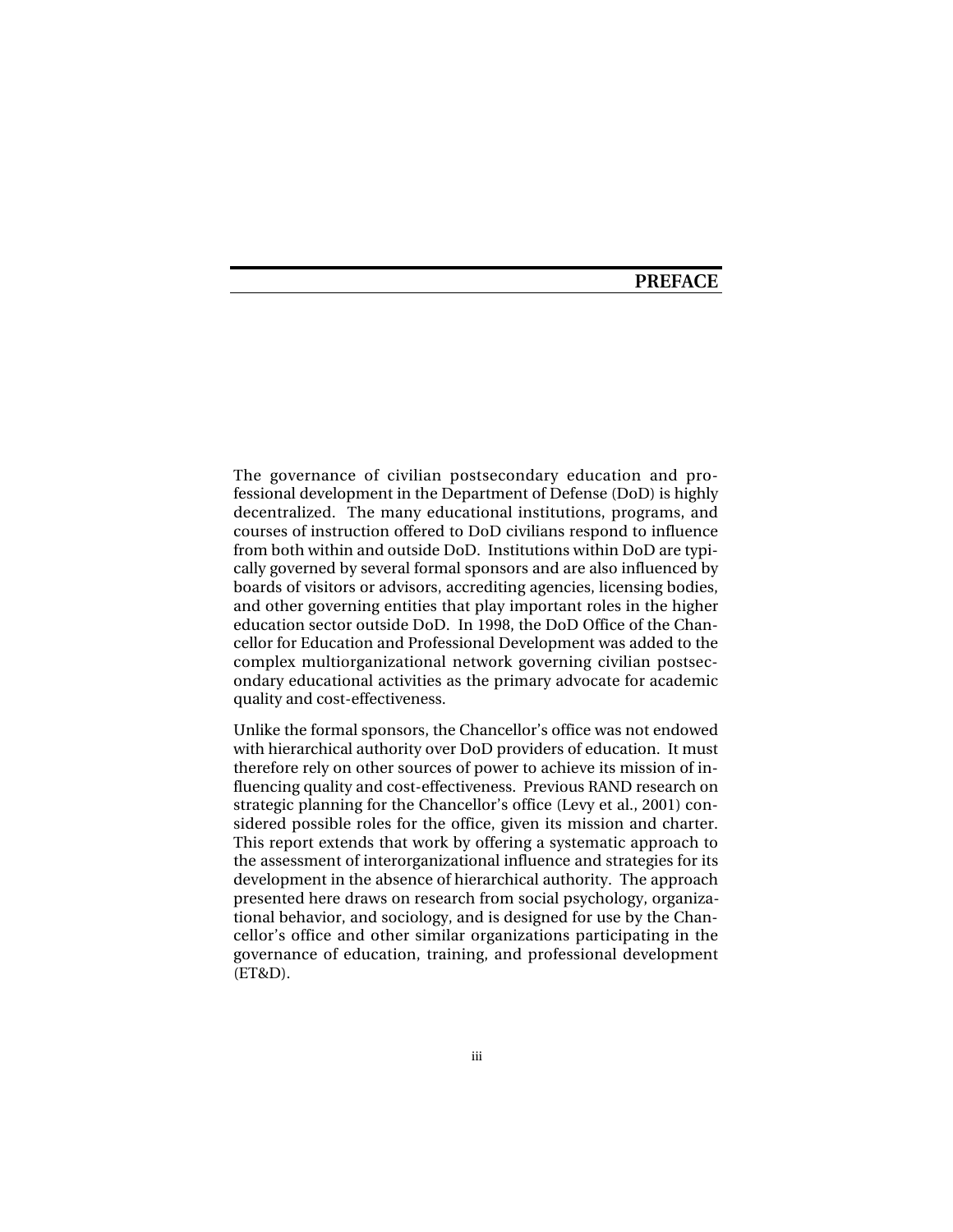iv Strategic Assessment and Development of Interorganizational Influence

This research was conducted for the DoD Office of the Chancellor for Education and Professional Development within the Forces and Resources Policy Center of RAND's National Defense Research Institute, a federally funded research and development center sponsored by the Office of the Secretary of Defense, the Joint Staff, the unified commands, and the defense agencies.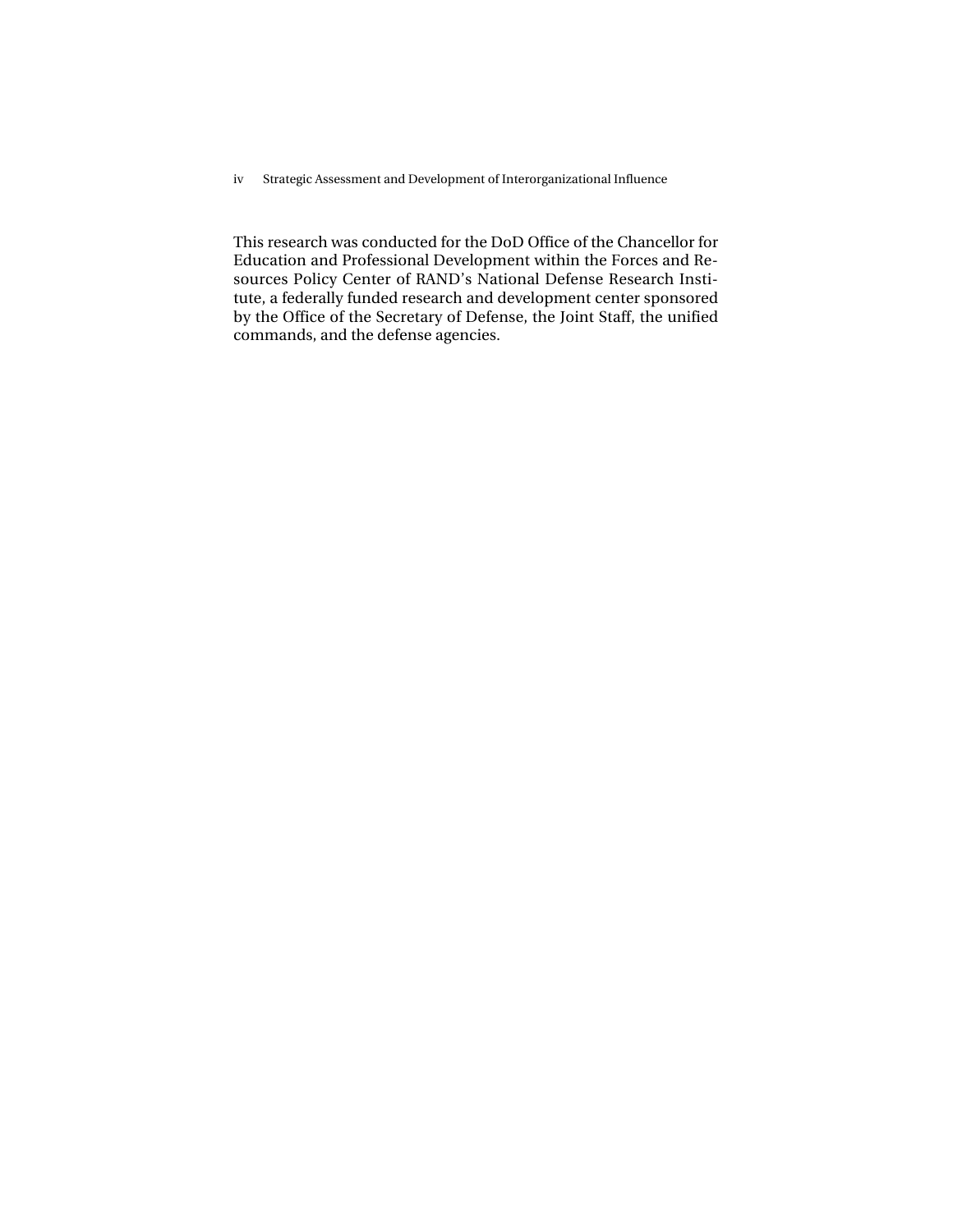## **CONTENTS**

|                                                                                                                                                                                                                                | iii                                 |
|--------------------------------------------------------------------------------------------------------------------------------------------------------------------------------------------------------------------------------|-------------------------------------|
|                                                                                                                                                                                                                                | vii                                 |
|                                                                                                                                                                                                                                | ix                                  |
| Acknowledgments                                                                                                                                                                                                                | xiii                                |
| Chapter One<br>INTRODUCTION                                                                                                                                                                                                    | 1<br>3                              |
| Chapter Two<br>POWER ASSESSMENT<br>Define the Objective of the Influencer<br>Assess the Influencer's Power<br>Assess the Relationship Between the Influencer and<br>Assess the Environment<br>Summary of Determinants of Power | 5<br>5<br>8<br>10<br>13<br>15<br>17 |
| <b>Chapter Three</b><br>Develop Bases of Power<br>Create Dependencies by Gaining Control over                                                                                                                                  | 19<br>19<br>20                      |
| <b>Chapter Four</b><br>DEVELOPMENT OF INFLUENCE STRATEGIES                                                                                                                                                                     | 23<br>24                            |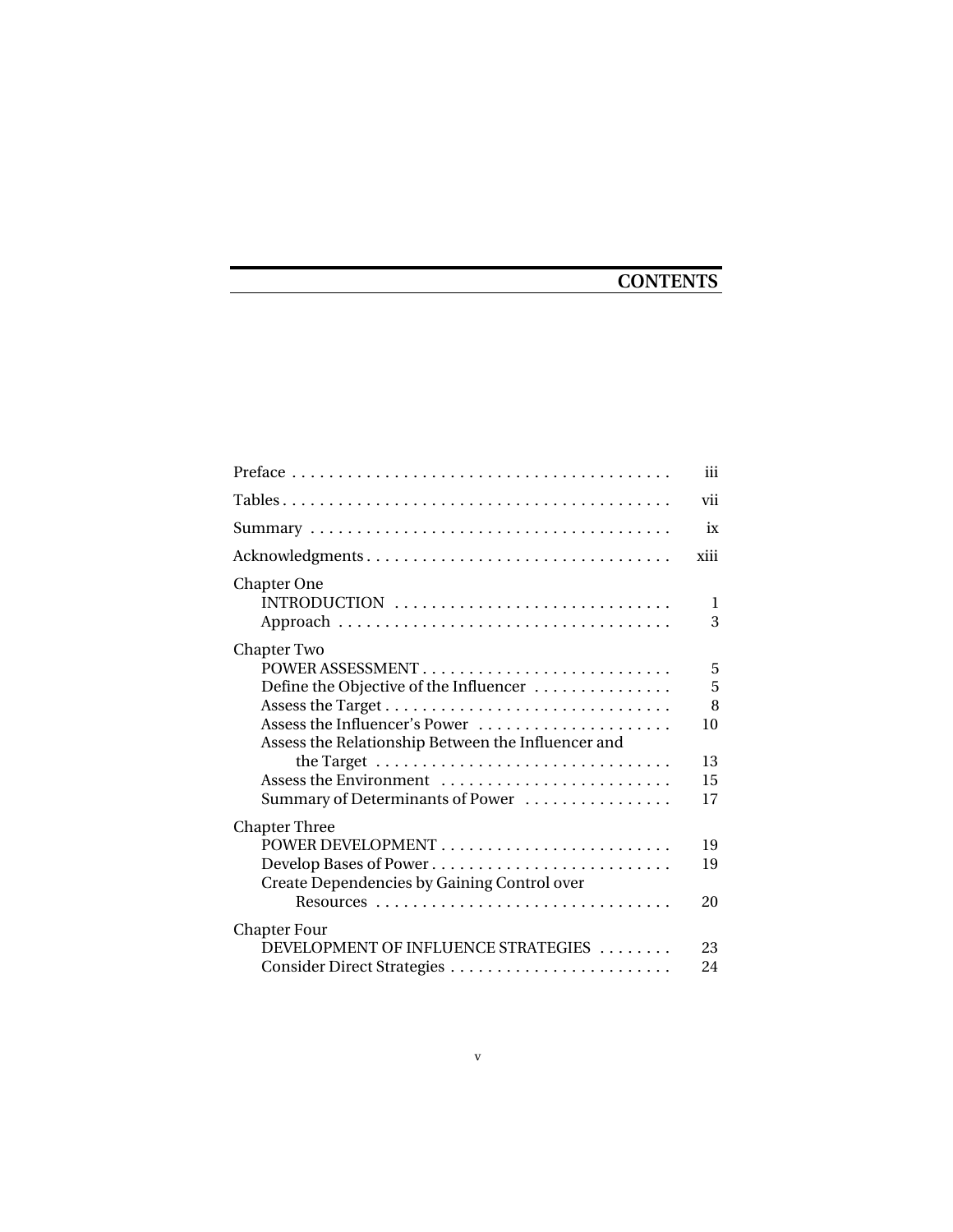| vi | Strategic Assessment and Development of Interorganizational Influence |  |
|----|-----------------------------------------------------------------------|--|
|    |                                                                       |  |

|                                                          | 25 |
|----------------------------------------------------------|----|
| Summary of Power-and-Influence Development<br>Strategies | 27 |
| <b>Chapter Five</b>                                      | 29 |
| Appendix: LITERATURE BACKGROUND                          | 33 |
|                                                          | 37 |
|                                                          |    |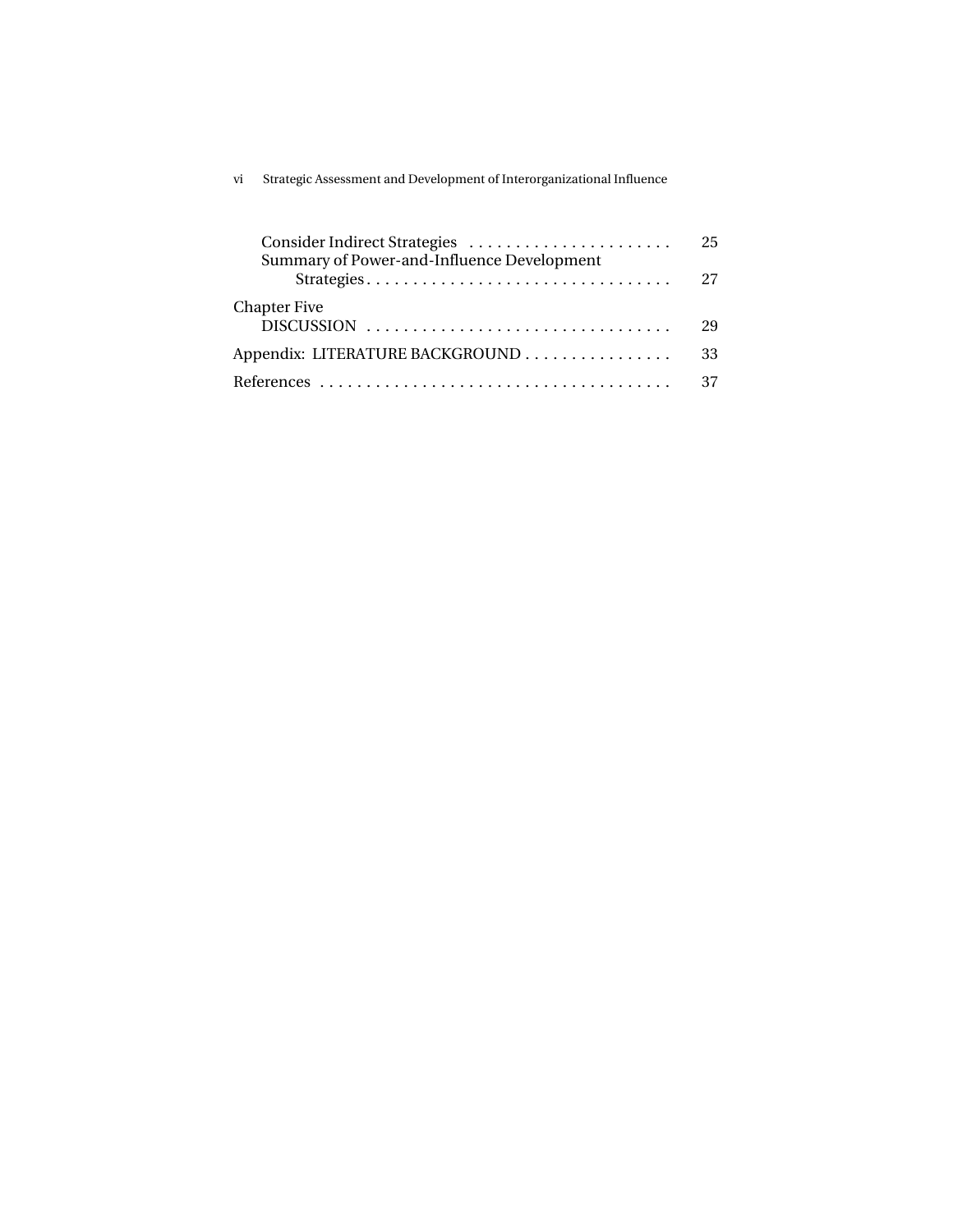## **TABLES**

| 1.1. Power-and-Influence Assessment and                               |                |
|-----------------------------------------------------------------------|----------------|
| Development $\dots\dots\dots\dots\dots\dots\dots\dots\dots\dots\dots$ | $\overline{4}$ |
| 2.1. Conditions Under Which Power of Influencer Is                    |                |
|                                                                       |                |
| 4.1. Summary of Power-and-Influence Development 27                    |                |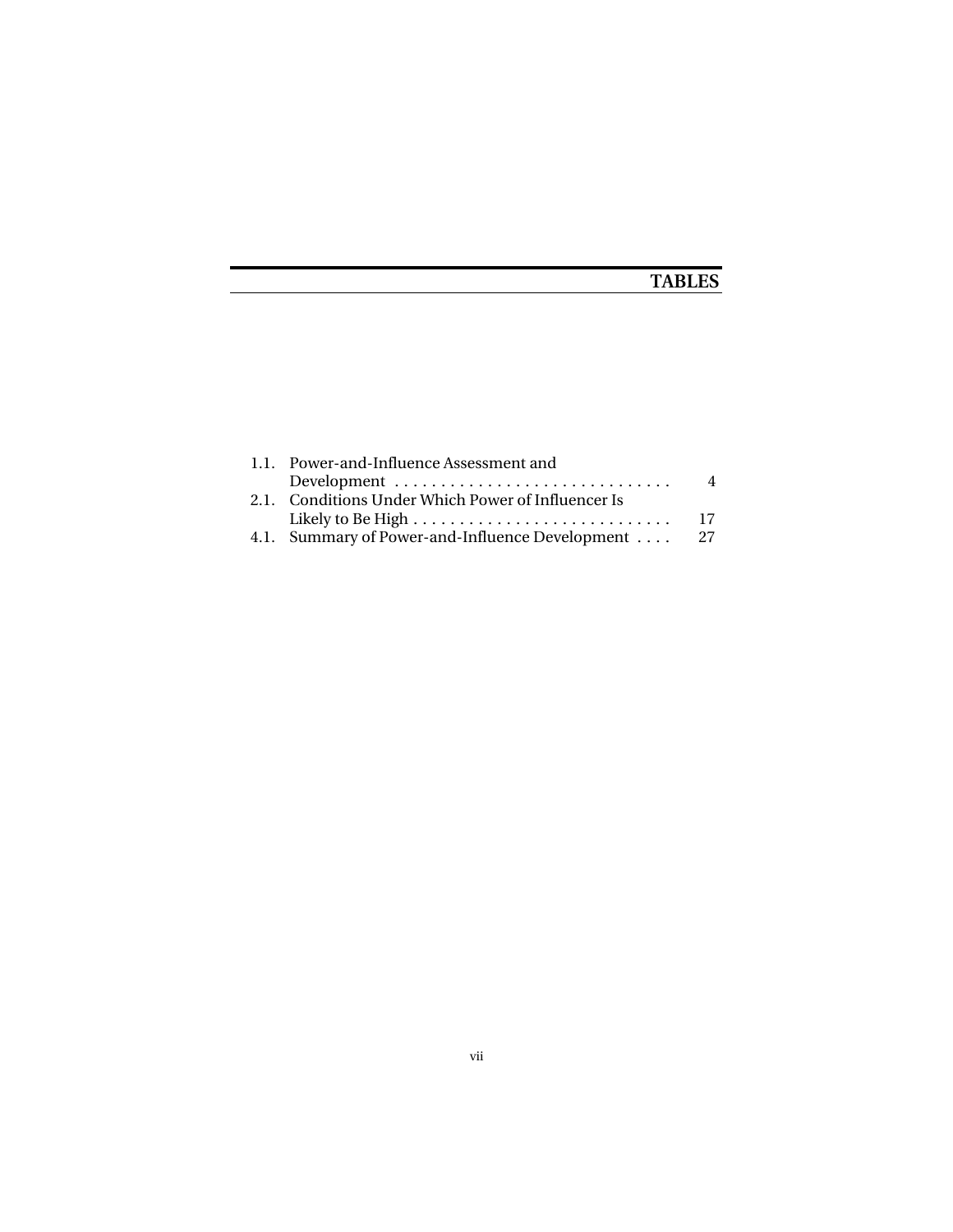## **SUMMARY**

Recent reports warn of the potential for a crisis in human capital in the federal civil service (see U.S. Senate, 2000, and U.S. General Accounting Office, 2001). They point to an aging workforce, a large and increasing proportion of which is eligible to retire, and convey the pervasive perception that existing federal employees do not have the skills needed to replace those who will retire. They also voice concerns that educational and professional-development opportunities are not of sufficient quality to help overcome deficiencies in workforce skill levels, stressing the need for enhanced educational opportunities to help avert a human capital crisis.

As the employer of one-fourth of civilians in the federal government (U.S. Office of Personnel Management, 2001), the Department of Defense (DoD) has an especially strong interest in tackling human resource challenges. Ensuring that DoD civilians are offered highquality educational and professional-development opportunities is already an important element of DoD's human resource strategy, and if the senior ranks within the DoD civilian workforce become too thin to provide effective mentoring and other informal training, formal education may become an increasingly important human resource tool. Until recently, however, oversight of educational quality for civilians in DoD was highly decentralized. In 1998, the DoD Office of the Chancellor for Education and Professional Development was established as the principal advocate for the academic quality and cost-effectiveness of civilian education and professional development.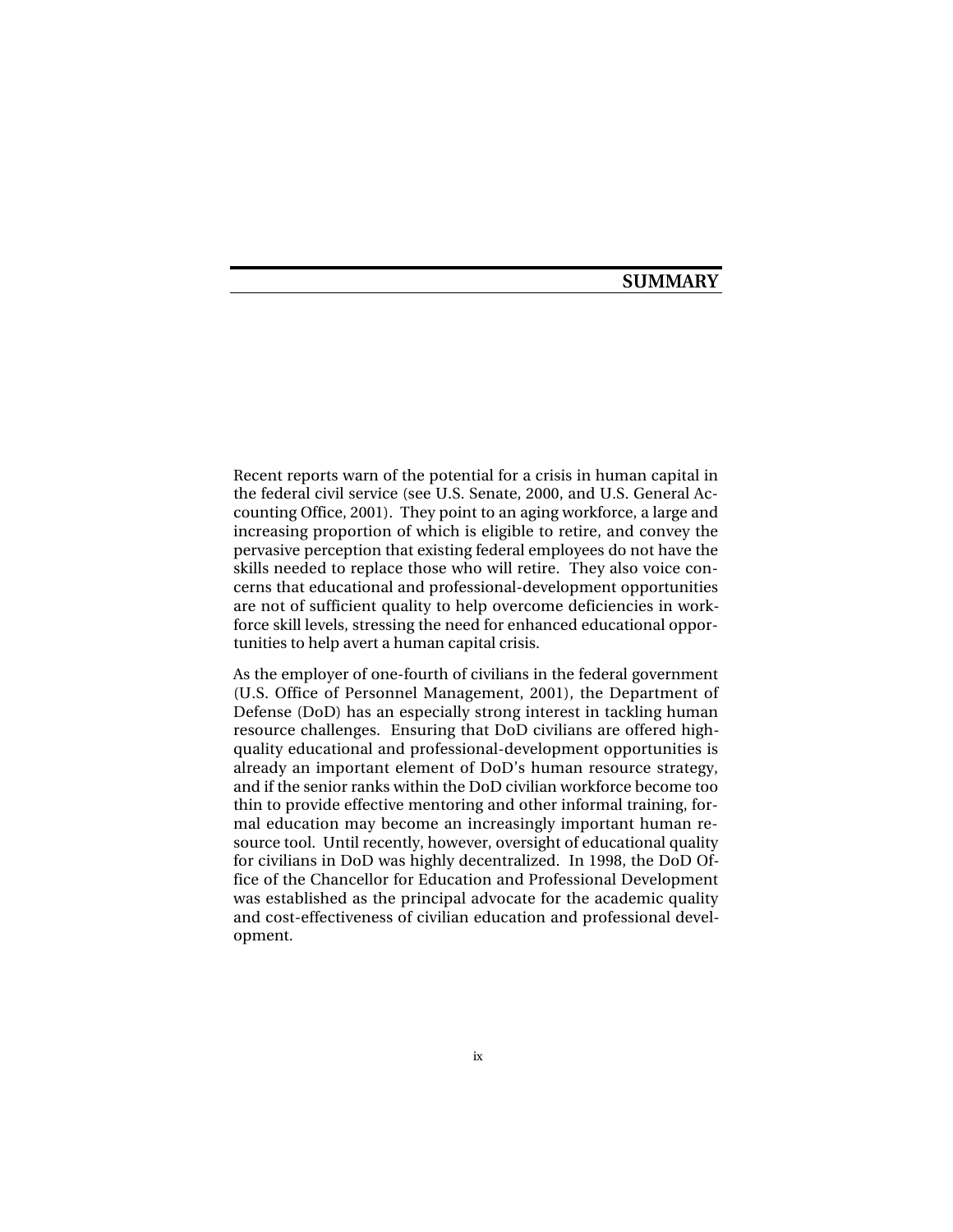x Strategic Assessment and Development of Interorganizational Influence

To achieve its mission, the Chancellor's office must influence the behavior of providers of education and professional development, yet it is constrained by a charter that grants it very limited formal authority to exercise such influence. Many organizations operate under conditions similar to those of the Chancellor's office in that they are responsible for influencing others without the concomitant hierarchical authority that would make exerting such influence straightforward. These organizations must draw on alternative sources of power and employ other avenues of influence. The aim of the work presented here is to give the Chancellor's office and similar organizations a clear sense of the options available to them as they pursue their missions.

Drawing on research and theories from social psychology, organizational behavior, and sociology, we present a three-stage framework for the strategic assessment and development of power and influence. The three stages are power assessment, power development, and the development of influence strategies.

An organization that attempts to exert influence benefits from a clear understanding of the power it has at its disposal. The power assessment process involves the consideration of five key factors: (1) the influencer's objective, (2) relevant characteristics of the target organization and its members, (3) the influencer's power bases and capabilities as an organization and as a collection of individuals, (4) features of the relationship between the influencing organization and its target, and (5) the environment in which the organizations interact. After assessing its potential power, the influencer can evaluate whether its current power bases are sufficient and the extent to which it has been capitalizing on them.

If the influencer determines that its power levels are insufficient, it can engage in power development. A successful power development process is based on careful attention to available opportunities. Some sources of power, such as the control of another organization's funding, may be very difficult to acquire, whereas others, such as expertise, may be more accessible. A complement to the development of specific sources or bases of power is the strategic pursuit of control or influence over the allocation or use of irreplaceable and scarce resources that are valuable to target organizations. The influencing organization should be creative in considering which resources it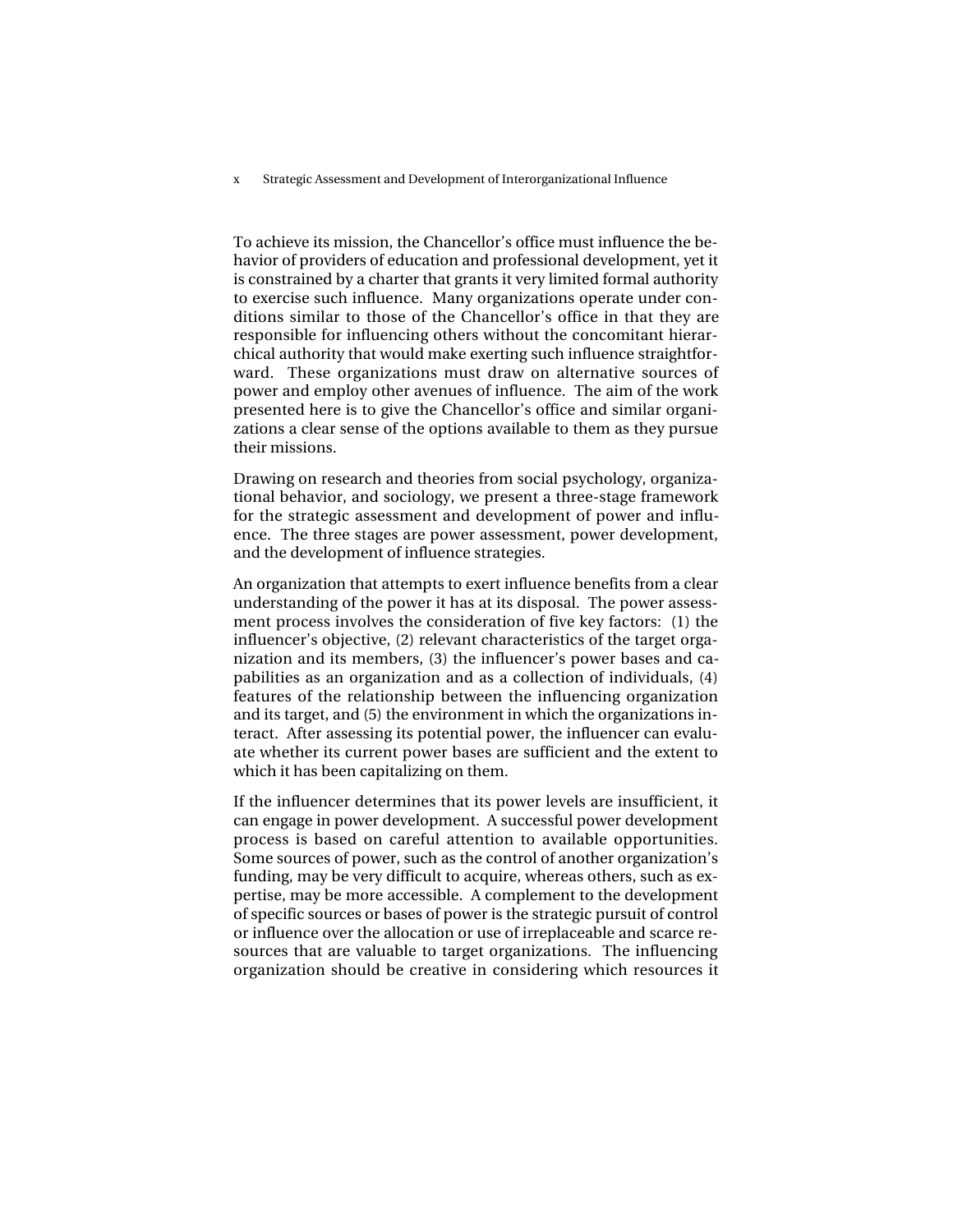could attempt to control, remembering that organizations rely on a broad array of such resources, including information, prestige, technology, materials, supplies, access, personnel, social legitimacy, and publicity.

Once the influencer has either determined that its current power base is sufficient, developed new bases of power, or gained control of scarce and valuable resources, it can select influence strategies. The choice of strategies is affected by such constraints as social norms and roles, the nature of the influencer's power base, the appropriateness of the strategy for the influence objective, the level of resistance encountered or expected, and costs of the strategy in relation to its benefits. Influencers can choose either direct or indirect influence strategies. Direct strategies are recommended when the target organization is dependent to at least some extent on the influencer. If such dependence is fairly strong, direct strategies (e.g., asking or telling the target organization to change a specific behavior) should be successful, because the target organization will hesitate to disrupt its relationship with the influencer. Alternatively, if the target organization is not dependent on the influencing organization, indirect influence strategies may be more successful. Two examples of indirect strategies are influencing system norms and influencing via a third party that, ideally, has greater power over the target organization.

The Chancellor's office has pursued a number of strategies in support of its mission as the primary advocate for the academic quality and cost-effectiveness of education and professional development activities serving DoD civilians. Examples include personal visits to institutions, establishment of DoD quality standards, development of informational databases, coordination and hosting of an annual conference, and sponsorship of analytical support. Most of these strategies target the entire set of DoD provider institutions. In that respect, and within the limits of its existing charter, the Chancellor's office currently benefits from moderate, but increasing, levels of power.

A recommended future strategy for the Chancellor's office is to increase the number of interactions with and ties to other organizations that influence educational providers. Efforts to align the goals of several organizations could result in more coordinated and com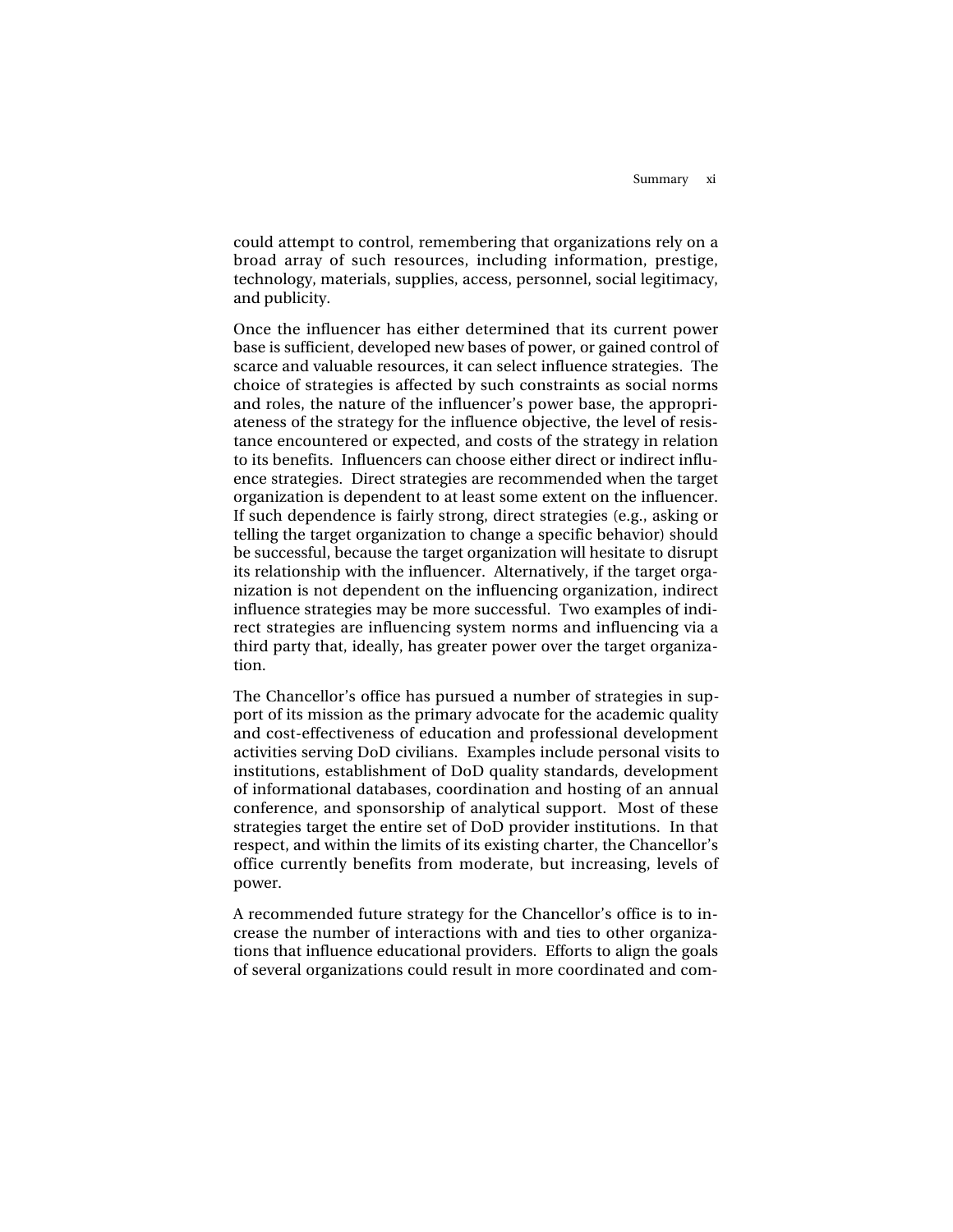xii Strategic Assessment and Development of Interorganizational Influence

pelling influence on providers to improve quality. In addition, the Chancellor's office might discover an opportunity to direct its influence through a particularly powerful organization. A complementary strategy is to develop stronger ties with individual provider institutions. To do so, the Chancellor's office must understand which bases of power and which strategies are likely to yield success with each target organization. Developing such ties will enable the Chancellor's office to tailor its strategies to the contexts and characteristics of individual provider institutions, and thereby increase its potential for successful influence.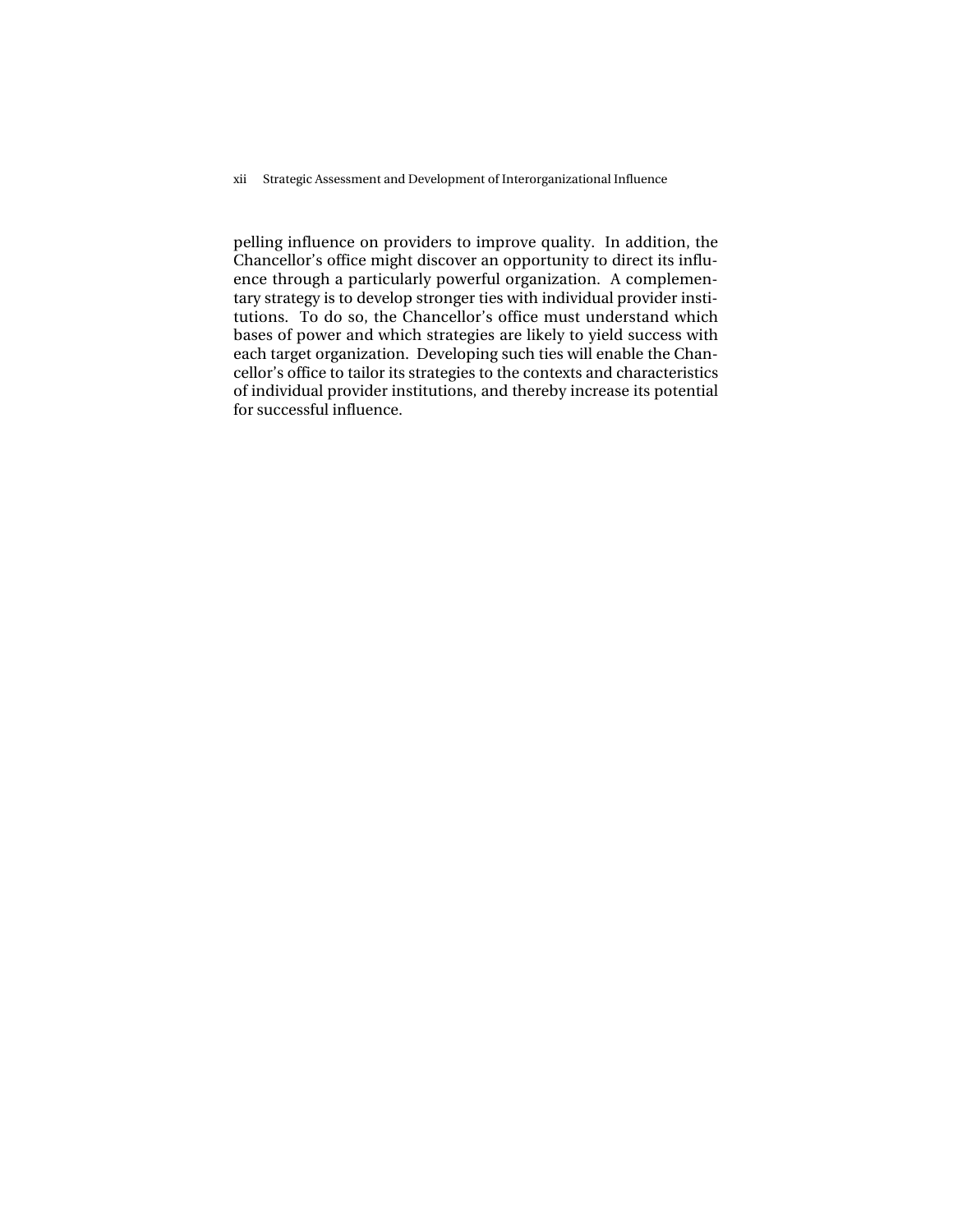## **ACKNOWLEDGMENTS**

This research benefited from the support and guidance of Chancellor Jerome Smith, John Dill, and James Raney of the DoD Office of the Chancellor for Education and Professional Development. RAND's Lisa Colabella, Susan Hosek, Laura Castaneda, Peter Mendel, Susan Everingham, and Laura Zakaras provided thoughtful reviews of earlier drafts.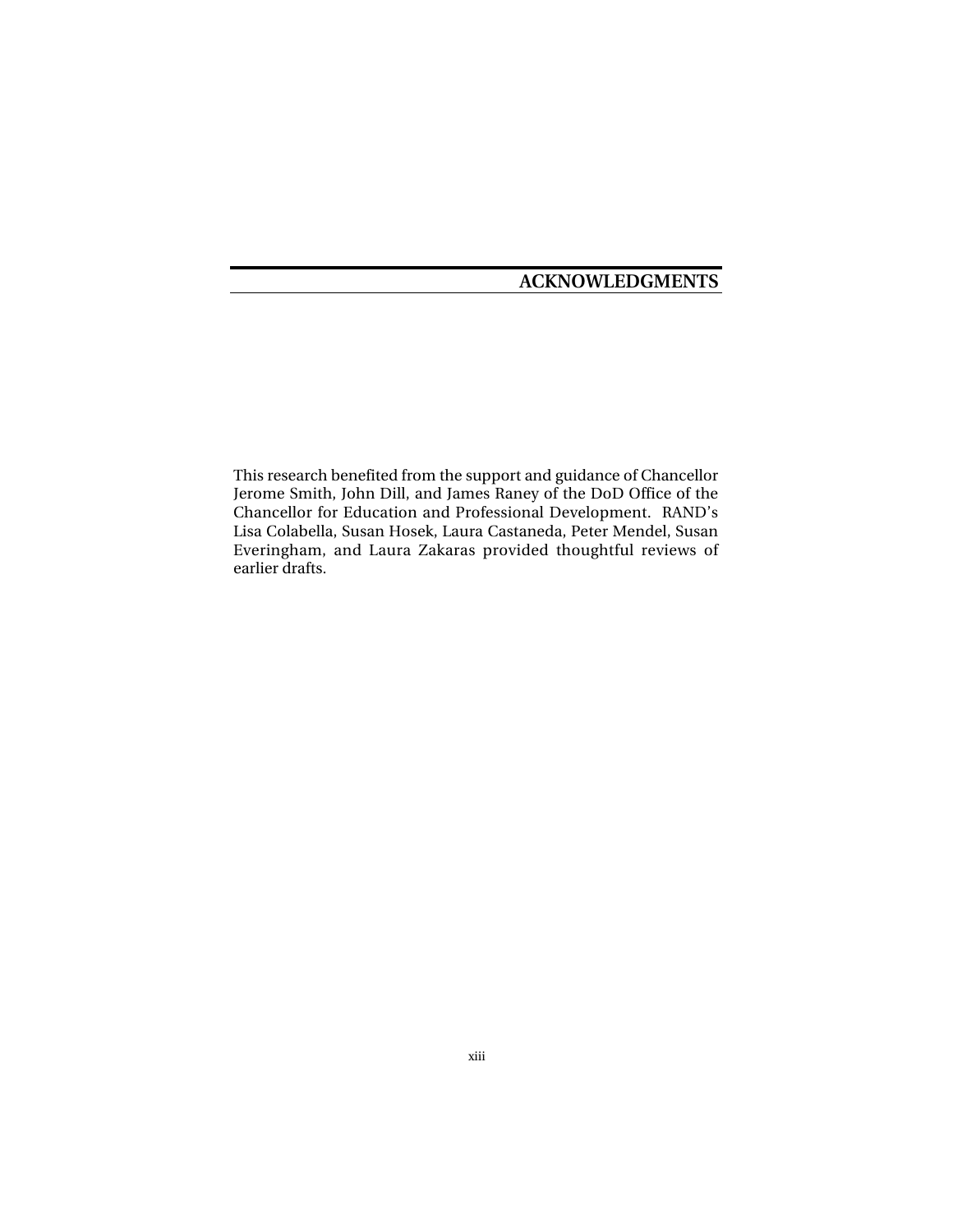#### Chapter One

## **INTRODUCTION**

Several recent reports have highlighted concerns about the federal civil service workforce.1 They point to an aging workforce, a large and increasing proportion of which is eligible to retire, and convey the pervasive perception that existing federal employees do not have the skills needed to replace those who will retire. There are also concerns that the workforce is not well equipped to handle the changing nature of work and that opportunities for education, training, and professional development (ET&D) are not of sufficient quality to help overcome deficiencies in workforce skill levels. All of these reports stress the need for strategic human resource management and enhanced educational opportunities to help avert a human capital crisis.

The Department of Defense (DoD) employs one-fourth of federal civilian employees (U.S. Office of Personnel Management, 2001), so it has an especially strong interest in tackling human resource challenges. High-quality ET&D opportunities are key means by which it can do so. DoD offers its civilian workers opportunities for ET&D both internally and through external providers. In 1997, the Office of the Secretary of Defense sponsored 20 institutions and 36 programs within DoD as well as 68 programs external to DoD (Office of the Assistant Secretary of Defense for Force Management Policy, 1998), serving multiple and varied customers under the broad DoD um-

\_\_\_\_\_\_\_\_\_\_\_\_\_\_

<sup>1</sup>See Cohen, 1997; Defense Science Board Task Force, 2000; U.S. Senate*,* 2000; Abramson, 2001; and U.S. General Accounting Office, 2001.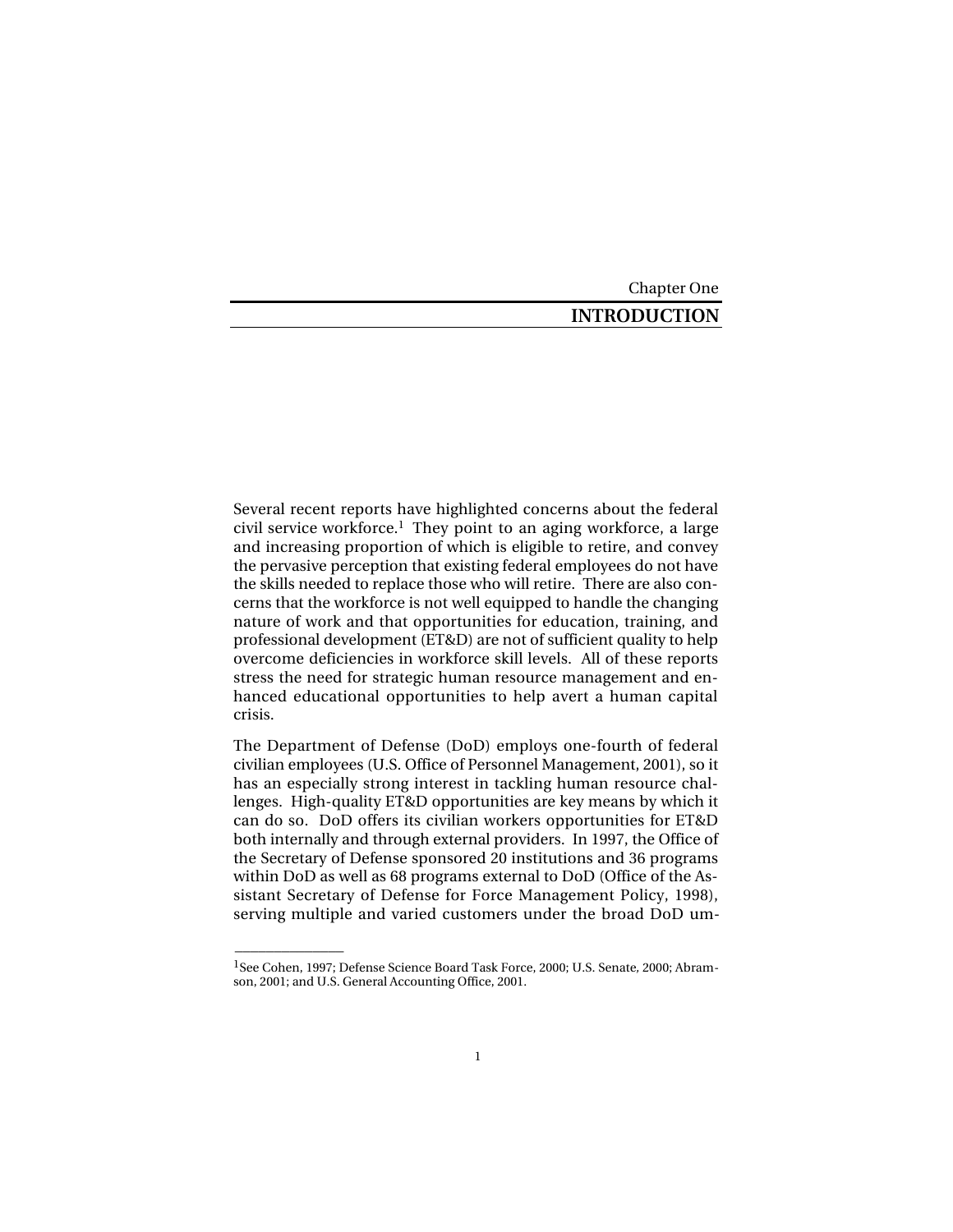brella.2 Most of the education is offered at the postsecondary level, with both nondegree programs and programs leading to associate's, bachelor's, master's, and doctoral degrees. These formal educational programs may become an increasingly important human resource tool if the senior ranks within DoD become too thin to provide effective mentoring and other informal training.

Within DoD, there are formal sponsoring organizations that influence education and training through established reporting systems, the provision of resources, curriculum guidance, and policy formulation.3 In addition to these formal sponsors, there are entities involved in influencing ET&D for DoD civilians, including boards of visitors or advisors, accrediting agencies, licensing bodies, and—for non-DoD providers—boards of trustees and other governing entities.

In 1998, a new office was introduced into this complex network of stakeholders. The Office of the Chancellor for Education and Professional Development was established as the principal advocate for academic quality and cost-effectiveness of all DoD civilian postsecondary education and professional development activities (U.S. Department of Defense, 1999). To achieve this mission, the Chancellor's office needs to influence providers of education and professional development to enhance quality and cost-effectiveness; however, it is constrained by a charter that grants it very limited formal authority to exercise such influence. In addition to specifying that the Chancellor's office should review and evaluate the provider institutions, the charter states that it should work in conjunction with other DoD officials who sponsor or have cognizance over civilian education and professional development activities. Given its mission and charter, how can the Chancellor's office best influence educational quality and cost-effectiveness?

This question is not unique to the Chancellor's office. The main function of many entities, including professional societies, interest groups, and accrediting agencies, is to influence other organizations over which they have no direct authority. Units within organizations, such as quality-assurance departments, or creations of organiza-

\_\_\_\_\_\_\_\_\_\_\_\_\_\_

<sup>2</sup>See Gates et al. (2001) for a description of categories of customers of ET&D in DoD.

<sup>&</sup>lt;sup>3</sup>See Levy et al. (2001) for a description of the different types of sponsors.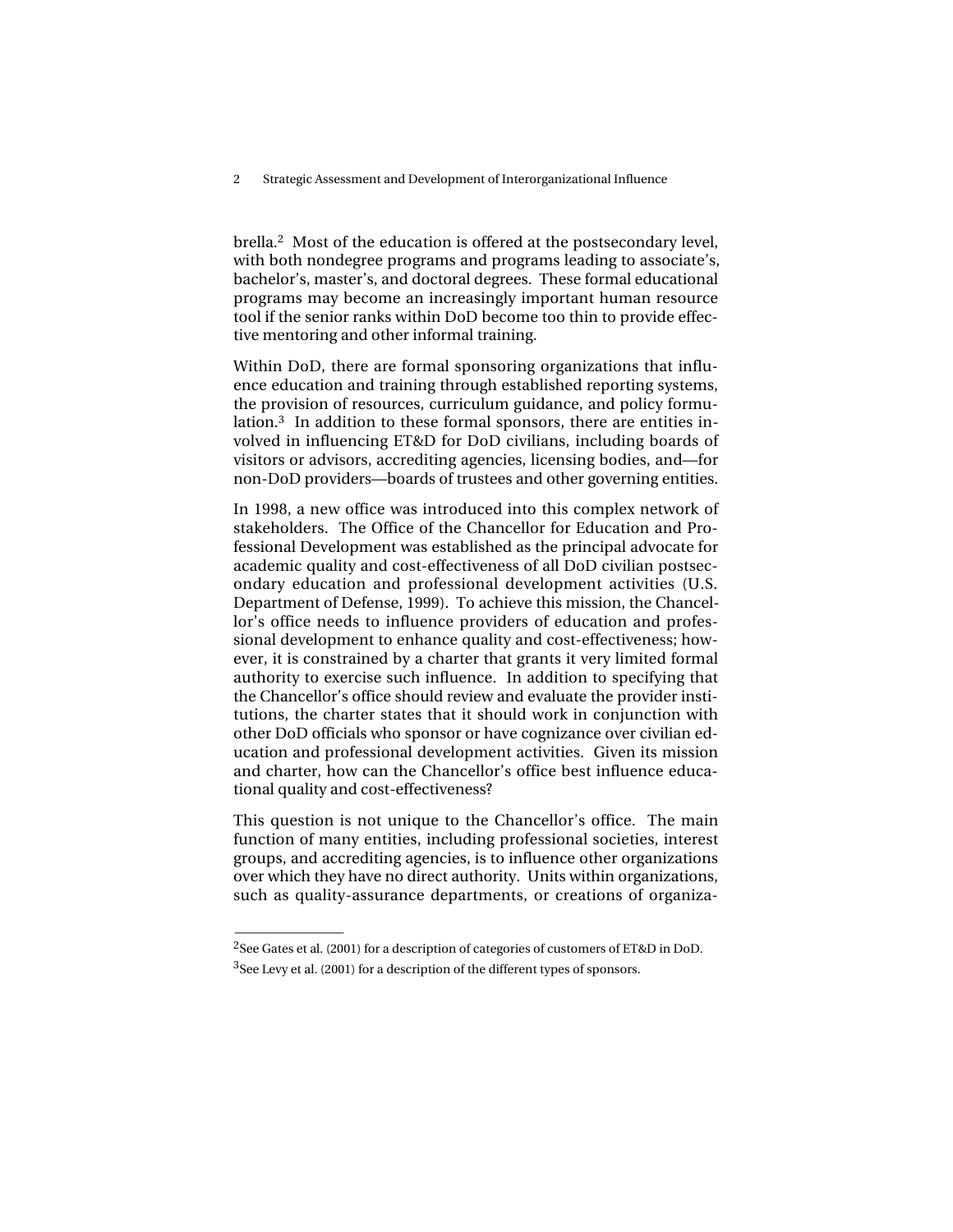tions, such as advisory boards, perform similar functions. While all of these organizational types are charged with influencing others, many lack the formal hierarchical authority to command or control their targets of influence. The question of how organizations can influence one another when they are not hierarchically related is central to the understanding of organizational behavior and is of keen interest to many organizations. Even organizations that do have hierarchical authority often find that reliance on nonhierarchically based forms of influence can be a fruitful supplement or alternative (Boland and Tenkasi, 2001; Ciborra and Patriotta, 1996; DeSanctis and Gallupe, 1987).

#### **APPROACH**

 $\overline{\phantom{a}}$ 

We draw on power and influence research and theories from social psychology, organizational behavior, and sociology to gain insight into how organizations can influence others in the absence of hierarchical authority.4 *Power* is the ability to direct behavior, values, structure, policies, processes, or services, or a combination thereof (based partially on Pfeffer, 1992, and Hunt and Nevin, 1974). *Influence* is defined as the processes, actions, and behaviors through which this power is utilized and realized (based on Pfeffer, 1992). The ability to influence is dependent on the degree of power available to the influencer.

To date, studies of interorganizational power and influence have focused predominantly on the interests of the organizations being influenced, rather than on those of the influencers.<sup>5</sup> We take the alternative perspective of organizations that have an interest in systematically assessing the sources and degree of their existing power and influence capacities and in developing new sources of power and influence strategies. Although advice for influencers is implicit in much of the current research, most of the existing literature does not explicitly describe the behavioral choices available to organizations that need to exert influence.

<sup>4</sup>A summary of the cited literature is included in the Appendix.

<sup>5</sup>See, for example, Oliver, 1991; Pfeffer, 1992; Pfeffer and Salancik, 1974, 1978; and Provan, 1982.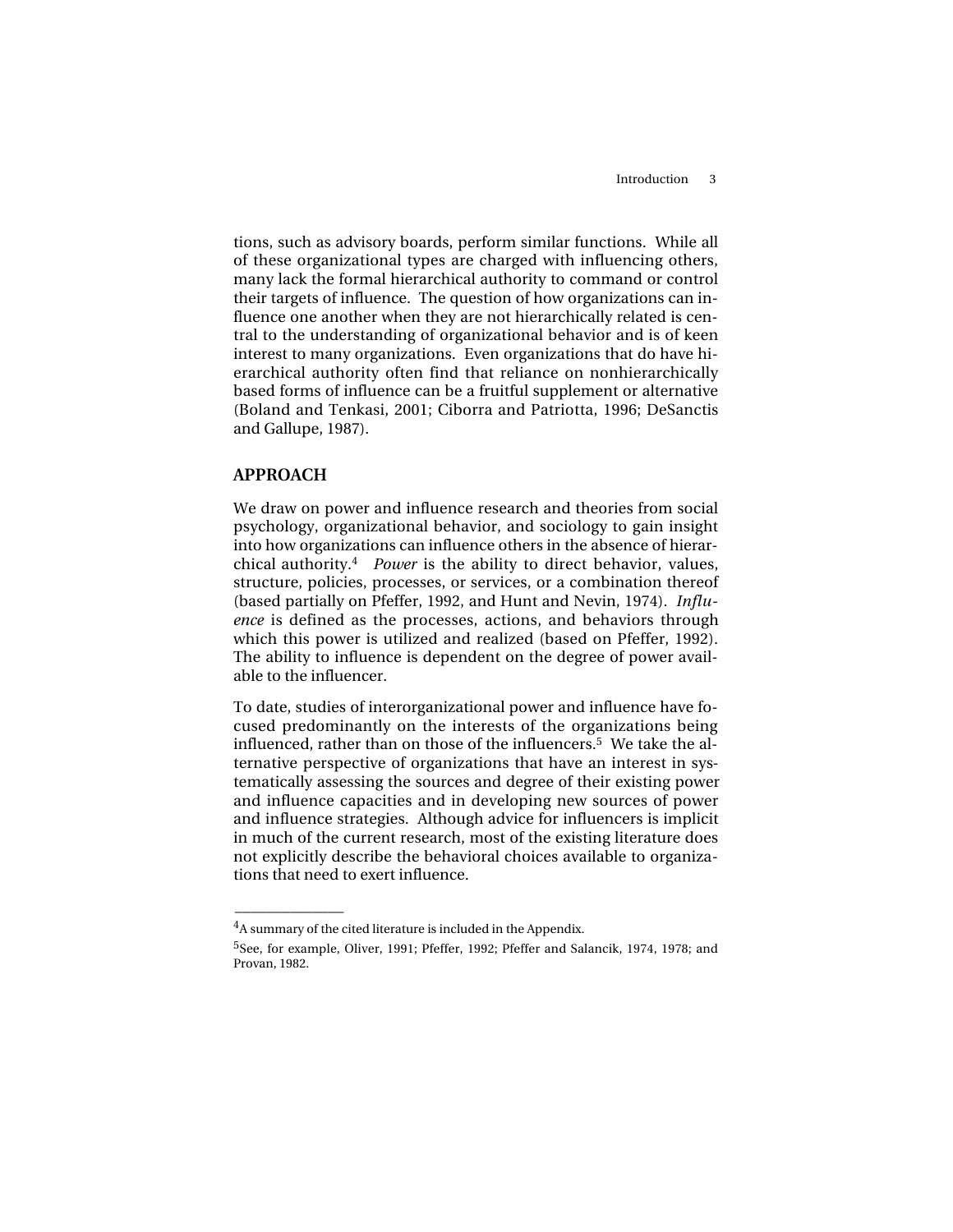4 Strategic Assessment and Development of Interorganizational Influence

In addition, existing research tends to treat power and influence as either an individual-level or an organizational-level phenomenon. We consider both levels in concert. In exerting influence, an organization itself may have sources of power (such as its reputation) that can improve its chances for successful influence. At the same time, the people within the organization who interact with others in the target organization may be more or less skilled at influencing individuals. While it is important to understand both individual- and organizational-level variables affecting the ability to influence, it is also important to recognize that the boundaries between an organization and the individuals within it are often blurred. Staw and Sutton (1992) stress that individuals can represent organizations, individuals can influence organizations, and organizational actions may in fact be individual behavior.

Having examined current research, we propose a three-stage framework for the strategic assessment and development of power and influence, considering both the individual and the organizational level. The framework is summarized in Table 1.1 and is described in detail in the chapters that follow, using the DoD Chancellor's office and similar organizations in higher education as examples.

#### **Table 1.1**

#### **Power-and-Influence Assessment and Development**

| Power assessment     | 1. | Define objective                                     |
|----------------------|----|------------------------------------------------------|
|                      | 2. | Assess target organization and key individuals       |
|                      | 3. | Assess influencing organization and key individuals  |
|                      | 4. | Assess relationship between influencer and target    |
|                      | 5. | Assess environment or system                         |
| Power development    | 1. | Develop bases of power                               |
|                      | 2. | Create dependencies through acquiring or controlling |
|                      |    | the use of key resources                             |
| Development of       | 1. | Consider direct strategies                           |
| influence strategies | 2. | Consider indirect strategies                         |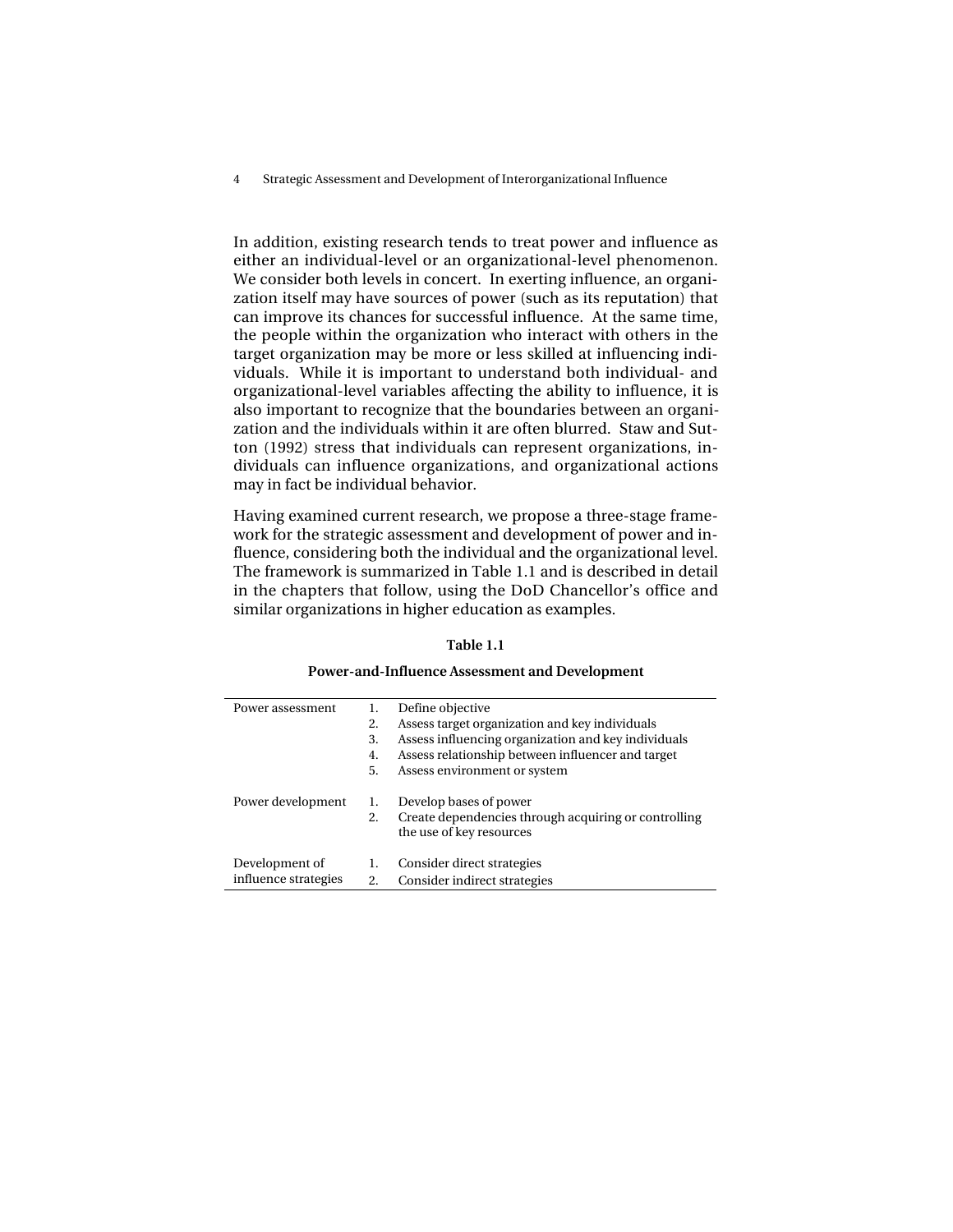Chapter Two

## **POWER ASSESSMENT**

When an organization attempts to influence other organizations, it benefits from a clear understanding of the power it has at its disposal. Such an understanding stems from consideration of five key factors: (1) the influencer's objective, (2) relevant characteristics of the target organization and its members, (3) the influencer's power bases and capabilities as an organization and as a collection of individuals, (4) features of the relationship between the influencing organization and its target, and (5) the environment in which the organizations interact.

## **DEFINE THE OBJECTIVE OF THE INFLUENCER**

 $\overline{\phantom{a}}$ 

The assessment process begins with an articulation of the influencer's objective and an evaluation of the power needed to reach that objective. What is the influencer's objective? Does the influencer want the target organization to implement a new policy or process, or eradicate existing ones? What aspects of the target is it trying to influence? Is the influencer's goal to convince an organization to value something it currently does not, such as assessing student outcomes?

If the objective of the influencer meets one or more of the following five conditions, the influencer is more likely to achieve its objective than if the objective meets none of these conditions:<sup>1</sup>

<sup>&</sup>lt;sup>1</sup>This is based on the work of Greening and Gray, 1994; Oliver, 1991; Pfeffer, 1981; and Zald, 1978.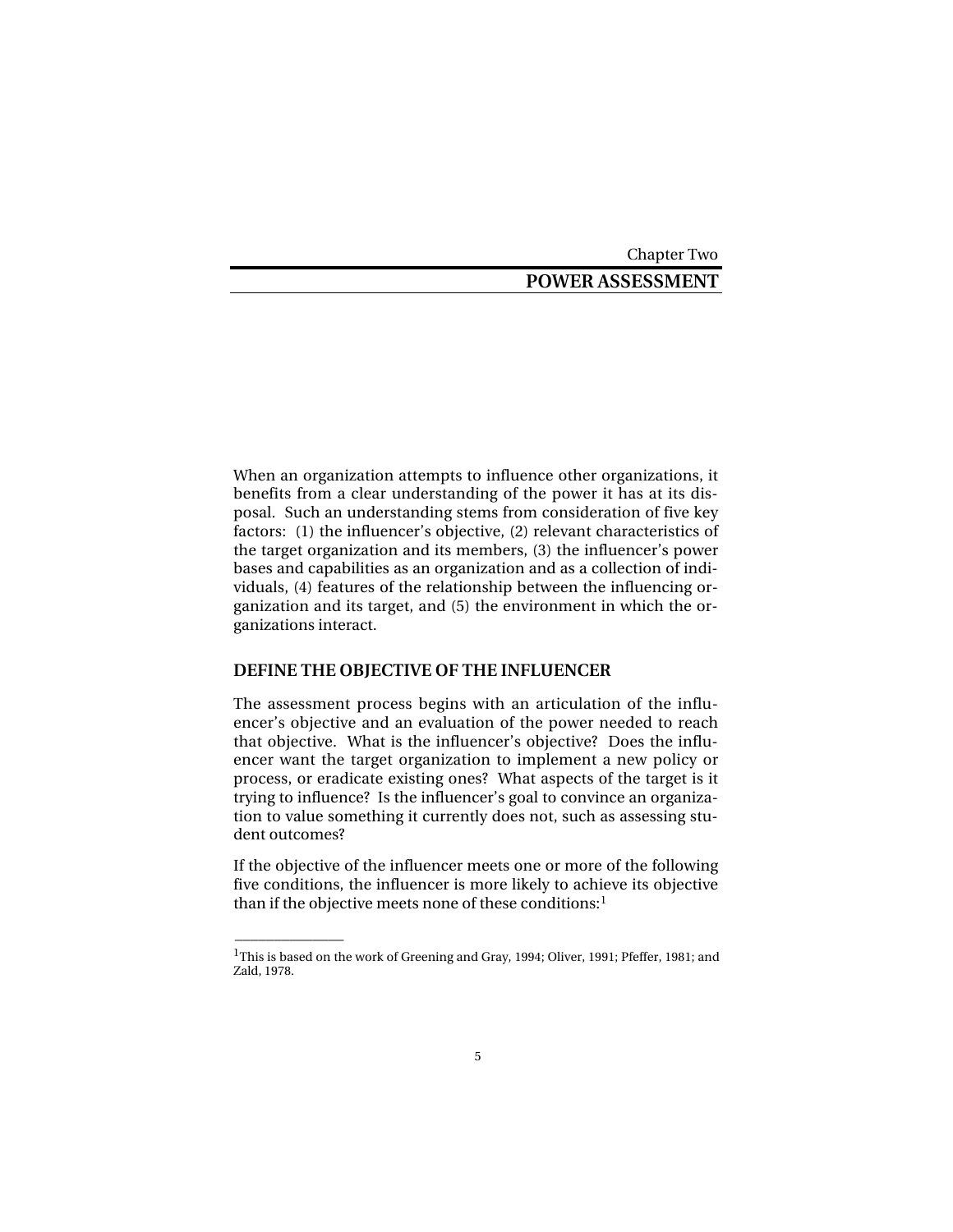- 6 Strategic Assessment and Development of Interorganizational Influence
- congruence with the norms and values held throughout the surrounding environment,<sup>2</sup>
- congruence with the target organization's values,
- consistency with the target organization's goals,
- consistency with the values and points of view of key decisionmakers within the target organization, and
- appeal for the target organization due to the objective's contribution to either efficiency or effectiveness.

For example, if the Chancellor's office were attempting to persuade providers to perform a cost-benefit analysis of a particular program, its objective would be easier to achieve if DoD and the individual providers believed that the cost-benefit analysis would benefit them. Although many organizational actors strive for efficiency, they may also fear losing staff or budgets as a result of an externally imposed cost-benefit analysis and therefore may resist doing it. If the provider institutions valued efficiency without fearing staff or budget cuts, it would be easier to persuade them to perform the cost-benefit analysis.

Another important consideration in this stage is to determine whether the organization exerting influence is satisfied with *surface compliance* or whether it requires a deeper internalization of the influence objective. For example, accrediting bodies that want colleges to develop comprehensive student assessment programs must decide whether to require such programs and monitor for compliance or, alternatively, to establish conferences and other communication vehicles to explain the benefits of student assessment, in the hope that the colleges will internalize the value of assessing students without a mandate to do so. Internalization requires that the objective is congruent with the values of the target organization and that the influencer has credibility (Kelman, 1958).

Surface compliance may be easier to achieve, but if the change is not internalized, monitoring systems must be created to ensure that the

 $\overline{\phantom{a}}$ 

 $2$ In the case of the Chancellor's office, the environment would be the DoD system.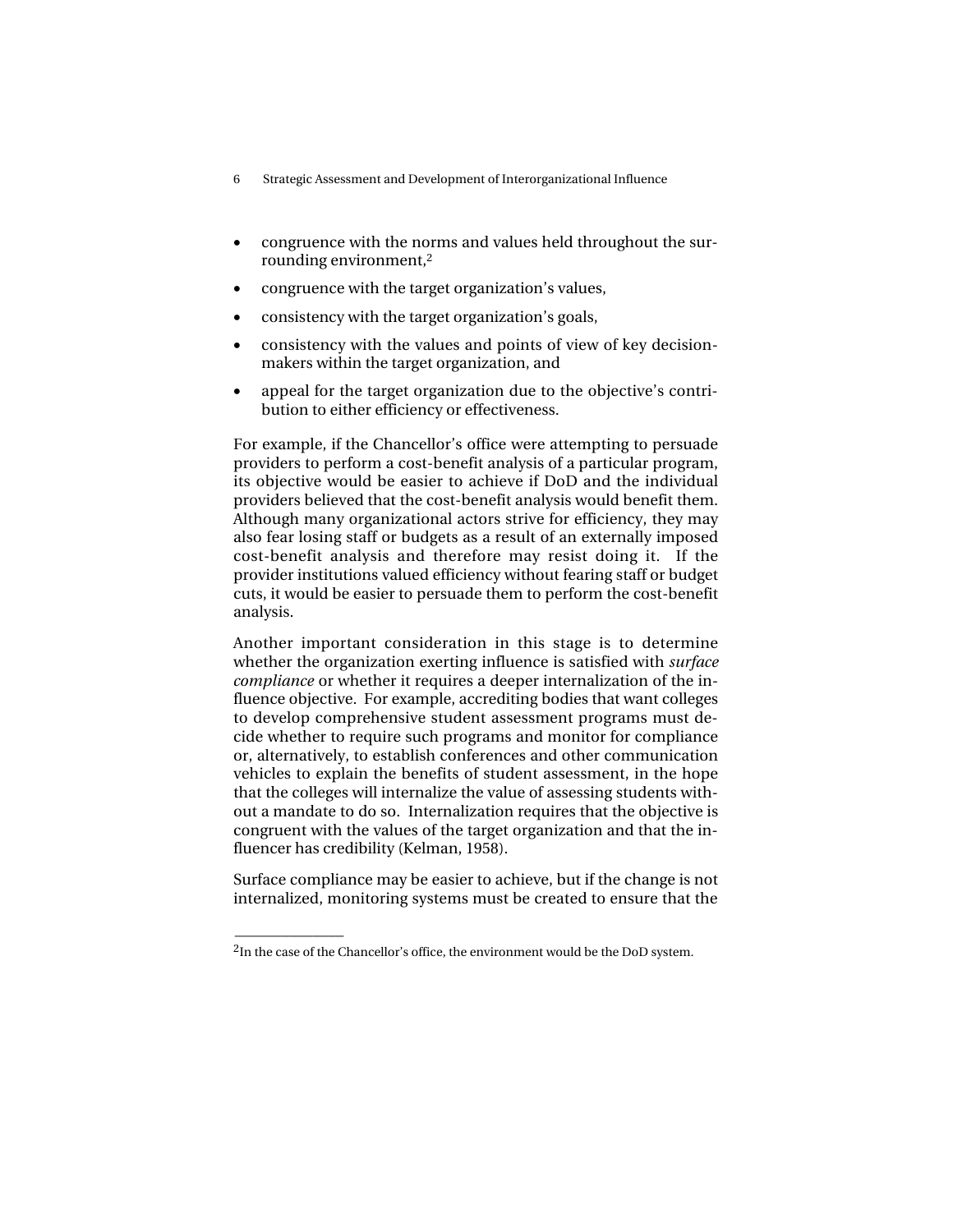change in behavior is maintained. And, of course, a behavior cannot be monitored unless it is visible to the influencing organization (Zald, 1978). If behavior is not directly visible, the monitoring organization may ask the target organization to provide data to demonstrate compliance. Even if the influencer has the power needed to require such data reporting, it cannot guarantee the accuracy or completeness of the data. Whether the influencer directly observes compliance or determines it through data collection, the systems needed to measure compliance accurately and promptly can be quite costly. Influencers need to weigh the costs and benefits of striving to achieve internalization against those of enacting these potentially costly monitoring systems.

In considering the influence objective, it also is important to be aware of the potential for unintended consequences (Zald, 1978). A variety of unintended consequences may result if a target organization's attention and/or resources are diverted away from other tasks. For example, if organizations are forced to spend time gathering data on performance indicators, they might have less time to devote to research on student learning.

The Chancellor's office has taken steps to ensure that its objectives are aligned with the values and goals of the target organizations. One of the first objectives of the Chancellor's office upon its creation was to develop DoD standards for civilian ET&D and offer them to the provider institutions for use in measuring and improving academic quality. The Chancellor's office took steps to align the standards with the values of the provider institutions, in part by involving them in the development process. It also considered the added burden new standards might place on institutions and the effect such a burden might have on the institutions' performance or willingness to cooperate. Although most institutions already measure their performance against other standards (e.g., accreditation standards), the move to measure institutional performance with respect to the DoD standards could prove particularly valuable to providers if the Chancellor's office disseminated aggregate DoD standards-based information that the institutions found useful but too costly to collect on their own.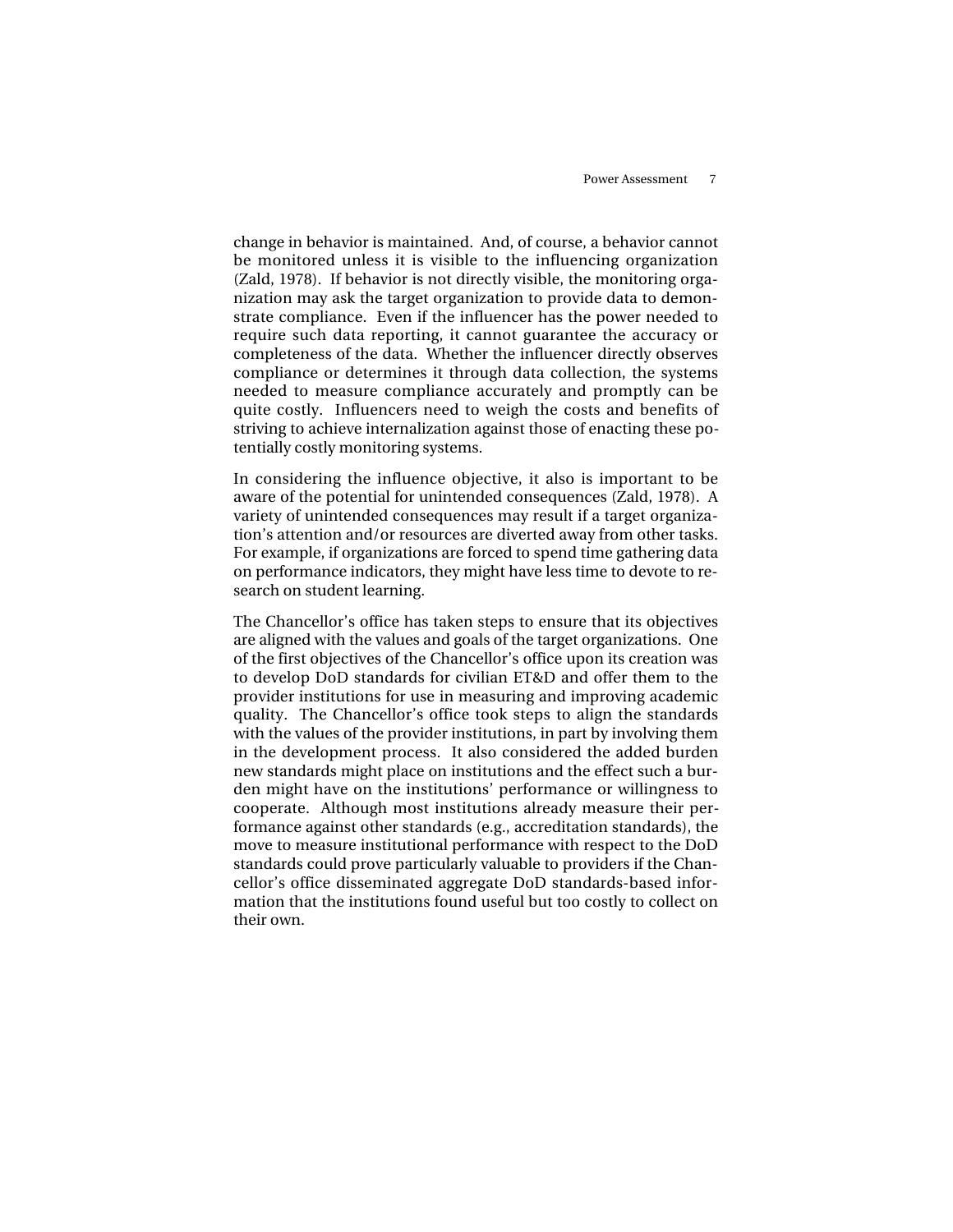## **ASSESS THE TARGET**

As described above, assessing the influencer's objective necessitates an examination of the target organization. In assessing a target organization, such as an educational provider or a stakeholder of such, the main objective is to determine the likelihood that it will comply with the influencer's objective. To gain such an understanding, the influencer must understand four key aspects of the target organization: its goals and values, its capacity to resist, its capacity to comply, and its resources. As noted above, the influencer should be familiar with the goals and values of the target organization so that it can determine whether the objective conflicts with existing goals. If the objective conflicts with an organization's goals, that organization will have a greater incentive to resist the influence.

If the target organization wants to resist the influence, it is important to anticipate whether it will be able to resist successfully (Zald, 1978). For example, a school within a university may want to forgo a specialized accreditation process, but may be constrained by a university-wide policy that all schools be accredited. On the other hand, a local college that is not performing to the standards set by a state legislature may be considered with greater leniency if it is the only college that serves constituents in that region. Because it is serving a valuable need, the college may have greater capacity to resist external influence.

A target that does intend to comply with a request may have more or less capacity to do so (Zald, 1978). Capacity includes the will to comply along with the resources to do so effectively. Colleges often argue that they lack the resources to carry out external mandates. If there is truly no capacity to comply, either the request should be modified or additional resources provided. In addition, it may be that decisionmakers within the target organization do not have absolute control over whether to comply with the request or not. It is important to identify who does have authority, even if doing so expands the scope of the assessment beyond the target organization's boundaries.

In determining the capacity to comply with the objective, an influencer would benefit from systematically taking stock of the resources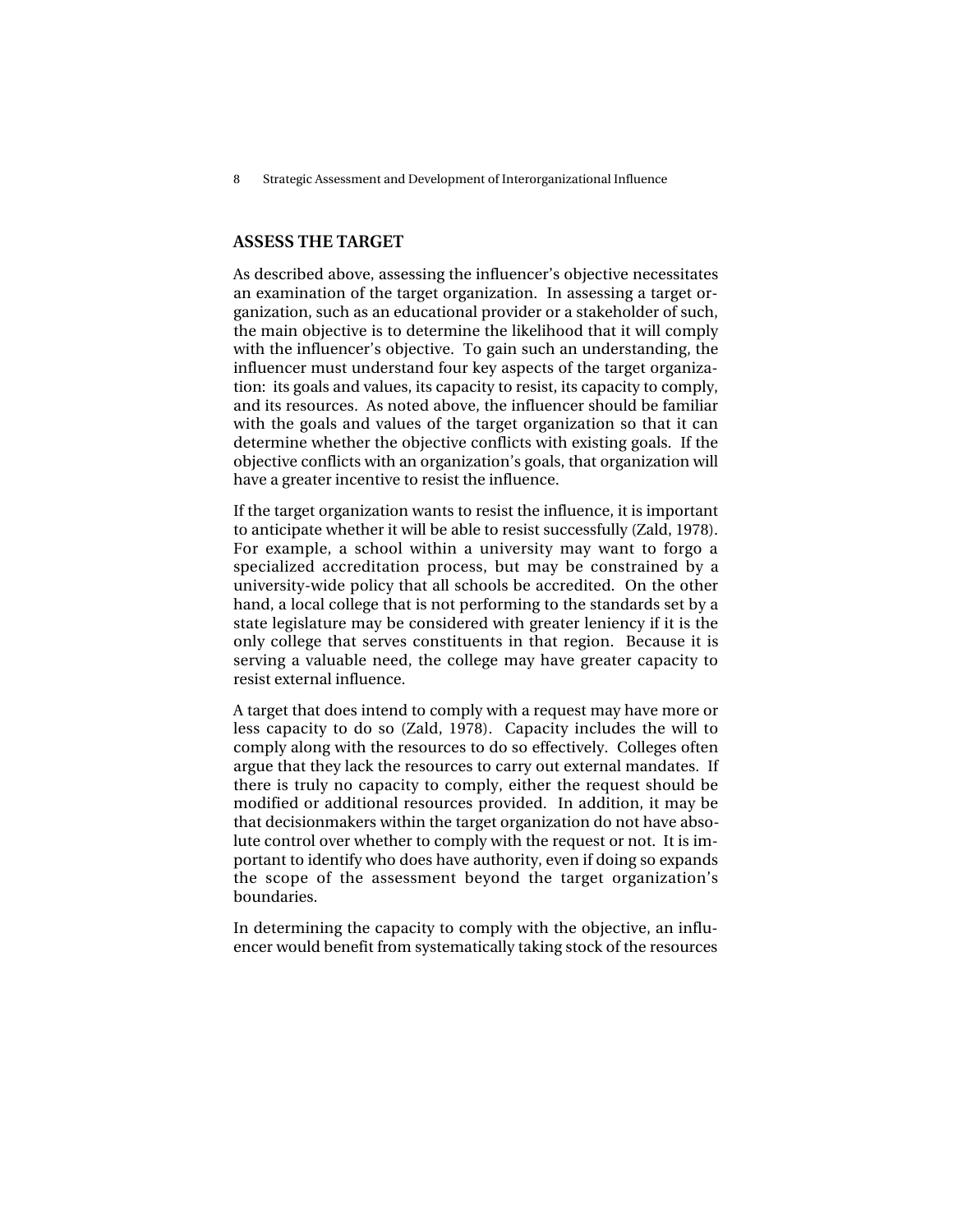the target organization uses to reach its goals and determining whether the supply of the resources is stable and predictable. Information about the nature and sources of key resources allows for a consideration of viable alternatives. If the supply of resources is neither stable nor predictable, there may be an opportunity for the influencer to help reduce such uncertainties and thereby bolster its power.

In addition to thinking about the capacity of the target to resist or comply, an influencer benefits from identifying the types of power that are effective in influencing each individual target organization. Characteristics of targeted organizations make them more or less susceptible to different types of power. For example, a college that cannot control or predict the number of applications it receives may be more dependent on an organization that can provide it with information based on analyses of census or other enrollment projection data. In other words, colleges in need of enrollment projections would be susceptible to influence from organizations like state-level planning boards that are able to exert power by providing sophisticated or complex information that the college could not derive for itself. The next section includes a more detailed discussion of sources of power.

The Chancellor's office has considered whether DoD institutions have the resources they need to comply with its performance standards measurement program. Participating in the program requires an ability to collect and report appropriate data. Some DoD institutions may need to upgrade their data collection capabilities, so the Chancellor's office has recommended that DoD higher education institutions that have not already done so establish an adequate internal institutional research office or function (Raney, 2001). Having adequate institutional research capabilities would not only facilitate compliance with the DoD performance standards; it would also support other external and internal quality assurance efforts, such as self-studies for accreditation reviews. Despite these potential benefits, it remains to be seen whether the DoD institutions without adequate institutional research capabilities will agree that the costs of establishing them are worth the benefits.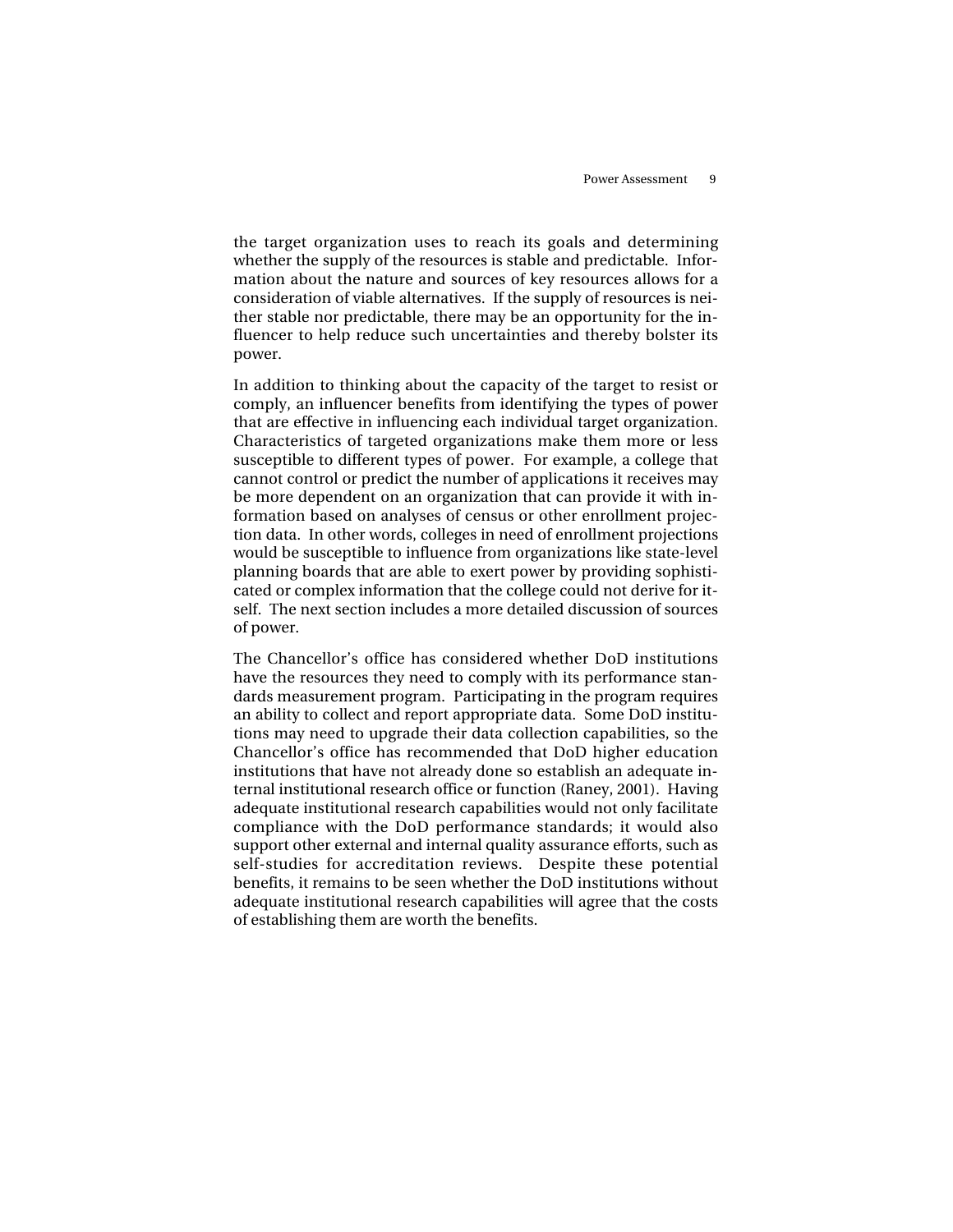### **ASSESS THE INFLUENCER'S POWER**

Members of the organization exerting influence, such as the Chancellor's office staff, must understand their individual capabilities to influence others as well as the power available to their organization in exerting influence. Power can be considered through the lens of a typology like the bases of power delineated by French and Raven (1959). Although this typology was created for the consideration of power between individuals, organizations exerting influence can benefit from it. Specifically, using the typology should prompt a broad consideration of the bases of power available to the organizational members, who might otherwise consider power more narrowly as control over financial resources. The bases of power are described here, accompanied by examples of their application to an organizational context.

- *Reward power* is based on the ability to deliver rewards contingent upon compliance. Accreditors reward institutions with accreditation status if they comply with preset standards and criteria.
- *Coercive power* is based on the ability to deliver or withhold punishments. State legislatures have threatened to withhold money from universities that do not comply with their demands.
- *Legitimate power* is based on the perception that the individual exerting influence has a legitimate right to prescribe behavior. Organizational legitimacy is often based on the legal status of an organization. For example, state legislatures often create state agencies or boards that can exercise legitimate power over colleges and universities in the state.
- *Referent power* is based on the target's desire to emulate the individual exerting the influence. A university may have referent power over a state college if the state college aspires to become a university.
- *Expert power* is based on the influencer's possession of superior knowledge or expertise. Because university departments have expertise in their disciplines and curricula, they can influence university administrators to hire specific candidates for faculty positions in their respective departments.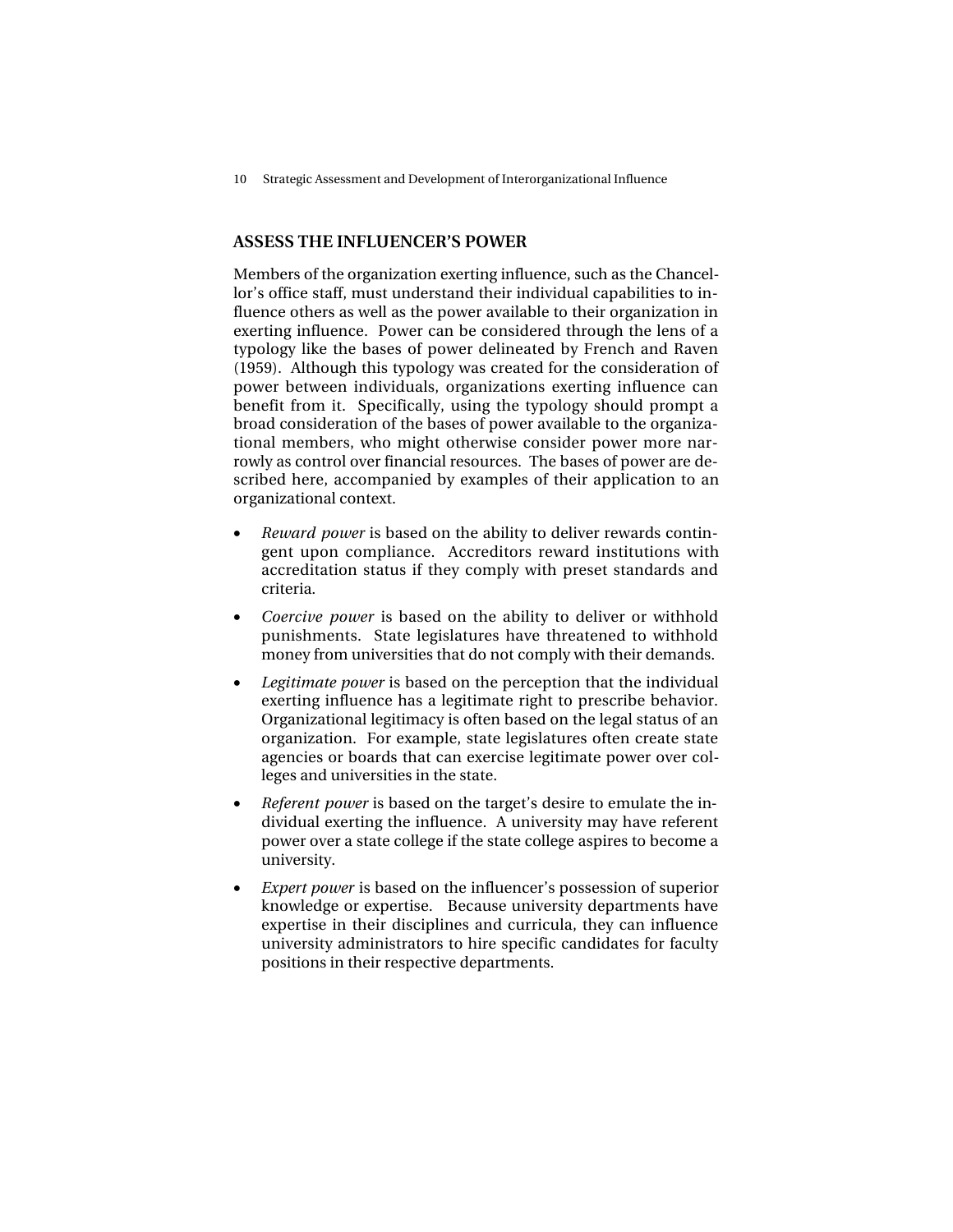• *Informational power* is based on the power of the information itself. In its truest form, an individual could have power based solely on information that is desired by and valuable to the target, regardless of the referent or expert powers possessed by the influencer. A state planning council that collects and controls information based on analyses of census trends may have informational power over colleges that value that information for enrollment planning.

Note that it is the perception of the target organization that determines which bases of power are available to the influencer. An organization that considers itself an expert may not be perceived as such by others. Similarly, an influencer may offer a reward for compliance, but if the target does not value the offer, the reward carries no power, and the attempt to influence could fail.

It is common for organizations to draw on multiple sources of power. In the higher education sector, governing boards may have reward, coercive, legitimate, and expert power. Accreditors draw on a similar set of power sources. Their coercive power stems from their capability to punish higher education institutions by withholding accreditation status. However, this power is only viable if the target organizations desire and expect to be accredited. Some organizations opt out of the accreditation process, for example, by deciding not to obtain specialized accreditation status.<sup>3</sup> Making the decision to forgo such accreditation is usually based on the reputation and prestige of the individual school. For example, several business schools are accredited by the Association to Advance Collegiate Schools of Business (AACSB), but not the Association of Collegiate Business Schools and Programs (ACBSP). While both organizations accredit schools of business, the former accredits highly selective business schools. Selective schools would have few reasons to seek accreditation from an alternative source (i.e., the ACBSP). If institutions believe their prestige outweighs that of the accreditation association, the accreditors' coercive power base will be weak.

\_\_\_\_\_\_\_\_\_\_\_\_\_\_

<sup>&</sup>lt;sup>3</sup>Most colleges and universities, however, strive to be accredited by one of the regional accreditation associations, because such accreditation is necessary for institutions to receive federal funding.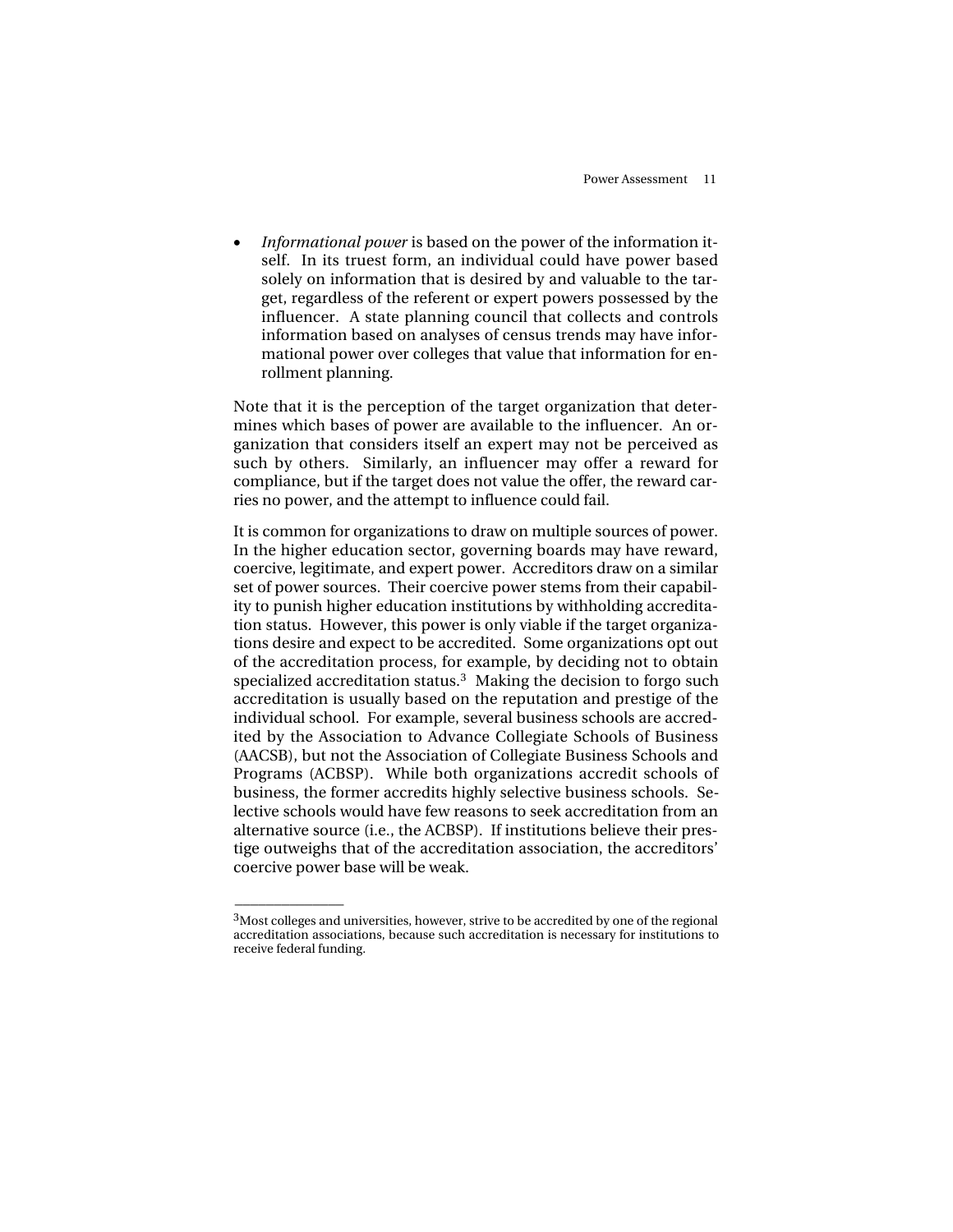If drawing on either reward or coercive power, the influencer must be able to monitor and evaluate performance. Accreditors monitor educational institutions through site visits and reviews of documentation. They typically rely on preset criteria to evaluate compliance. If an influencer chooses to develop similar strategies, it should assess its capacity both to develop standards and to measure their attainment, keeping in mind that it may have to rely on data provided by the target organizations to do so. It should also determine whether it has the resources to monitor compliance both accurately and in a timely manner (Zald, 1978).

Certain types of power may be more suitable for some objectives than for others. An advisory board that wields expert power (because the board members are working in the field in which they are advising) may be better suited to advise on matters of curriculum than on salary levels. In addition to expert power, a college program's advisory board is likely to have legitimate power over professors in the program if the professors have selected or ratified the board members. The ratification process confers legitimacy upon the board members in the eyes of the faculty.

As the organization considers its available sources of power, it can also assess the characteristics of the individuals who will be acting on its behalf. Individual influencers should both possess political skills and be willing to use them (Pfeffer, 1981, 1992). Not surprisingly, the charisma of the individual exerting the influence has been found to be an important factor in the influence process (Kudisch et al., 1995). Individuals, like organizations, can draw from different bases of power. It is important to consider how individual bases of power interact with the bases of power available to the organization. For example, if an organization's goal is to develop its expert base of power, individual actors should develop requisite levels of expertise as well as the ability to demonstrate and apply the expertise.

When the Chancellor's office was established, its strongest base of power was its legitimacy, garnered both through the support of the Secretary of Defense and its mission to serve as the principal advocate for the academic quality and cost-effectiveness of all DoD civilian education and professional development activities. It had limited control over rewards and punishments, and it was not yet known for having expertise in the area of assessment and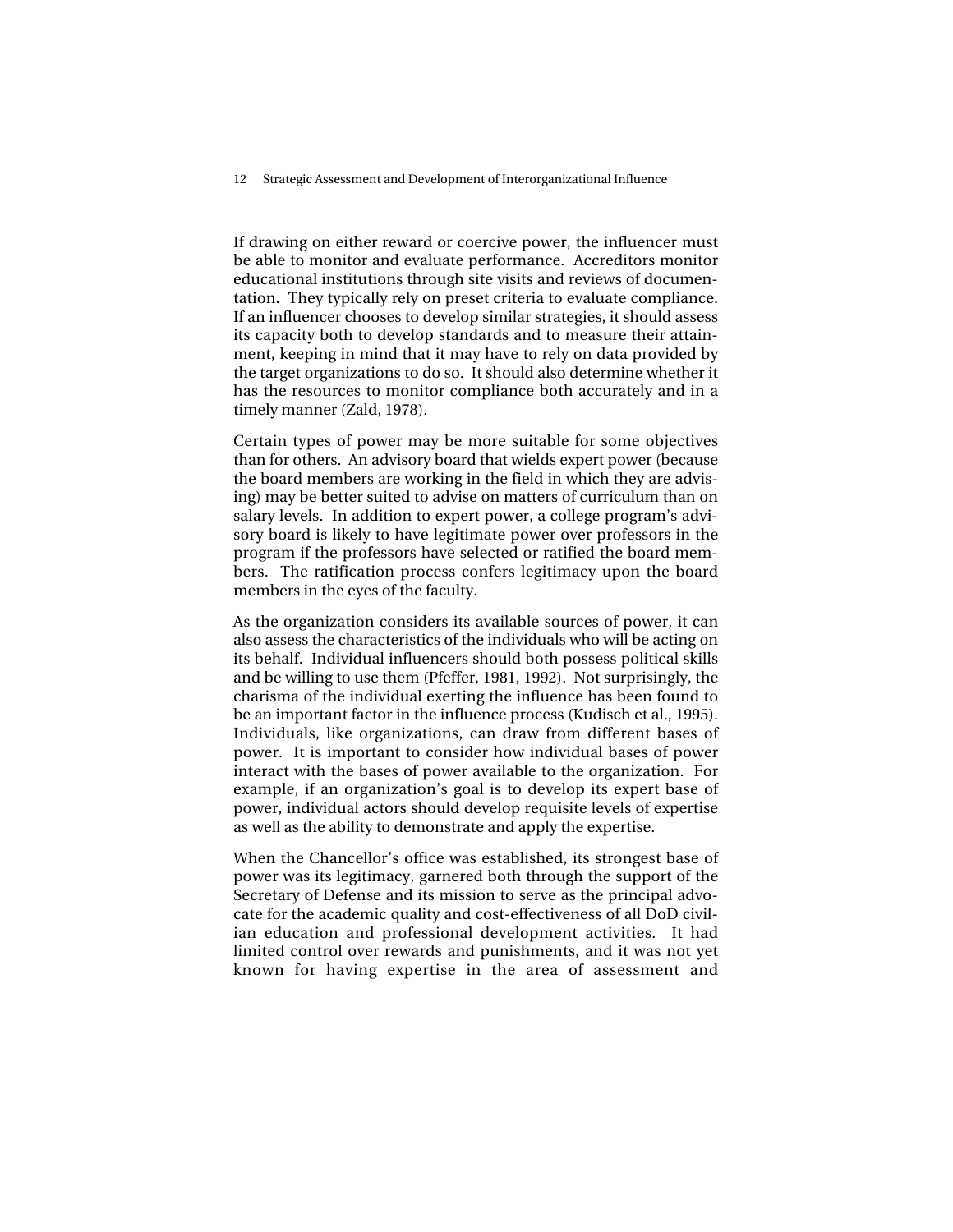accountability. Neither was it endowed with information valued by others, although it was granted access to information on which it could later capitalize. The Chancellor's office now reports to a new Secretary of Defense. As is the case for many organizations whose initial creators and champions move on, the Chancellor's office must continue to develop its bases of power to ensure that its capability to influence is sufficiently robust to endure changes in administration. The development of informational and expert power will be especially important for the Chancellor's office, because providers will likely need guidance as they strive to improve the quality and cost-effectiveness of their operations. The office's information and expertise may also be attractive to other stakeholders within DoD, thus leading to possibilities for influencing providers indirectly through other organizations that have more power than does the Chancellor's office.

## **ASSESS THE RELATIONSHIP BETWEEN THE INFLUENCER AND THE TARGET**

Independent assessments of an influencer and a target organization will not necessarily address the relationship between the two. Power relationships can be defined in terms of the nature and degree of interdependence (Pfeffer, 1992), where the level of scarce and valuable resources controlled by the influencing organization determines the dependence of the target on that influencer. $4$  For example, colleges are dependent upon the state boards that control resource allocation.

Interdependence can be symmetric or asymmetric (Pfeffer and Salancik, 1978). If there is high symmetric interdependence between organizations, there is no need for power, because the organizations satisfy reciprocal needs and will therefore tend to comply with each other's requests (Frooman, 1999). For example, some colleges have formed partnerships to create distance-learning consortiums. In

\_\_\_\_\_\_\_\_\_\_\_\_\_\_

<sup>4</sup>In the context of resource dependence theory, the term *resources* is used quite broadly, encompassing, for example, prestige, rewards, sanctions, expertise, the ability to deal with uncertainty, personnel, money, social legitimacy, technology, supplies, time, equipment, ego support, access, and publicity. The theory assumes that a resource must be scarce, valuable, and irreplaceable for it to be a viable source of power (Pfeffer, 1992).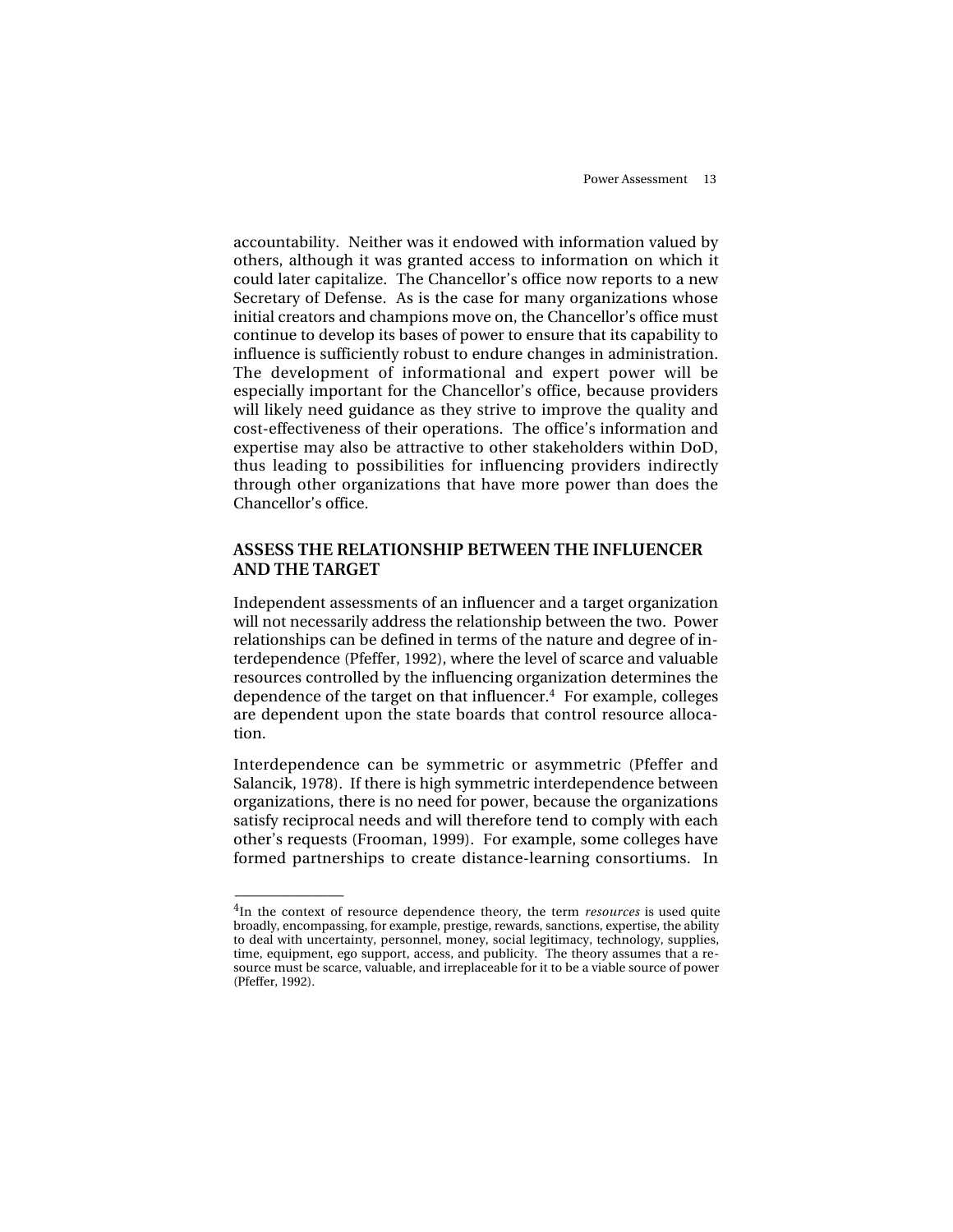14 Strategic Assessment and Development of Interorganizational Influence

many cases, each college in the consortium is equally dependent on the others for the consortium to be successful. Conversely, if there is low symmetric interdependence, power and influence strategies may not work (Pfeffer, 1992). In this situation, organizations operate without consideration of each other. For example, two state universities located in different states may have low symmetric interdependence, meaning that the behavior of one of the colleges does not affect the behavior of the other. These two colleges would not be able to easily influence each other. In the absence of either high or low symmetric interdependence, the relationship can be described as asymmetric, and power then becomes a factor. The balance of power will be tilted in favor of either the target organization or the influencer according to the resources controlled by each (Frooman, 1999).

The structure of the relationship between the influencer and the target can be just as important as the balance of power. In multiorganizational systems, educational institutions typically respond to multiple sources of influence, so any party that aims to affect the behavior of such institutions can influence *by proxy* through other organizations. This is a particularly important strategy for influencers that operate without the benefit of coercive or reward power. In such cases, the proxy organizations can be considered intermediate targets, and influencers can benefit from examining relationships with them as well. Further, consideration should be given to the nature of the relationships between intermediate targets and the ultimate target.

Assessments of organizational relationships are enhanced by assessments of the relationships among individuals within the organizations. French and Raven's (1959) sources of power are again applicable here. Individuals in the influencing organization can benefit by evaluating their sources of power relative to their counterparts in the target organization. For example, drawing on expertise will only work if the influencing individual does indeed have greater relevant expertise than do individuals in the target organization and if the targeted individuals recognize the expertise as such. In addition, individual power can stem from close connections (Pfeffer, 1992; Zald, 1978). The frequency of interactions and the nature of the relationship between decisionmakers and those who are trying to influence the decision outcomes may be important. If individuals in the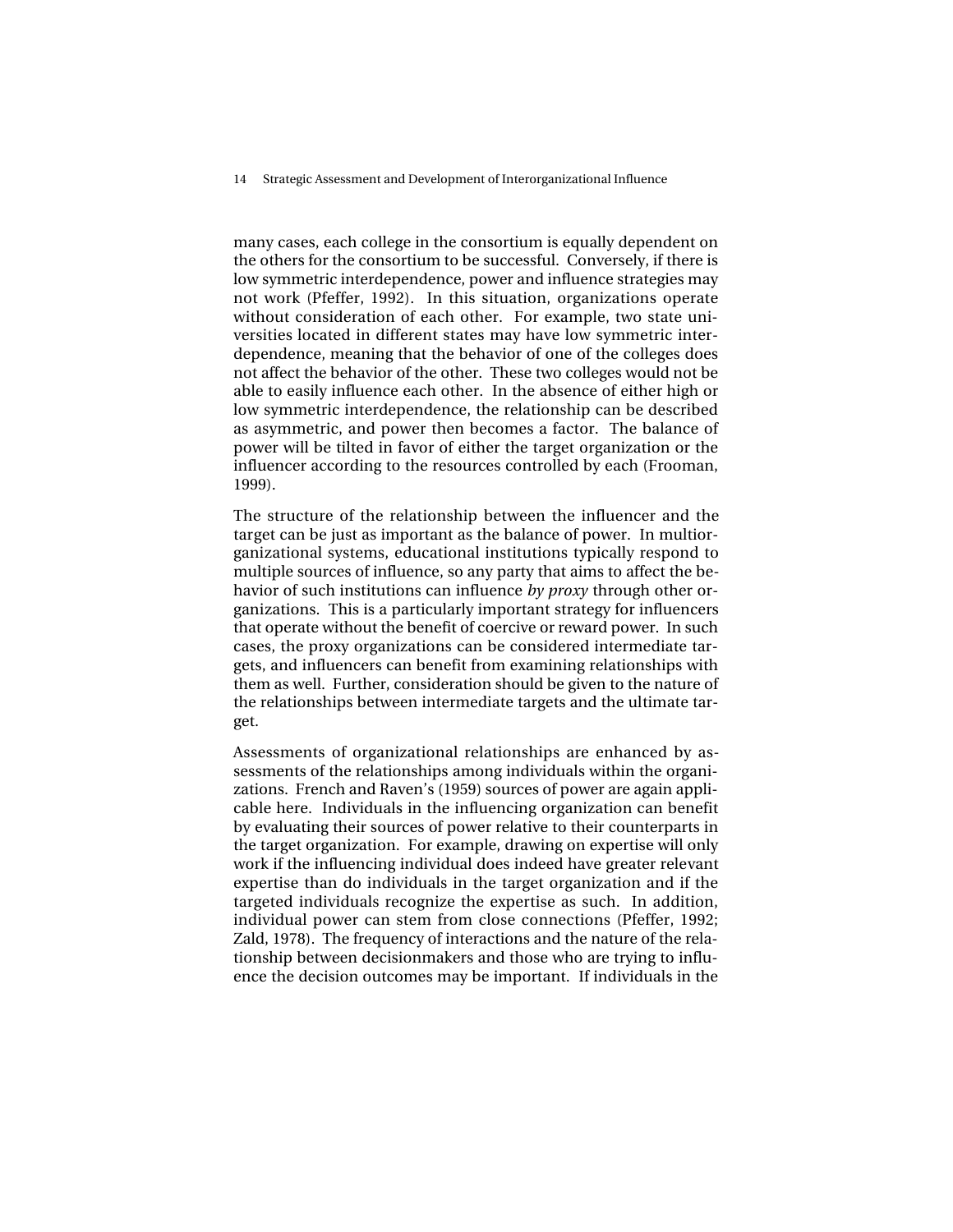influencing organization interact frequently with decisionmakers in the target organizations, the latter individuals may come to trust and more readily accept recommendations from the influencers. Frequency of interactions alone may not increase power capabilities, but if the nature of the frequent interactions is a positive one with benefits for the target organization's members, the influencer may gain power.

Although the Chancellor's office does not have control over the financial resources of provider institutions, its position in the DoD hierarchy affords it control over other relatively unique resources. It is one of only a few offices that has a system-level view of DoD civilian ET&D. Its perspective and its mandate allow it to gather and disseminate important aggregate and comparative information about the collection of institutions in the system. If the office establishes itself as the steward of valuable and scarce information, provider institutions and other stakeholders may come to depend on such information and, in turn, be more easily influenced. The Chancellor's office could also control another potential resource. Each year, it hosts the DoD Conference on Civilian Education and Professional Development. If the conference is used as a forum for the recognition of outstanding performance, and if such recognition carries with it a measure of prestige, the providers may gradually become more amenable to recommendations made by the Chancellor's office.

## **ASSESS THE ENVIRONMENT**

The environment surrounding both the influencer and the target organization can be considered as the system, sector, or industry in which the two organizations interact. Assessing an environment necessitates two components, the first of which is gaining a sense of the extent of uncertainty within the environment. For example, most state-level coordinating boards determine how each public higher education institution in the state receives its budgetary allocations, whether the allocation process is predictable, and whether the level of funding is sufficient. If the process is not predictable and/or the funding is not sufficient, there will be higher levels of uncertainty within the environment, and that uncertainty, in turn, makes higher education institutions more vulnerable to influence from those who control funding sources.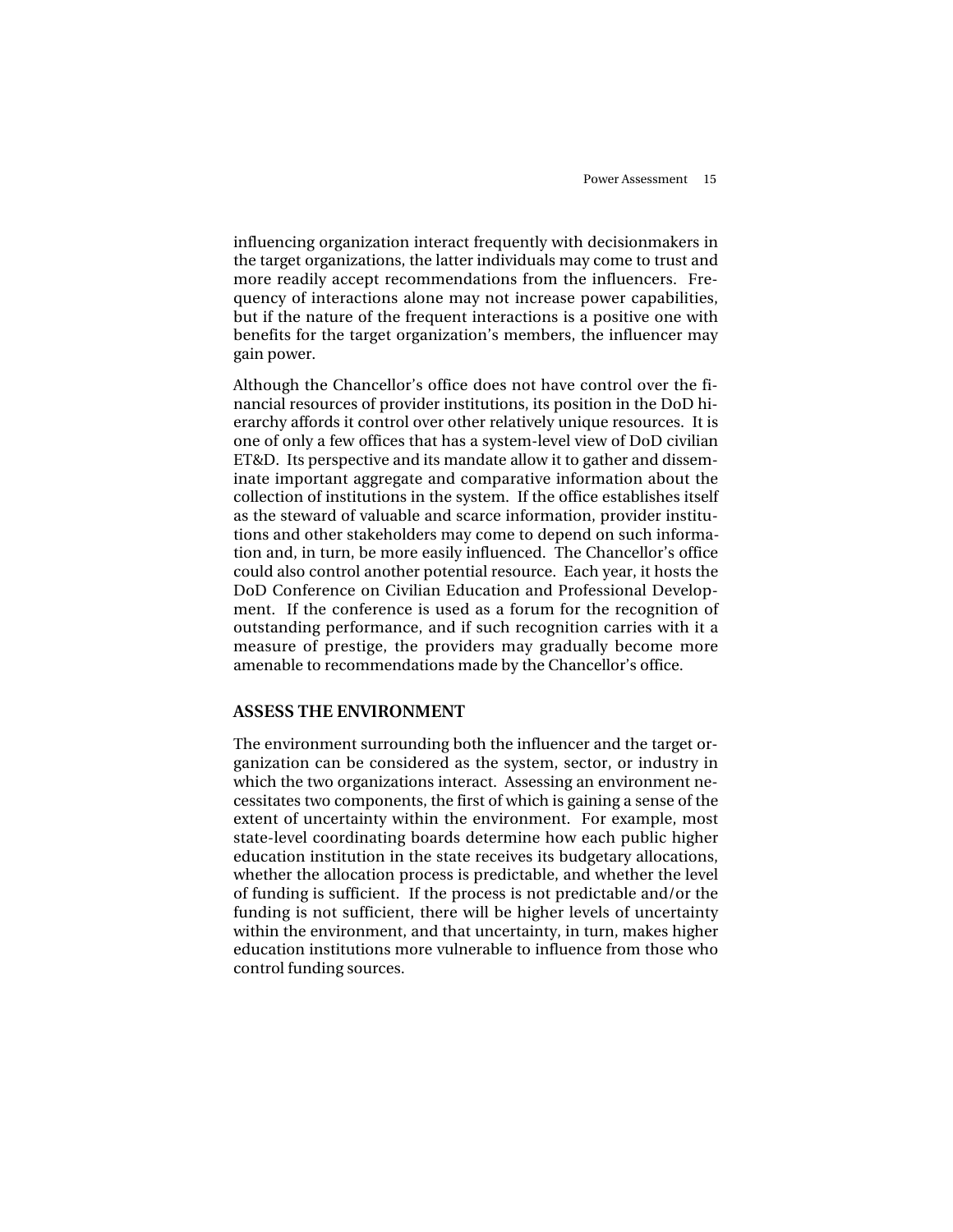16 Strategic Assessment and Development of Interorganizational Influence

The second component of an environmental assessment focuses on identifying the roles played by other organizations, including other influencers within the environment (Zald, 1978). How many other organizations are exerting influence? Are the other organizations allies or competitors with the influencer and/or the target of influence? How powerful are they? According to network theory, the greater the density in a given environment, the greater the chances for communication and norm diffusion throughout the environment (Rowley, 1997). The influencer should therefore attempt to determine the number of other influencers trying to affect the behavior of the target organizations. If other influencers are exerting similar levels and types of influence, it is less likely that the target organizations will be able to resist their attempts. The influencing organization must also understand the position of the target organization within the network of other influencers and targets. Do other organizations rely on it for resources? Does it rely on others for resources? The more centrally located the target organization—meaning the more ties it has to and the more control it has over other organizations—the more likely it is to have the ability to resist attempts to influence. For example, a prestigious university that has extensive ties to other organizations (e.g., a strong alumni network, partnerships with private industry, and research funding from the federal government) may be less susceptible to attempts to influence than an institution with fewer ties to others.

Although the Chancellor's office cannot increase funding levels for provider organizations in DoD, it does influence funding decisions. The Chancellor's office exerts that influence by commenting to the Office of the Under Secretary of Defense for Personnel and Readiness on planning and budgeting documents that support DoD decisions pertaining to provider organizations. In addition, the Chancellor's office has been studying how other influencers in the system interact with each other and with provider organizations.<sup>5</sup> The Chancellor's office is already aware that the functional sponsors of institutions (those that guide curriculum content in light of workforce requirements in an area of specialization) are able to exert considerable influence over provider organizations. The Chancel-

 $\overline{\phantom{a}}$ 

 $5$ This topic is the focus of other RAND research for the Chancellor's office. See Daley et al. (2002).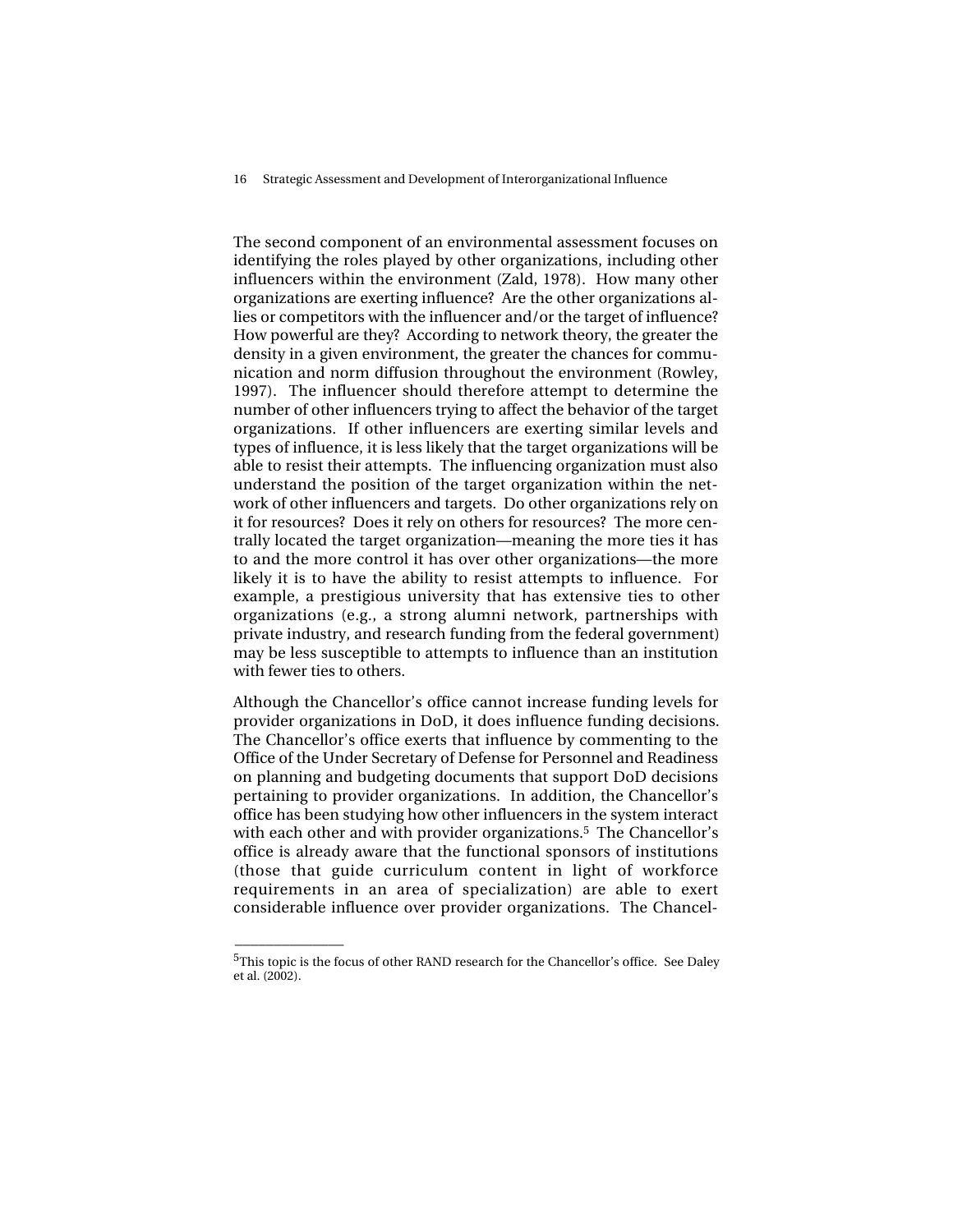lor's office therefore works closely with these sponsors to ensure that its recommendations are aligned with other guidance provided to institutions.

## **SUMMARY OF DETERMINANTS OF POWER**

Table 2.1 summarizes the determinants of power by listing the conditions under which compliance with the influencer's objective is likely. While there is no formula for determining whether the influencer has sufficient power at its disposal, gaining an understanding of the conditions listed should be advantageous.

#### **Table 2.1**

## **Conditions Under Which Power of Influencer Is Likely to Be High**

#### **Influence objective**

- Objective is consistent with norms and values in the environment
- Objective is consistent with values of target
- Objective is consistent with goals of target
- Objective furthers effectiveness/efficiency of target
- Objective is consistent with values/opinions of individual decisionmakers

#### **Target organization**

- Will to comply is high
- Capacity to resist is low
- Capacity to comply is high

#### **Influencer**

- Existing bases of power are appropriate for objective and target
- Resources to exert influence are sufficient (e.g., to monitor compliance, provide rewards/sanctions, measure performance)
- Individual abilities to exert influence are sufficient

#### **Relationship between influencer and target**

- Target depends on influencer for allocation of resources or authorization on how to use resources
- Individuals in influencing organization and target organization interact frequently and have close relationships

#### **Environment**

- Uncertainty is high (e.g., target organization does not control its resources)
- There are many other influencers with similar objectives
- Prominence of target organization is low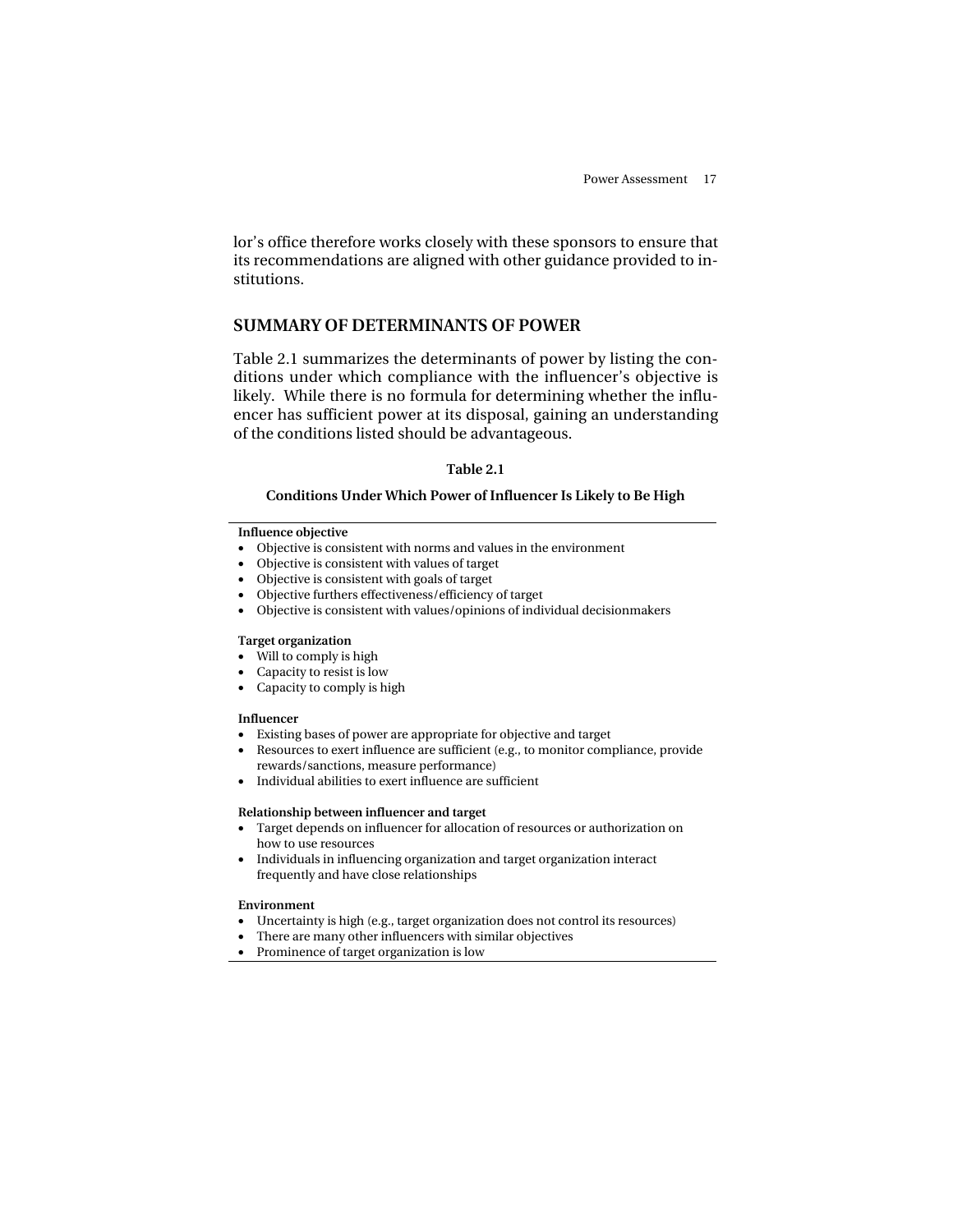#### Chapter Three

## **POWER DEVELOPMENT**

After assessing potential power, the influencer can evaluate whether its current power bases are sufficient and whether it has been capitalizing on them. If the influencer determines that its power levels are insufficient, it may have an interest in further developing its existing sources of power or pursuing new ones. An organization can make use of more than one approach in the process of power development. Below, we discuss considerations in the development of bases of power as well as options for controlling access to or use of existing resources.

#### **DEVELOP BASES OF POWER**

Decisions regarding whether to enhance current bases of power or to pursue new ones should be mindful of the opportunities available to the influencing organization. As noted above, organizations can often draw on more than one base of power in the attempt to influence. Does the organization have access to rewards or punishments that would be meaningful to the target organization? Was the influencing organization created by a legitimate process? Can the organization as a whole or individuals who work within it develop referent or expert power? Can the organization gather information that is valuable to the targets of influence? Answers to these questions should help in the determination of potential bases of power.

The Chancellor's office has focused on developing its expert and informational sources of power by gathering information and honing its expertise on matters related to the quality and cost-effectiveness of postsecondary education. For example, it is creating a centralized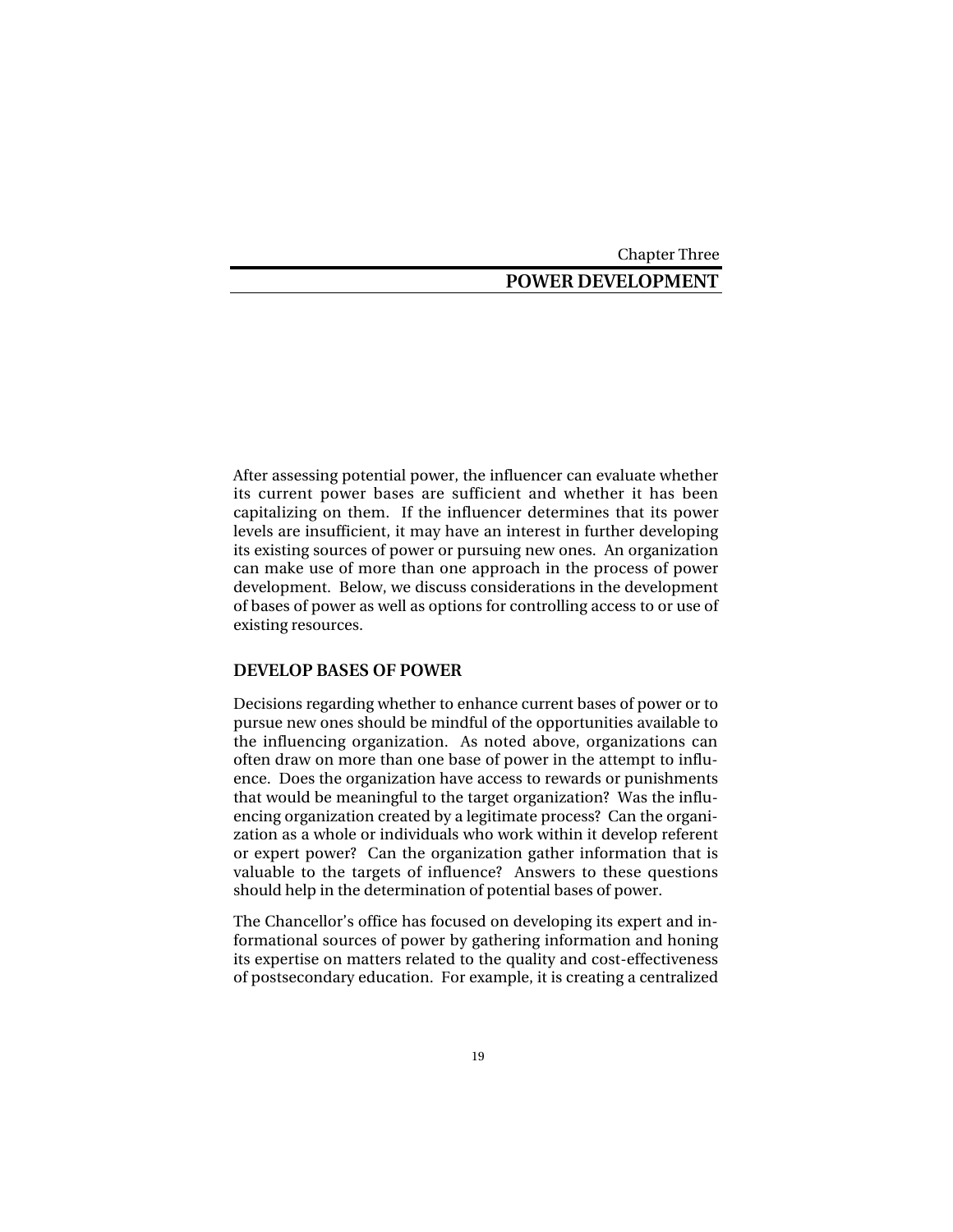20 Strategic Assessment and Development of Interorganizational Influence

database of count and cost data from provider institutions. Ultimately, this information can be coupled with data on institutional performance to evaluate cost-effectiveness. The Chancellor's office will therefore turn raw data into valuable information, which can be used as a source of power to influence providers and other DoD stakeholders.

## **CREATE DEPENDENCIES BY GAINING CONTROL OVER RESOURCES**

A complement to the development of specific bases of power is the strategic pursuit of control over irreplaceable and scarce resources, broadly defined, that are valuable to target organizations.<sup>1</sup> There are at least five strategies an influencer could use to gain control over such resources:

- 1. It could try to assume the role of providing key resources. Some state boards have gained power from their legislatures to allocate funds to the colleges and universities in their states, thus gaining control over an increasingly scarce and valuable resource (Schmidt, 2002).
- 2. It could provide supplemental resources to the target organization. Coordinating boards sometimes control money that can be used for incentive funding, to provide resources over and above those gained from the legislated budgetary allocation process.
- 3. It could find new resources to replace those currently used by the target organization. To do so, the influencer may need to convince the target organization that the new resources are more desirable. For example, if college decisionmakers subscribe to governmental services providing them with raw data on population, economic, or other trends, an influencer could take these data and personalize them for the college, thus replacing the raw data resources with a resource that is potentially more useful.
- 4. It could work through another organization that controls scarce and valuable resources. Some state coordinating boards have

\_\_\_\_\_\_\_\_\_\_\_\_\_\_

<sup>&</sup>lt;sup>1</sup>See Blau, 1964; Pfeffer, 1981, 1992; and Pfeffer and Salancik, 1974, 1978.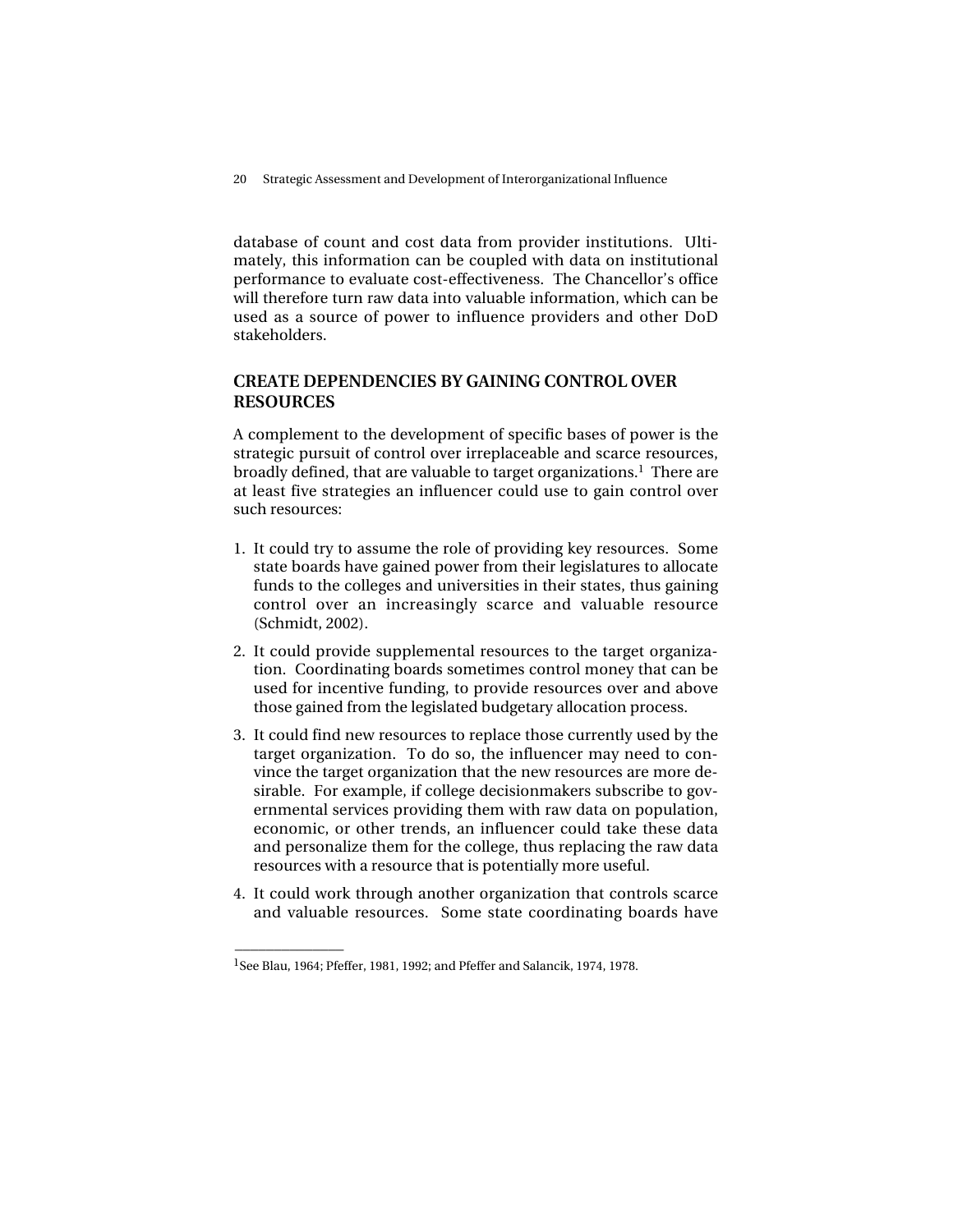gained the authority to act as advisors to state legislatures during the budgeting process. The extent to which state legislators relinquish their power to these boards varies, but some boards have significant influence over funding decisions for educational institutions.

5. It could attempt to control the way in which allocated resources are used. For example, donors often stipulate uses for their contributions, thus influencing the behavior of the colleges to which they donate.

Regardless of the method chosen for gaining control over resources, the influencing organization should be creative in assessing the needs of its target organizations, remembering that resources include such varied things as information, prestige, technology, materials, supplies, access, personnel, social legitimacy, and publicity.

Provider institutions within DoD have been faced with increasing pressure to demonstrate their effectiveness and efficiency. In addition to the increased focus on accountability in the higher education sector nationally, the National Defense Authorization Act for Fiscal Year 2002 authorized a new round of base closures beginning in 2005. Educational institutions located on bases on the closure list may be faced with closure, relocation, or restructuring. In anticipation of the base closure decisions, the Chancellor's office is sponsoring an analysis of the potential effects of closing, moving, consolidating, or outsourcing educational programs on quality and cost-effectiveness. Although the objective of the Chancellor's office in sponsoring the analysis is to elucidate the implications of base closure decisions for ET&D, such an effort will result in a rare analytic tool available to institutions that could help them articulate their individual cases if faced with externally-imposed changes. If the Chancellor's office continues to provide tools of value to institutions, it will create a healthy dependency that will enable both itself and provider institutions to achieve their missions.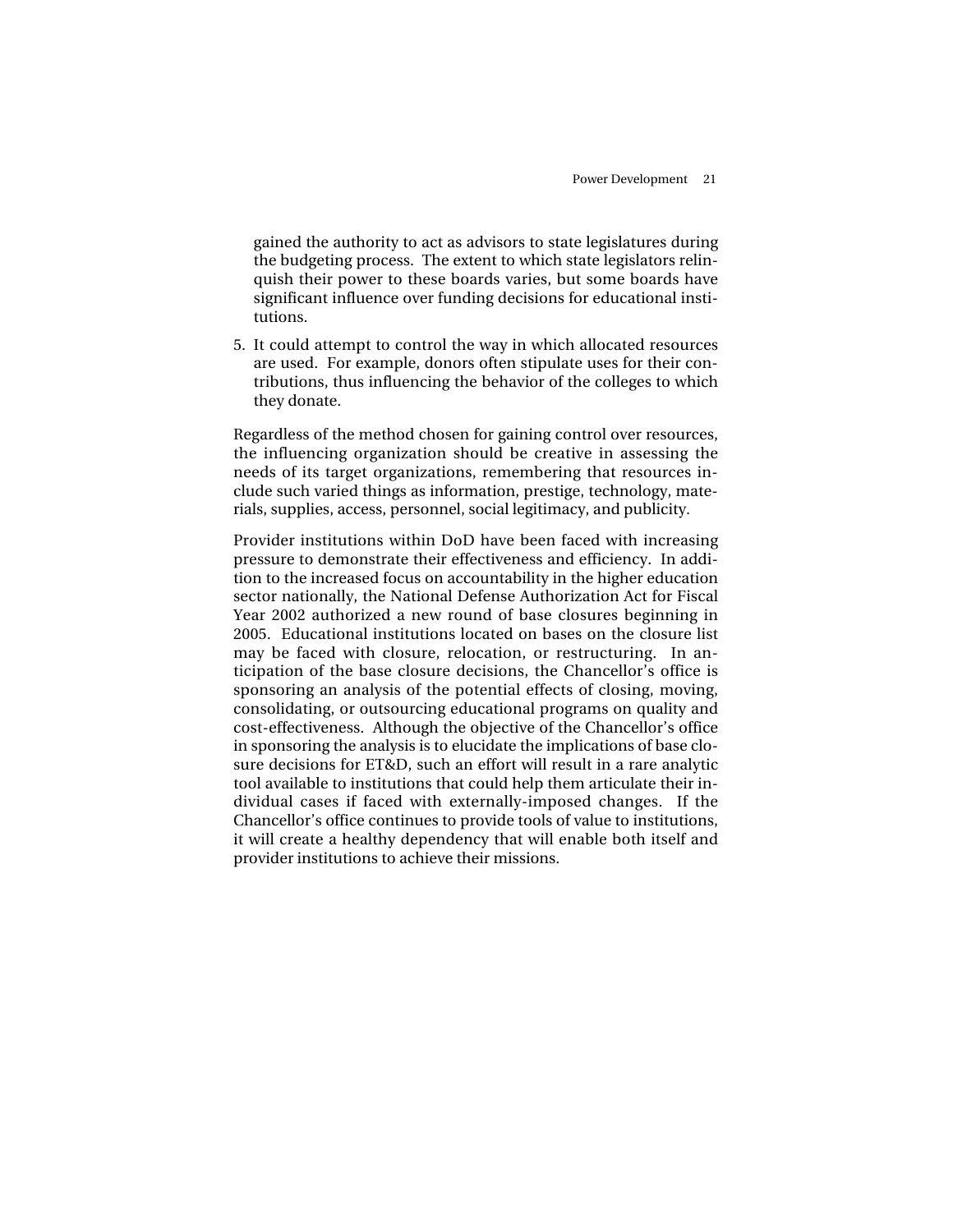Chapter Four

## **DEVELOPMENT OF INFLUENCE STRATEGIES**

Once the influencer has either determined that its current power base is sufficient or developed new bases of power and dependencies, it can select influence strategies. For example, if the Chancellor's office chooses to pursue expert power, how would it use that power to influence educational providers? Two strategies that are necessary, but not sufficient, in nearly all cases are (1) notifying the target organization of the influence objective (Pfeffer and Salancik, 1978) and (2) attempting to achieve the objective at the right time (Pfeffer, 1981). Target organizations cannot respond to attempts to influence of which they are unaware, and timing is important because target organizations' abilities to respond to such attempts vary, depending on other important but competing activities. For example, a college may be less able to comply with an attempt to influence if it recently received news that it will not be reaccredited, thus necessitating the expenditure of great resources to solve that particular problem.

The choice of other strategies is influenced by such constraints as social norms and roles, the nature of the influencer's power base, the appropriateness of the strategy for the influence objective, the level of resistance encountered or expected, the personality of the individual being influenced, the personality of the influencer, and costs of the strategy in relation to its benefits (Yukl and Falbe, 1990; Yukl and Tracey, 1992; Yukl, Falbe, and Youn, 1993). For example, if the Chancellor's office decided to mandate that all provider institutions adhere to performance reporting, it would need to consider the level of resistance it would likely encounter. If potential levels of resistance are high, it could use other strategies. One such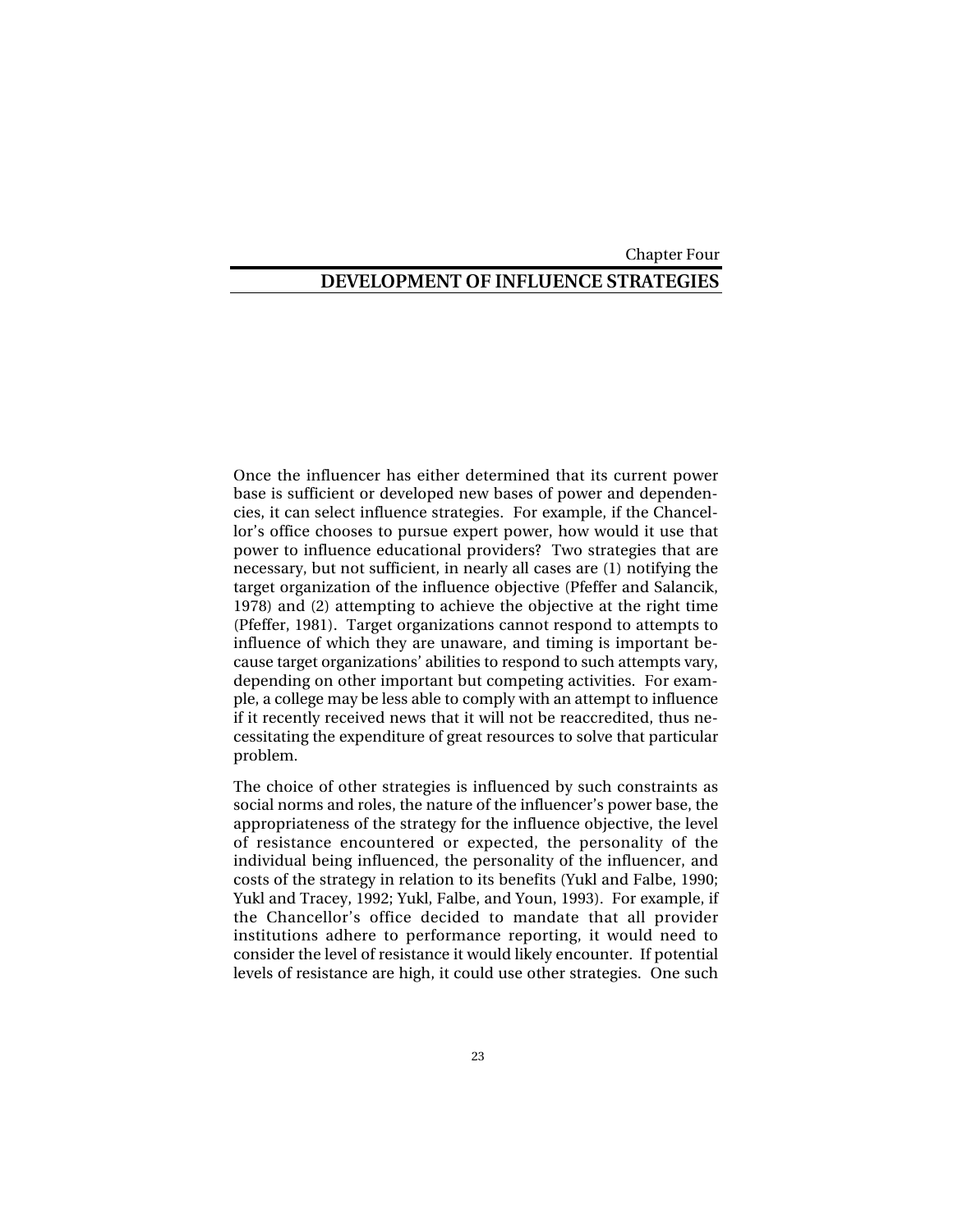24 Strategic Assessment and Development of Interorganizational Influence

strategy, which it has already used, is to include representatives from the target organizations in discussions of valued and valid performance indicators. Including these constituents is an indirect strategy to lower their resistance to participating in the performancereporting program.

## **CONSIDER DIRECT STRATEGIES**

An organization can attempt to influence a target directly or indirectly. Direct strategies are recommended when the target organization is dependent to at least some extent on the influencer (Frooman, 1999). It is also beneficial to align direct strategies with bases of power. For example, if an influencer has information that an organization or individuals within an organization have publicly committed to a stance or course of action, an effective strategy would be to align the compliance request with the stance or course of action, because organizations and individuals tend to strive to be consistent with their commitments. Similarly, if the influencer knows that other organizations have benefited from complying with similar influence objectives (e.g., to change a structure, process, or policy), that information can be used as "social proof" that the target organization should comply with the request (Cialdini, [1984] 1993). Influencers that have expert power may be able to use strategies of appealing or consulting. For example, advisory board members who are chosen for their expertise in a particular field can influence professors through consulting with them on curricula. Having reward power means that the influencer possesses the ability to provide meaningful rewards to target organizations. Accreditors reward colleges and universities with legitimacy through their accreditation process. Of course, there are countless other examples of aligning direct strategies with bases of power.

Because of the lack of dependence on the Chancellor's office, using direct strategies to influence providers may currently be challenging. As the Chancellor's office staff members develop strong relationships with providers, they should be able to draw on these relationships in making direct requests. Similarly, as the expertise of the office is developed, it will be able to draw on that base of power in influencing others. In the meantime, relying on direct strategies that draw on the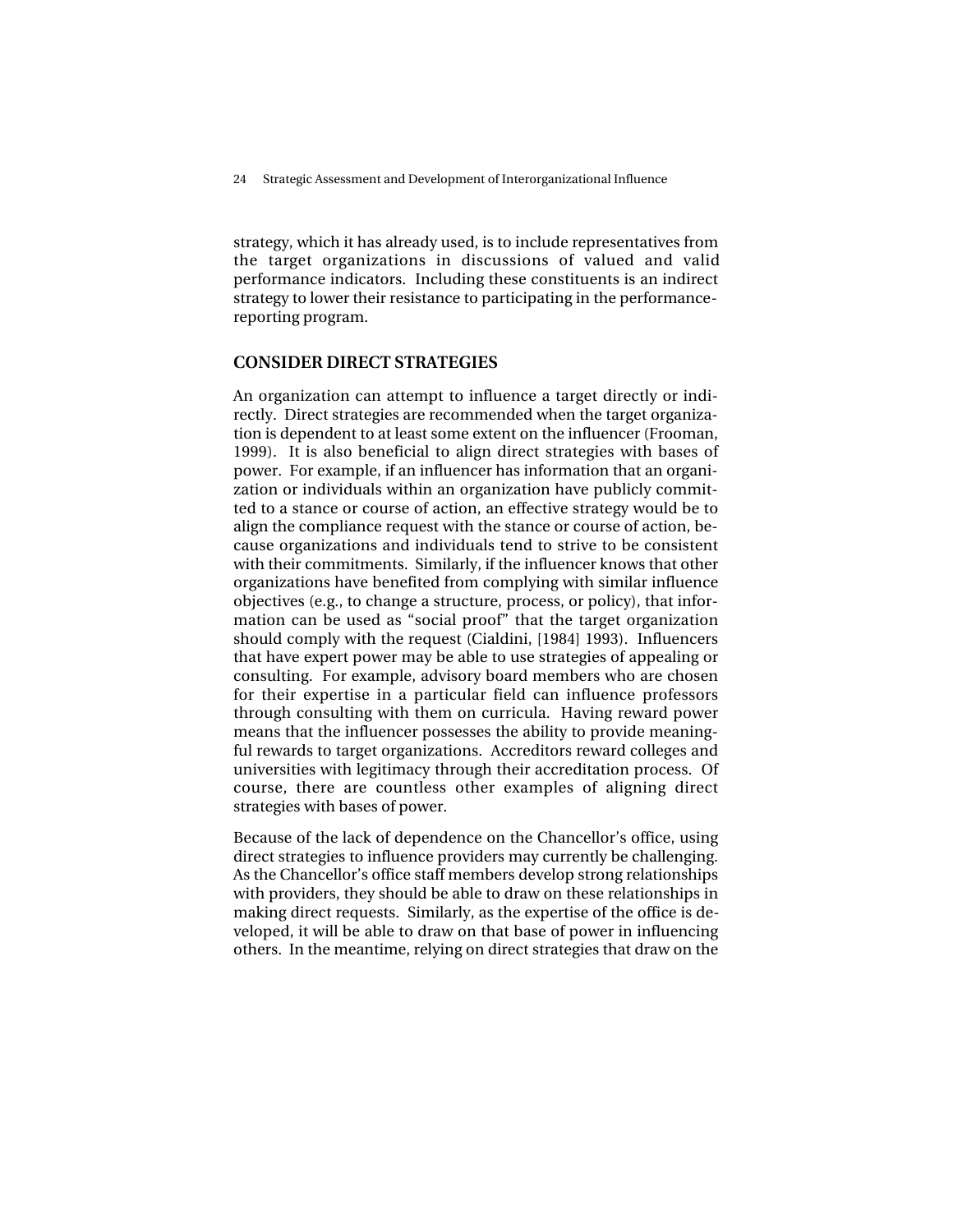ability to provide proof for a course of action or a similarly strong rationale should be useful.

## **CONSIDER INDIRECT STRATEGIES**

If the target organization is not dependent on the influencing organization, indirect influence strategies may be more successful (Frooman, 1999; Pfeffer, 1992). There are at least five indirect influence strategies that the influencer could use:

- 1. It could influence the norms of an environment. By hosting regular conferences, professional societies, such as the American Association for Higher Education, encourage participants from the higher education sector to increase and improve their student assessment efforts.
- 2. It could influence the values of a target organization itself, thereby indirectly influencing its behavior. By communicating frequently with key decisionmakers and providing them with information, an influencer may be able to affect key values, such as positions on affirmative action or other policy issues.
- 3. It could engage in agenda setting. One method of agenda setting is to gain media attention for a specific issue, such as remedial education. Media attention may then force an institution to prioritize consideration of the issue.
- 4. Once an issue is on the agenda, it could control information and frame issues during the decisionmaking process (Pfeffer, 1981; Weick, 1995). By influencing how organizational members make sense of the issues and related information, the influencer may be able to influence the decision itself. For example, if a college or university is trying to decide whether to seek a program accreditation that the influencer believes is important, the influencer could point out that being accredited should increase the number of student applications submitted to the college.
- 5. Finally, it could work through an ally as Frooman (1999) suggests. A state coordinating board may try to persuade the state legislature to align funding with compliance to the board's objectives so that higher education institutions comply with the objectives.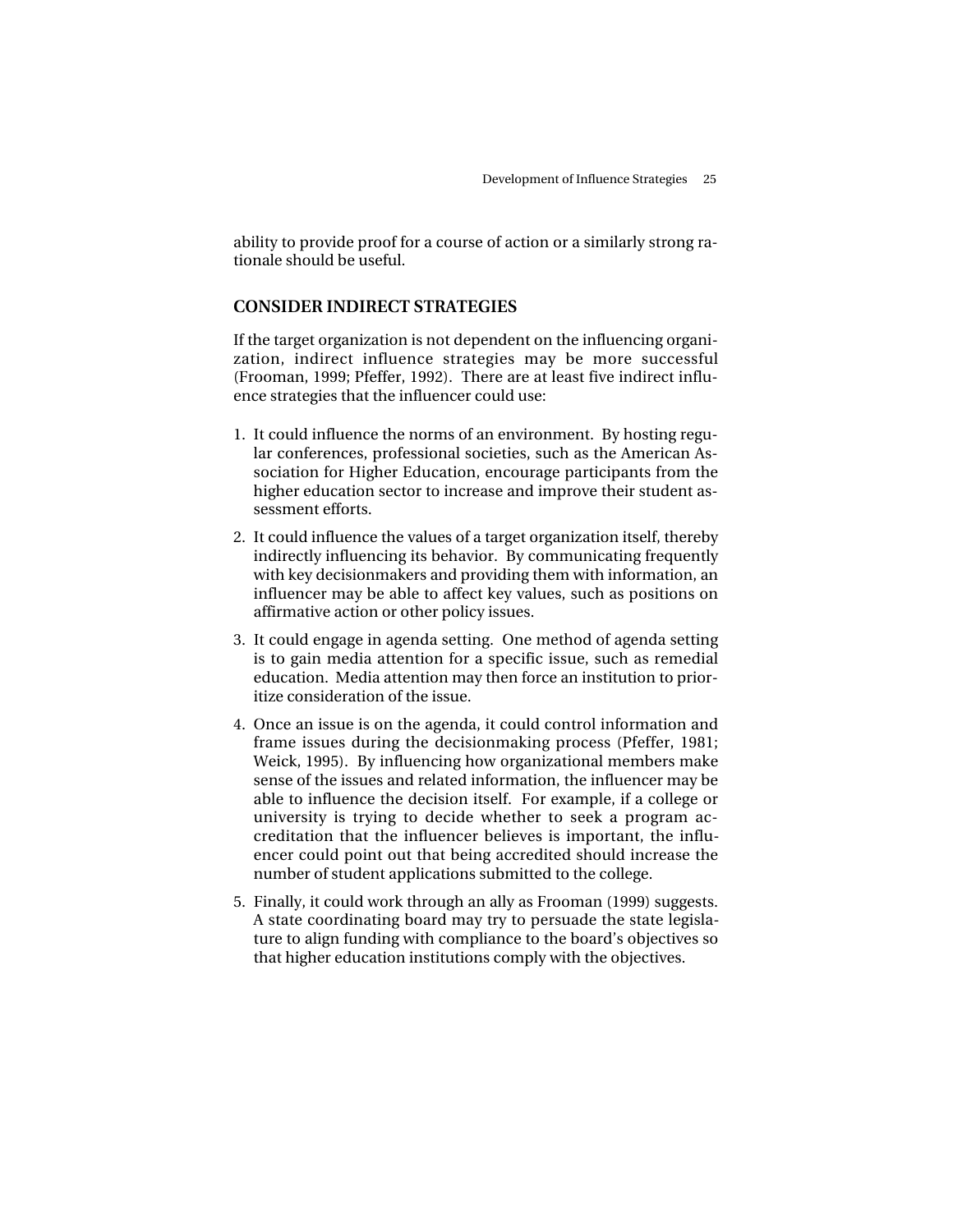26 Strategic Assessment and Development of Interorganizational Influence

The use of this final indirect strategy (i.e., working through an ally) must be evaluated carefully in the context of the relationship between the ally and the ultimate target. For example, one way to involve a third party is to provide information about an educational program to its overseer. If the overseer uses the information punitively, the relationship between the influencer and the target organization could become counterproductive. In such a case, a better indirect strategy might be to help the target improve its status with its overseer. On the other hand, a more enlightened overseer might use information in a supportive way—encouraging and rewarding improvement.

Given existing levels of power, it is likely that the Chancellor's office will continue to rely on indirect, rather than direct, strategies. In addition to the example cited above of working with provider representatives in designing a performance-reporting system, the Chancellor's office has taken on other indirect strategies. It uses its annual conferences to stress the importance of measurement-based, outcome-oriented assessments of quality and cost-effectiveness. By promoting data collection and quality assessment as a norm for the system, the Chancellor's office indirectly pressures institutions to orient themselves toward such practices.

The Chancellor's office also continues to cultivate relationships with other DoD organizations—including those that supply students to the providers—that have already established modes of influencing the educational providers. Cultivating such relationships is likely to be a productive strategy in two respects. First, formal sponsors of DoD ET&D providers can be easily identified and are typically endowed with significant reward and coercive power that could be leveraged by the Chancellor's office. Second, by building close relationships with sponsors and other stakeholders, the Chancellor's office could gain further legitimacy. Increasing the ties that the Chancellor's office has to these other types of entities should therefore increase the ability of the office to influence the ultimate target organizations: ET&D providers. If this strategy is executed, stronger relationships may result if the meetings and visits between the Chancellor's office and the sponsors of ET&D are used to display the expertise and informational power of the office to other stakeholders.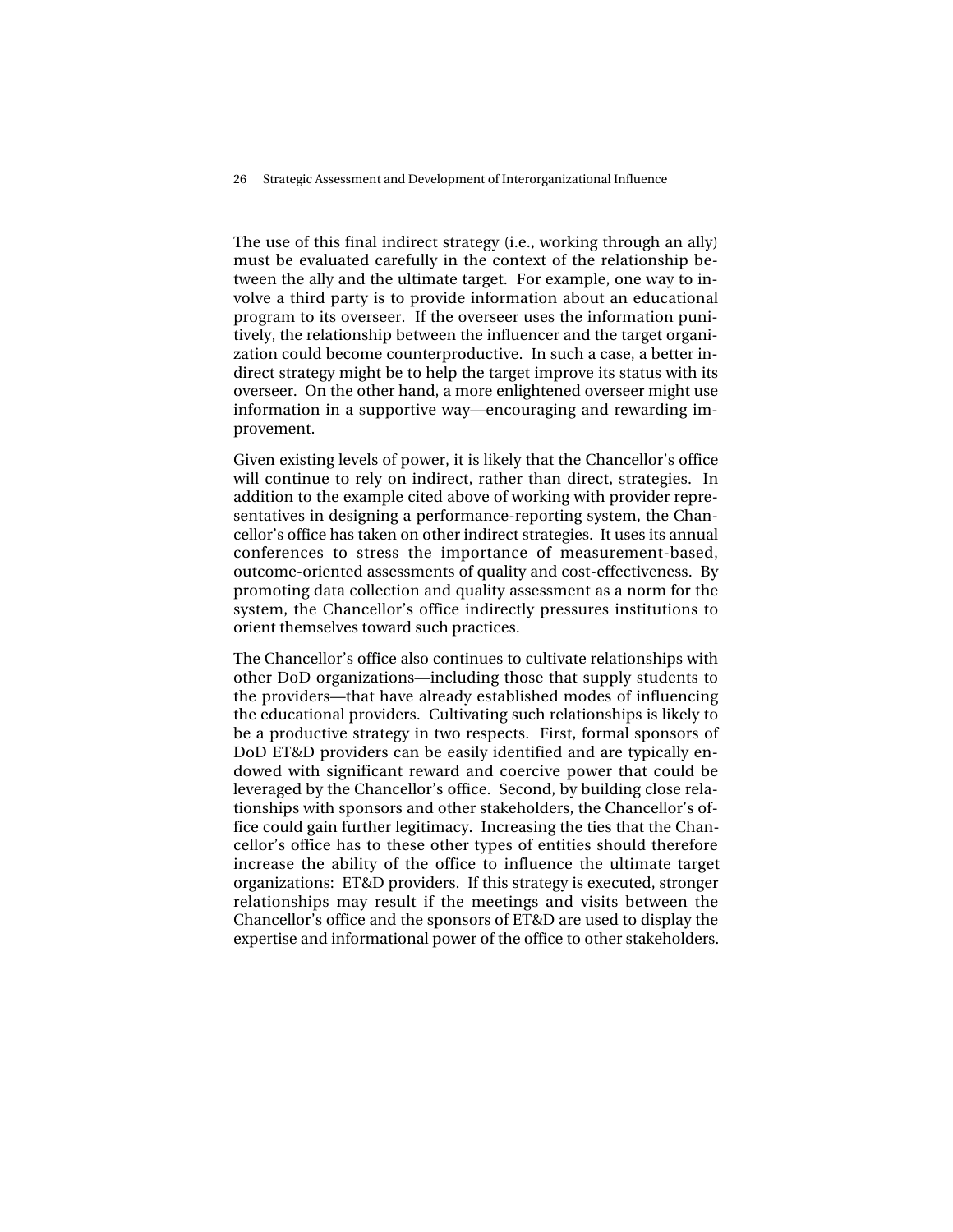## **SUMMARY OF POWER-AND-INFLUENCE DEVELOPMENT STRATEGIES**

If existing power levels are not sufficient, the influencer can develop additional bases of power and create dependencies by gaining control of resources. Whether the initial bases of power are deemed sufficient or new powers bases are developed, the influencer will need to select influence strategies. Such strategies can be either direct or indirect and will ideally flow from the influencer's power sources. The power development process is summarized in Table 4.1.

#### **Table 4.1**

#### **Summary of Power-and-Influence Development**

#### **Develop bases of power**

- Consider capacity for developing reward, coercive, legitimate, expert, referent, and informational sources of power
- Develop multiple sources of power

#### **Gain control of resources**

Consider the ability to

- take over provision of key resources
- provide supplemental or additional resources
- provide a substitute for resources currently used by target
- work in concert with another organization that controls key resources
- control the use of the resources by the target

#### **Develop influence strategies**

- The greater the power, the more likely that direct influence strategies, such as appealing to the target, will work
- For organizations with less power, indirect strategies may be more successful These include
	- influencing the norms of the environment
	- influencing the values held by the target organizations and individuals
	- agenda setting
	- issue framing during the decisionmaking process
	- working through an ally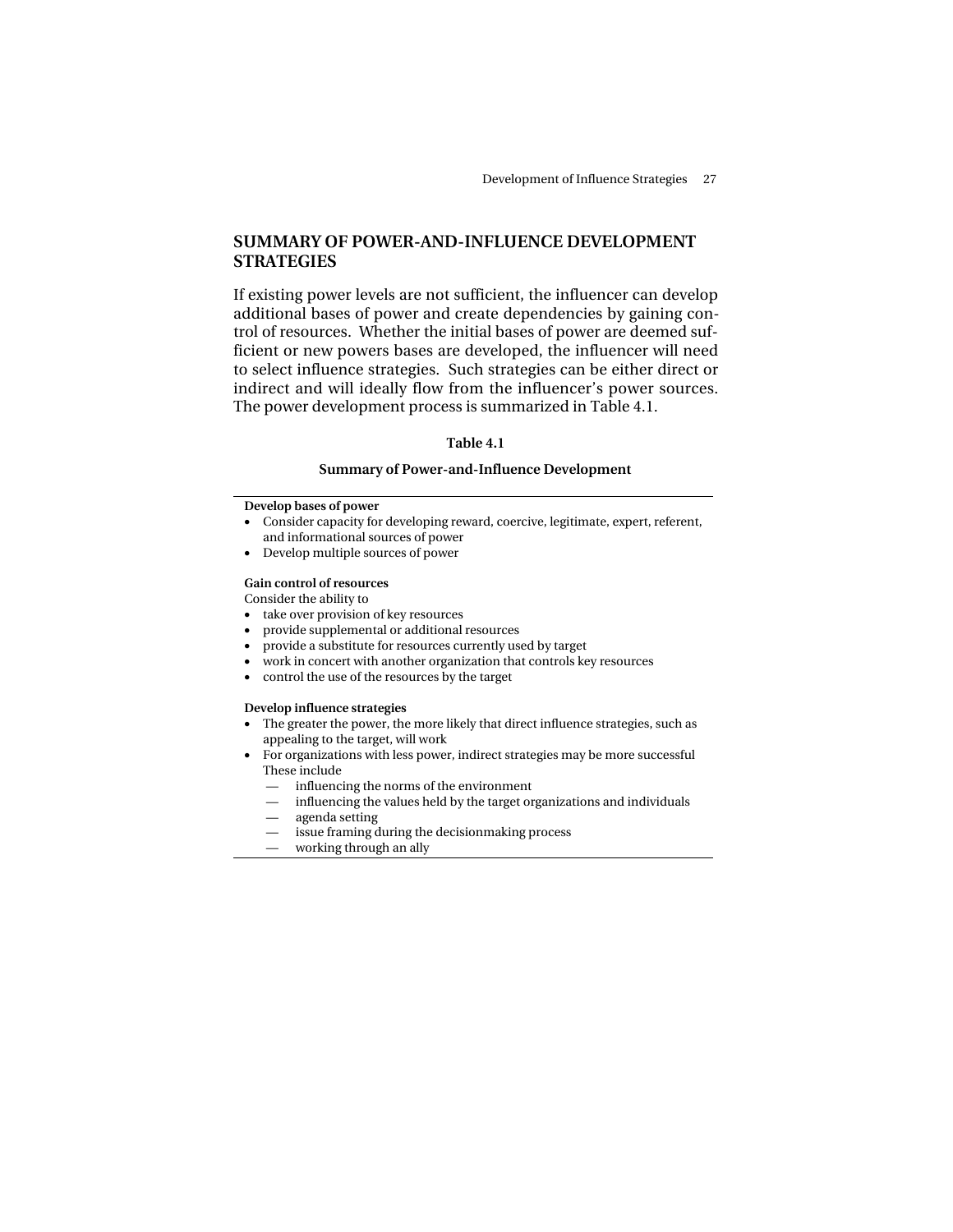Chapter Five

## **DISCUSSION**

This report presents a three-stage framework of power assessment, power development, and strategy choice for organizations seeking to influence others without the benefit of formal hierarchical authority. In the power assessment stage, the influencing organization assesses its objective, characteristics of the target organization, its own characteristics, its relationship with the target, and the environment in which they interact. If existing power levels are not sufficient, the influencer can develop additional bases of power and create dependencies by gaining control of scarce and valuable resources. Once an organization has considered and developed its sources of power, it can rely on direct and indirect strategies for influencing its targets.

As noted throughout, the Chancellor's office has pursued a number of strategies in support of its mission as the primary advocate for the academic quality and cost-effectiveness of education and professional development activities serving DoD civilians. Strategies discussed here include personal visits to institutions, the establishment of DoD quality standards, development of informational databases, coordination and hosting of an annual conference, and sponsorship of analytical support. Most of these strategies target the entire set of DoD provider institutions. In that respect, and within the limits of its existing charter, the Chancellor's office currently benefits from moderate, but increasing, levels of informational and expert power. Over time, it can earn legitimate power through consistently good performance, and with some added creativity, it can wield some forms of reward power.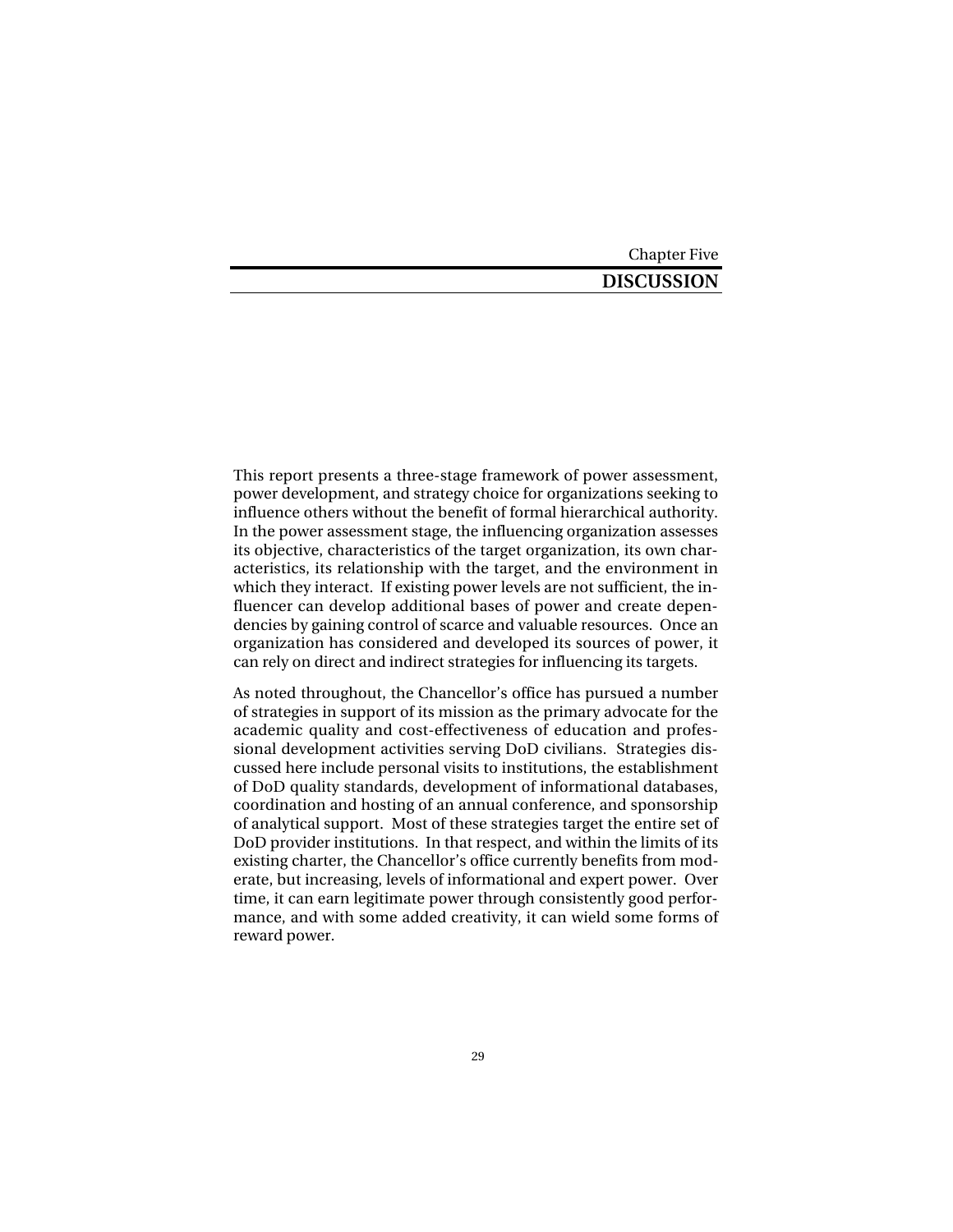As the Chancellor's office develops its power bases, it should make attempts to assess the perceptions of other organizations. In particular, it should gauge the degree to which other organizations in DoD value its expertise and recognize its legitimacy. It also should determine what sorts of information and rewards are valued by those it wishes to influence. For example, it could explore whether deserving institutions would value a DoD quality award accompanied by significant press coverage. Such assessments will help the office shape and target its attempts to influence appropriately.

A continued focus on global influence strategies could be enhanced by a structural analysis of the network of organizations involved in DoD civilian ET&D. The network that the Chancellor's office joined in 1998 consists of multiple stakeholders, each with its own goals. Yet despite well-defined official roles, there is very little coordination across stakeholders to facilitate achievement of system-wide goals.1 Put differently, the stakeholders currently constitute a low-density network. Through careful study of the network of organizations and coordination with other governing bodies in DoD, the Chancellor's office could leverage its existing power more effectively in support of its mission. Steps taken by the Chancellor and his staff to increase the number of interactions and ties with provider institutions work to increase network density. Similar efforts with respect to sponsors of institutions and other governing entities could result in more coordinated and compelling influence on provider institutions to improve quality. In addition, Chancellor's office staff may discover that they can direct their influence through one or more of the many third parties in the current networked system.

As outlined here, a strategic assessment of power should also be conducted with respect to individual target institutions or clusters of institutions. Providers vary in their goals, their degree of interaction with the Chancellor's office, their willingness to comply with and capacity to resist recommendations, and their prominence within the network of providers. The Chancellor's office could therefore benefit from more systematic and detailed consideration of the power and resources at its disposal and the influence strategies that follow. It is

 $\overline{\phantom{a}}$ 

<sup>&</sup>lt;sup>1</sup>See Levy et al. (2001) and Gates et al. (2001) for discussions of stakeholders in DoD civilian ET&D.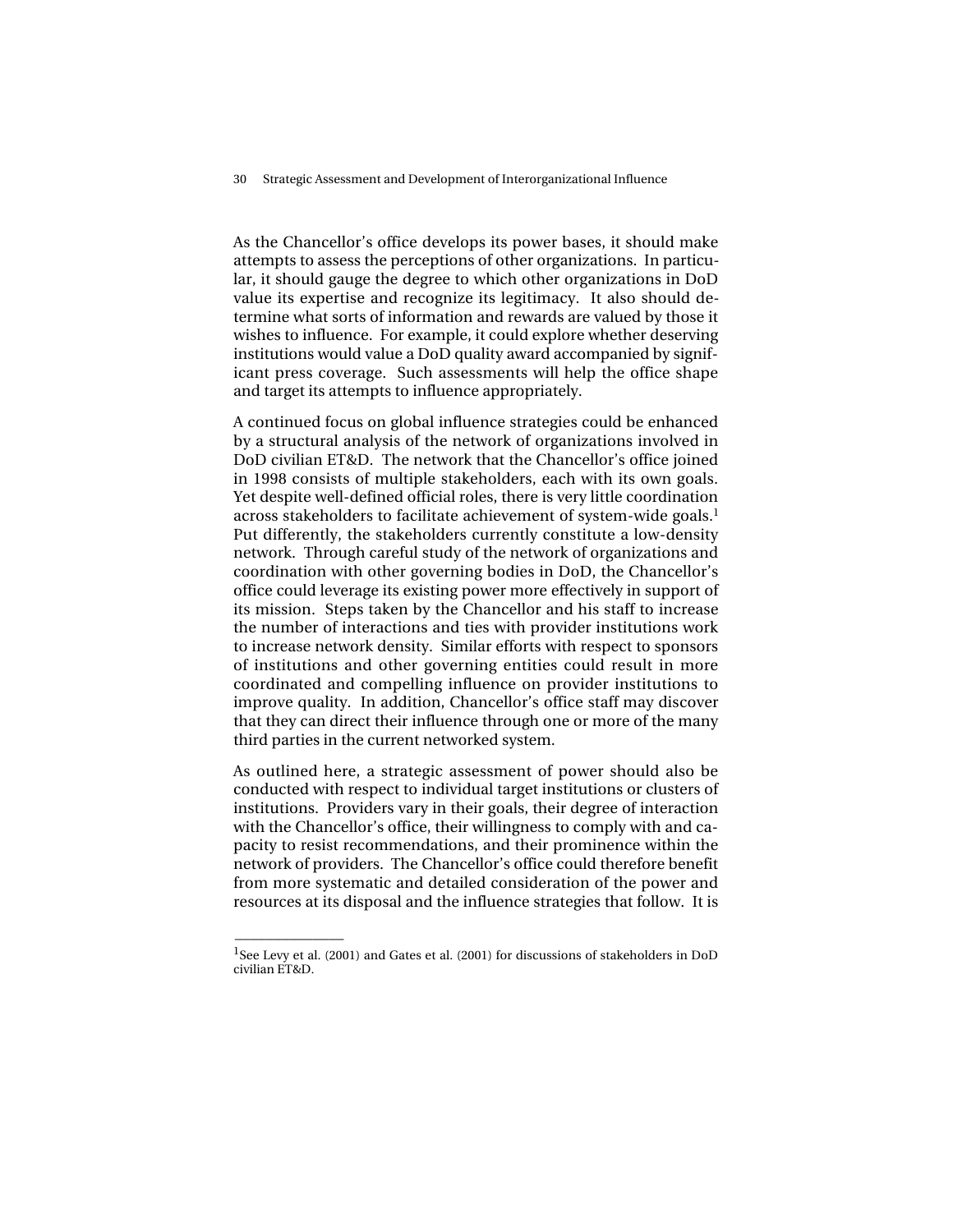likely that an outcome of such a process would be different strategic choices for different types of institutions, and perhaps added success.

Another outcome of systematic power assessment might be the discovery that the Chancellor's office can benefit more from its existing resources than it does currently. For example, it might discover that some institutions are in need of expertise that it can develop and offer. Similarly, the office might find that it is in a position to provide information of use to a particular institution that was reluctant to accept past recommendations it put forward. Even more significant might be the enhancement of existing opportunities to provide input into funding decisions. All of these possibilities lie within the current mandate of the office. After assessing its existing resources and the extent to which they are being used, if the Chancellor's office finds that it could achieve its mission much more effectively with expanded powers, it could aim to develop or acquire those powers. In extreme cases, where such a change would require an amendment to the charter, the office would be in a position to present a clear and compelling need for the proposed change.

Many organizations are responsible for influencing others without the concomitant hierarchical authority that would make exerting such influence straightforward. These organizations must draw on alternative sources of power and influence. The approach presented here is intended to help the Chancellor's office and similar organizations gain a clear sense of the options available to them as they pursue their missions. Such organizations cannot command or control the actions of other organizations, but they can employ a panoply of strategies to influence others and align goals across organizations. The application of hierarchical authority might induce higher rates of compliance, but more moderate influence strategies have the potential to produce higher rates of mutual satisfaction and longer-range success.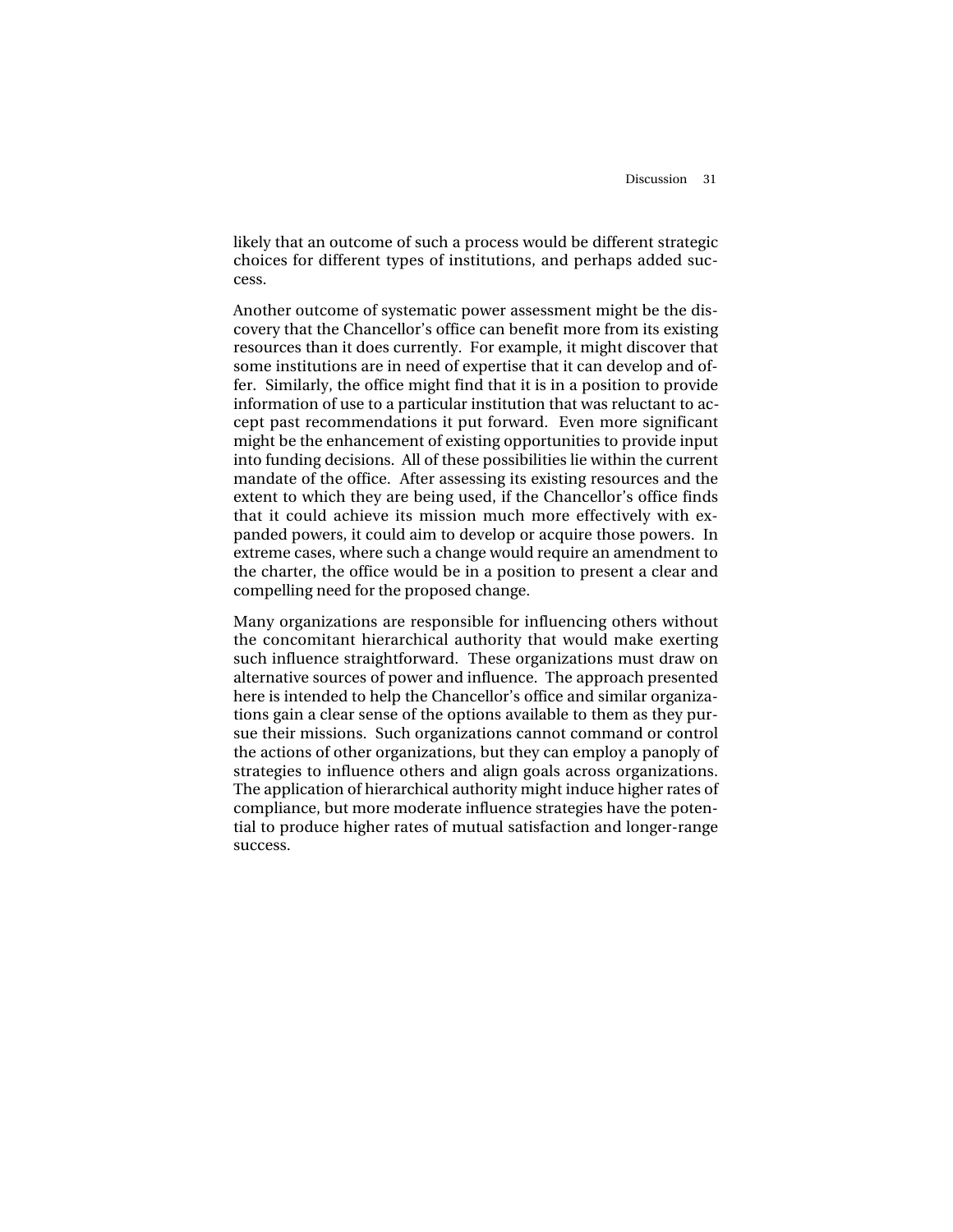Appendix

## **LITERATURE BACKGROUND**

We draw on research and theories from social psychology, organizational behavior, and sociology to gain insight into how organizations can influence others in the absence of hierarchical authority. This brief review focuses on six bodies of work: 1) bases of power; 2) influence strategies; 3) institutional theory; 4) resource dependence theory; 5) network analysis; and 6) theories of social control. The research and theories referenced here focus on power and influence at both the individual and the organizational level.

At the individual level, the classic work of social psychologists French and Raven (1959) provides a typology for the consideration of existing sources of social power. Bases of power cited in French and Raven's work include reward, coercive, legitimate, referent, expert, and informational power. While this typology predominantly has been used to study power and influence between individuals, we believe it can be useful for organization-level consideration.

The strategies individuals employ in exerting influence should be congruent with the individuals' sources of power. Many influence strategies have been both described (e.g., Cialdini, [1984] 1993) and tested for effectiveness (e.g., Yukl, Falbe, and Youn, 1993; Cialdini, [1984] 1993). Cialdini suggests a number of strategies individual influenceres can use. One suggestion is that influencers provide something to the target in the hope that the target will feel obligated to reciprocate. Another strategy involves uncovering a target's values and opinions and then seeking to influence the target through convincing him or her that the objective of the influencer is consistent with his or her values and opinions. Cialdini stresses that these strategies are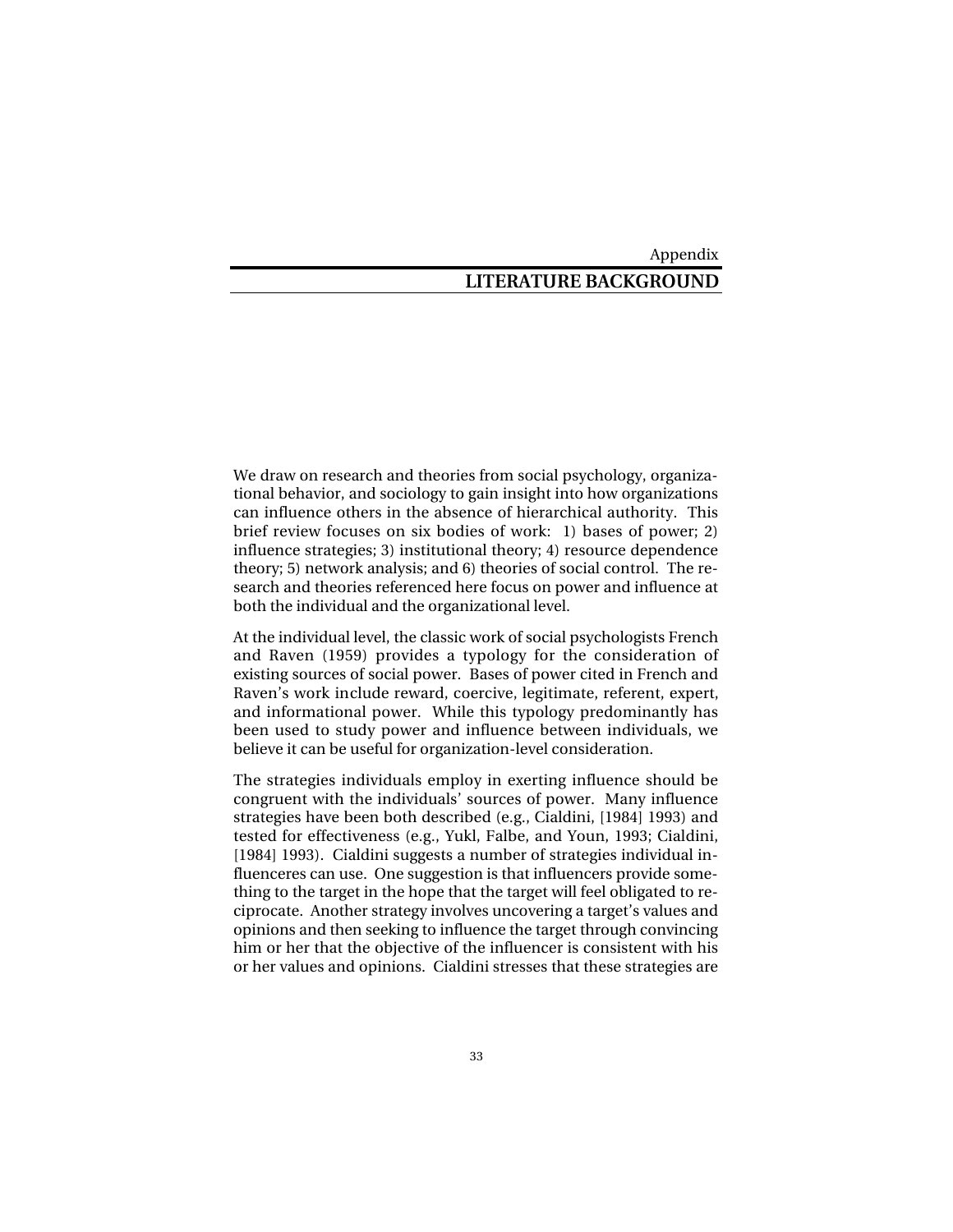best used authentically, meaning that the influencer has the source of power needed to implement the strategy. For example, it is more effective to influence someone through reciprocation if the influencer has reward power, meaning that he or she possesses the ability to provide something valuable to the target.

At the organizational level, institutional theory and resource dependence theory are both well-established theories of power and influence in the literature on organizational behavior. Institutional theory describes how organizations conform to their environments. Conformity can occur as a result of coercion by an external body (e.g., an interest group); through mimicking of other similar organizations; or because of pressure to conform to existing norms in the environment, such as public opinion or values (DiMaggio and Powell, 1983). Regardless of the path to conformity, organizations are rewarded for creating rules, procedures, policies, and structures that demonstrate conformity (DiMaggio and Powell, 1983; Meyer and Rowan, 1977; Scott, 1987). Rewards may consist of legitimacy, resources, and survival. Understanding institutional theory is helpful in anticipating the effects of the external environment on attempts to influence others. If the influencer's objective is consistent with the values and behaviors found in the surrounding environment, it will be easier to exert the influence. For example, if an influencer is attempting to persuade a target organization to create an office that already exists in most organizations within that industry, the institutional pressures from the environment will facilitate the influencer's efforts. Institutional theory goes far in describing institutional conformity, but does not include a consideration of alternative responses to attempts to influence (Oliver, 1991).

Resource dependence theory confers a more active role on organizations being influenced. It describes how organizations manage resources in their environment to reduce their dependency on others (Pfeffer, 1992; Pfeffer and Salancik, 1974, 1978). In the context of resource dependence theory, *power* is defined as control over resources. The term *resources* is used quite broadly, encompassing, for example, prestige, rewards, sanctions, expertise, personnel, money, social legitimacy, technology, supplies, time, equipment, ego support, access, and publicity. The theory assumes that a resource must be scarce, valuable, and irreplaceable for it to be a viable source of power (Pfeffer, 1992). An organization in need of power could at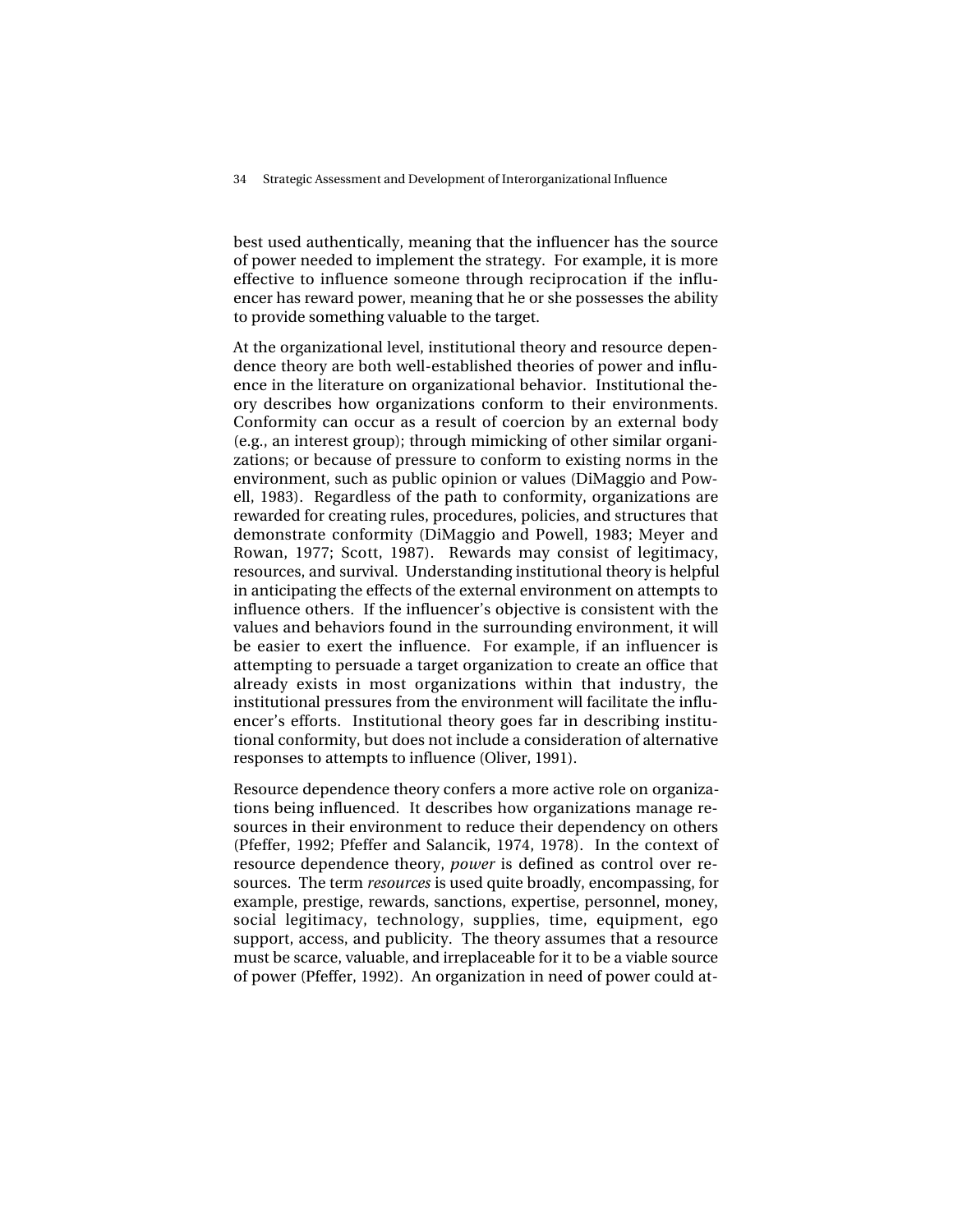tempt to control the allocation and/or the use of valuable resources (Frooman, 1999). Resource dependence theorists posit that power is defined by who controls what resources and who is dependent upon whom, with the extent of the dependence determining the degree and direction of the power (Pfeffer, 1992).

While resource dependence theory tends to describe one-on-one relationships, network theory focuses on the set of relationships among multiple actors. Attributes of the network (i.e., the set of relationships) affect access to such resources as funding and information and thus can affect one organization's ability to influence another in the network. A premise of network theory is that patterns of relationships affect the behavior of individuals or organizations that constitute the network. Of particular interest is the work of Rowley (1997), who uses network analysis in the organizational behavior context to consider how organizations react to pressure from stakeholder organizations. He describes a world with multiple and interdependent stakeholder organizations, such as the environment within which the Chancellor's office operates. Rowley identifies two key features of the network—density and centrality—as determinants of a target organization's reaction. The first, density, refers to the number of organizations and how many ties they have to one another. Greater density in the network leads to more efficient communication among actors and greater diffusion of norms across the network. The combination of factors evident in a dense network makes it difficult for individual organizations to resist stakeholder influences. The second variable, centrality, is one's position in the network relative to others, and it can vary in several ways (as defined by Brass and Burkhardt, 1993), including by: (1) degree, the number of direct ties to other actors; (2) closeness, independent access to other actors; and (3) betweenness, control over other actors. Not surprisingly, Rowley (1997) hypothesizes that the more central an entity is, the greater its ability to resist pressure from stakeholder organizations.

Zald's (1978) and other sociologists' work on theories of social control (e.g., Meier, 1982; Janowitz, 1975) is also relevant to interorganizational influence. Zald combines ideas and theories from sociology, economics, political science, and law to describe how individuals, organizations, groups, and institutional processes set and sanction standards of performance and operation for industries. He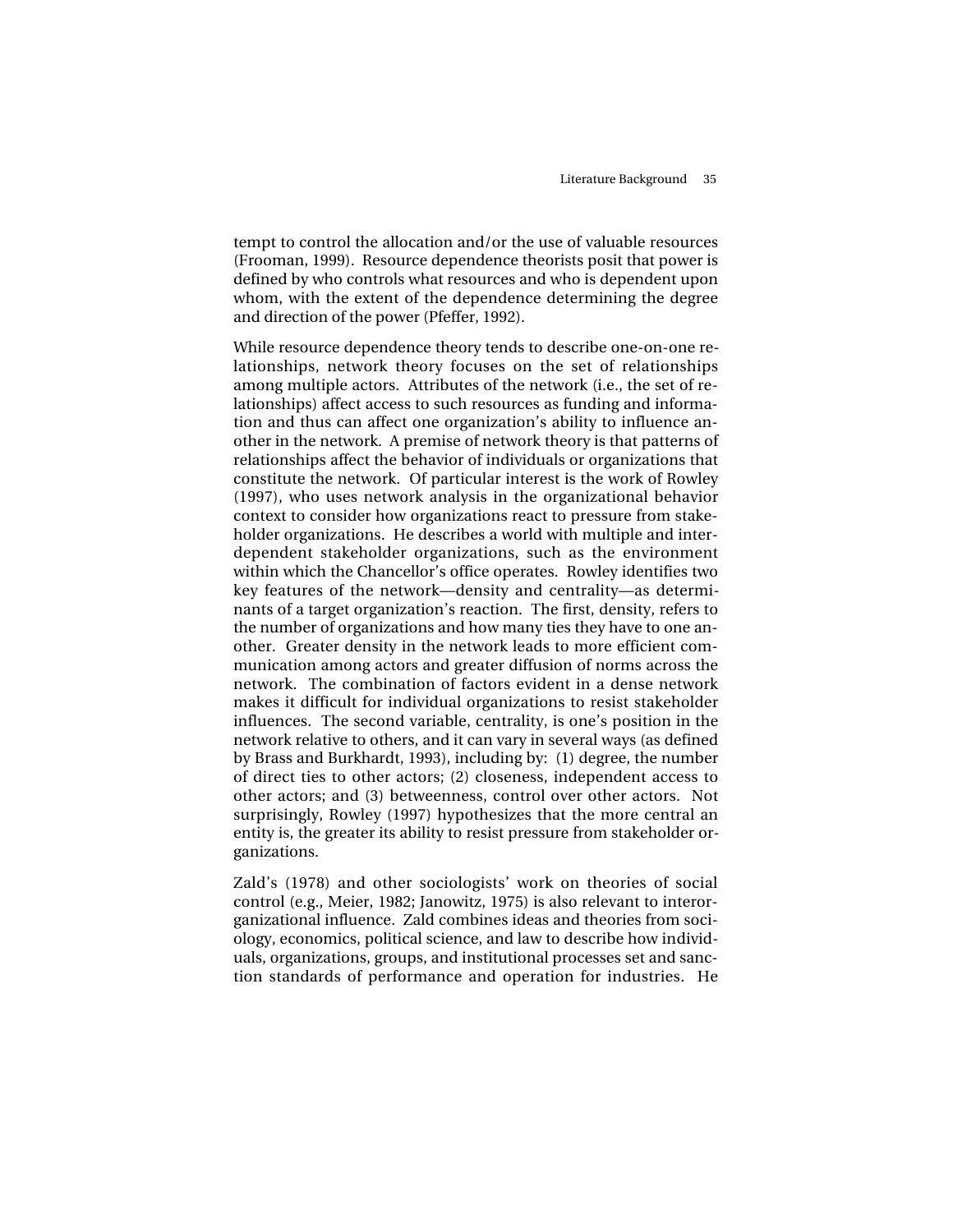36 Strategic Assessment and Development of Interorganizational Influence

concludes that there are five conditions that, if met, increase the likelihood that the industries will perform in accordance with, rather than deviate from, societal norms. These five conditions include: (1) clear societal norms with respect to the performance or operation of an industry, (2) strong surveillance capabilities by control agents, (3) strong sanctions available to control agents, (4) similarities among organizations within the industry, and (5) adequate compliance readiness and capacity of the target industry (Zald, 1978, p. 99). While these conditions overlap to a great degree with concepts found in institutional and resource dependence theory, the focus on compliance readiness and capacity is an important addition to the consideration of influence.

The research and theories described here serve as the basis for the framework we developed on power assessment and development. Organizations seeking to influence others should benefit from this framework as well as the accompanying suggestions and examples. The Chancellor's office and other similarly positioned organizations could also benefit from further examining the literature referenced here.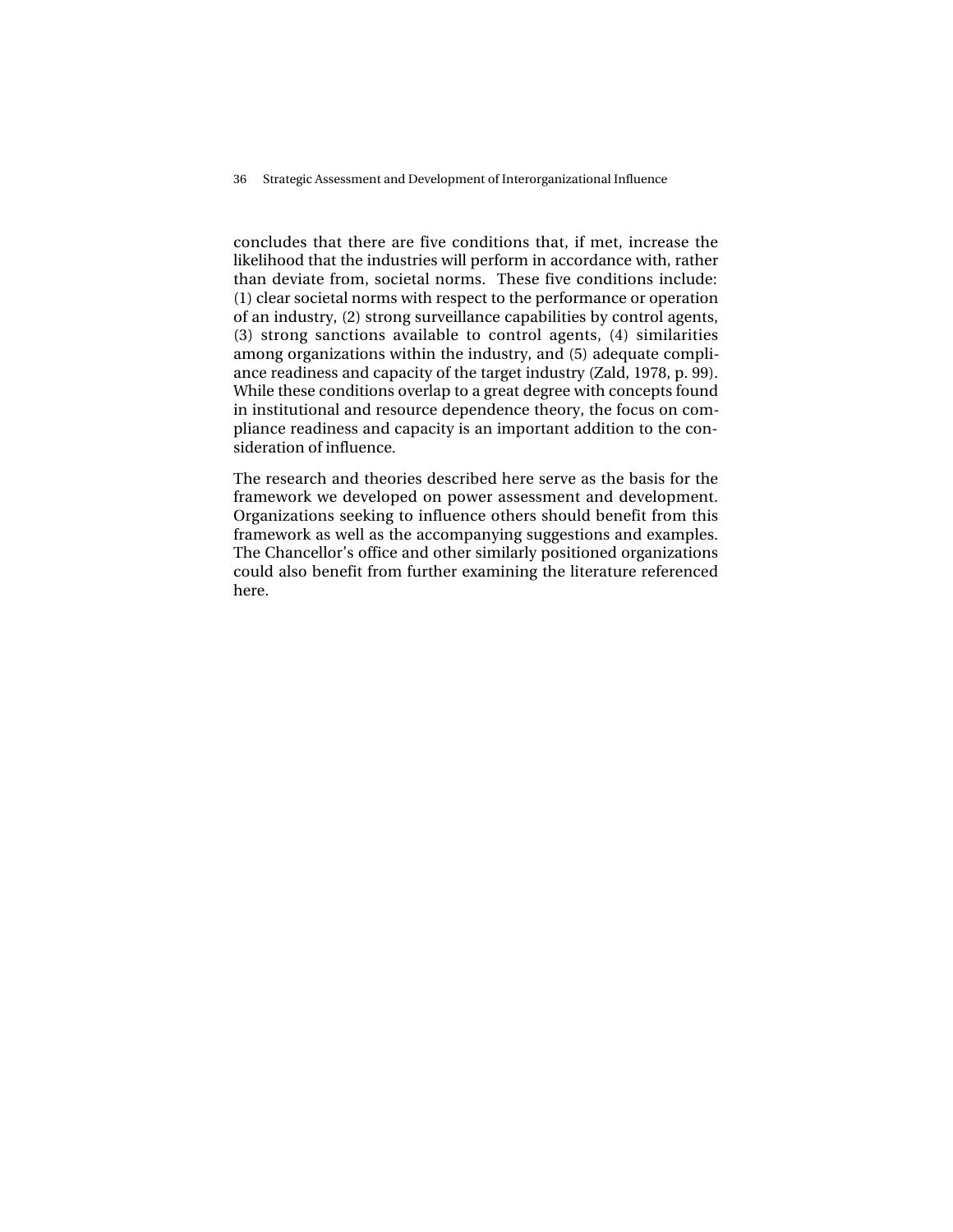## **BIBLIOGRAPHY**

- Abramson, M. A., ed., *Toward a 21st Century Public Service: Reports from Four Forums*, PricewaterhouseCoopers Endowment for the Business of Government, available at http:// endowment.pwcglobal.com/specialrpts.asp, January 2001.
- Blau, P., *Exchange and Power in Social Life*, New York: Wiley, 1964.
- Boland, R. J., and R. V. Tenkasi, "Communication and Collaboration in Distributed Cognition," in G. M. Olson, T. Malone, and J. B. Smith, eds., *Coordination Theory and Collaboration Technology*, Mahwah, N.J.: Erlbaum, 2001, pp. 51–66.
- Brass, D. J., and M. E. Burkhardt, "Potential Power and Power Use: An Investigation of Structure and Behavior," *Academy of Management Journal*, Vol. 36, No. 3, 1993, pp. 441–470.
- Cialdini, R. B., *Influence: The Psychology of Persuasion*, New York: Quill, [1984] 1993.
- Ciborra, C. U., and G. Patriotta, "Groupware and Teamwork in New Product Development: The Case of a Consumer Goods Multinational," in C. U. Ciborra, ed., *Groupware and Teamwork: Invisible Aid or Technical Hindrance?* New York: Wiley, 1996, pp. 121–144.
- Cohen, W. S., *Defense Reform Initiative Report*, Washington, D.C.: U.S. Department of Defense, available at http://www. defenselink.mil/pubs/dodreform/, 1997.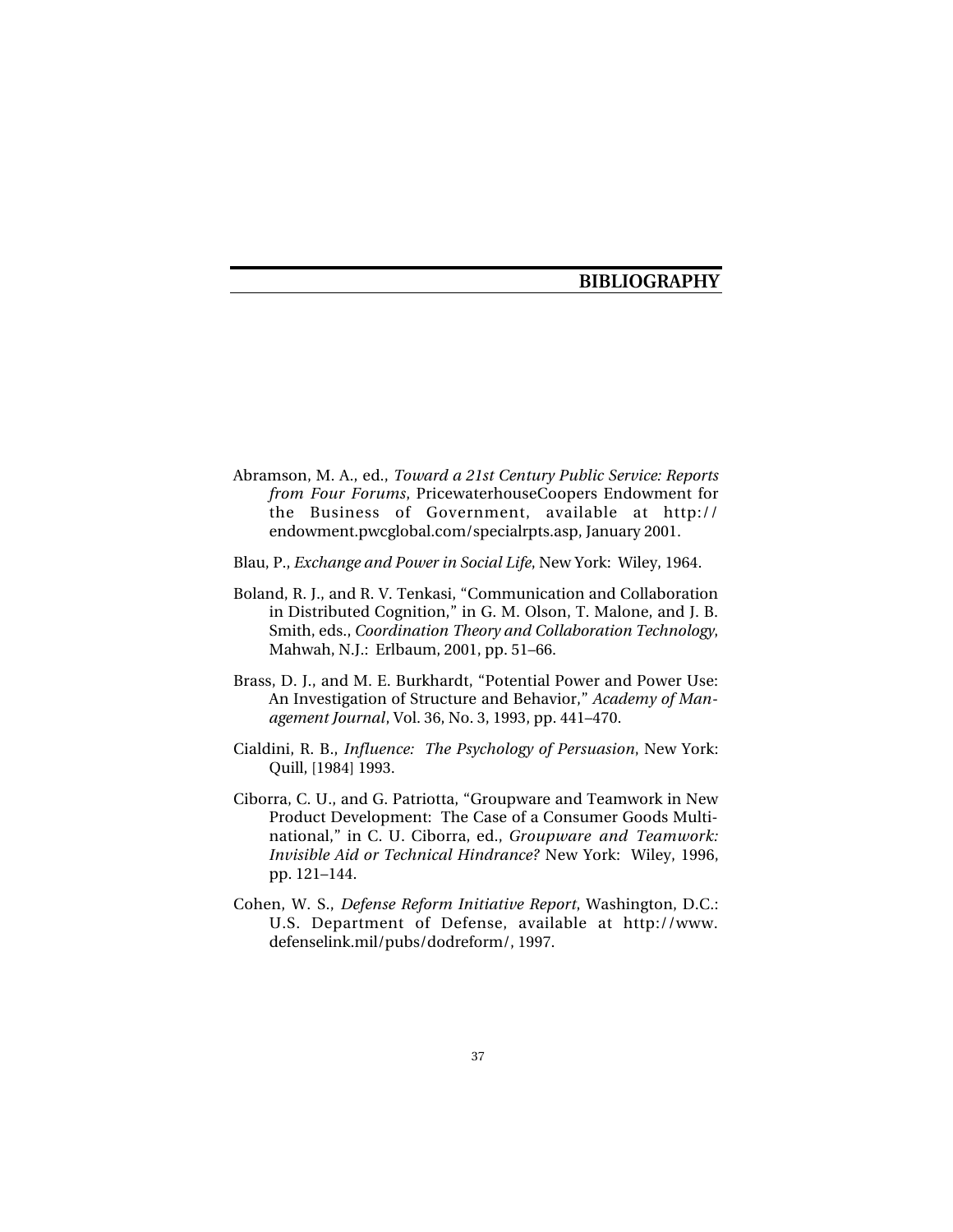- Daley, Glenn A., Dina G. Levy, Tessa Kaganoff, Catherine A. Augustine, Roger Benjamin, Tora K. Bikson, Susan M. Gates, and Joy S. Moini, A Strategic Governance Review for Multi-Organizational Systems of Education, Training, and Professional Development, Santa Monica, Calif.: RAND, MR-1560-OSD, 2002.
- Defense Science Board Task Force, *Report of the Defense Science Board Task Force on Human Resource Strategy*, Washington, D.C.: Office of the Under Secretary of Defense for Acquisition, Technology, and Logistics, February 2000.
- DeSanctis, G., and R. Gallupe, "A Foundation for the Study of Group Decision Support Systems," *Management Science*, Vol. 33, No. 5, 1987, pp. 589–609.
- DiMaggio, P. J., and W. W. Powell, "The Iron Cage Revisited: Institutional Isomorphism and Collective Rationality in Organizational Fields," *American Sociological Review,* Vol. 48, No. 2, April 1983, pp. 403–416.
- Drea, J. T., G. C. Bruner, II, and P. J. Hensel, "Comparing Alternative Measures of the French and Raven Power Bases," *Journal of Personal Selling and Sales Management*, Vol. 13, No. 4, 1993, pp. 73–80.
- French, J. R., and B. Raven, "The Bases of Social Power," in D. Cartwright, ed., *Studies in Social Power*, Ann Arbor, Mich.: University of Michigan Press, 1959.
- Frooman, J., "Stakeholder Influence Strategies," *Academy of Management Review,* Vol. 24, No. 2, 1999, pp. 191–205.
- Gaski, J. F., "Interrelations Among a Channel Entity's Power Sources: Impact of the Exercise of Reward and Coercion Expert, Referent, and Legitimate Power Sources," *Journal of Marketing Research,* Vol. 23, No. 1, 1986, pp. 62–78.
- Gates, S. M, C. H. Augustine, R. Benjamin, T. K. Bikson, E. Derghazarian, T. Kaganoff, D. G. Levy, J. S. Moini, and R. W. Zimmer, *Ensuring the Quality and Productivity of Education and Professional Development Activities: A Review of Approaches and*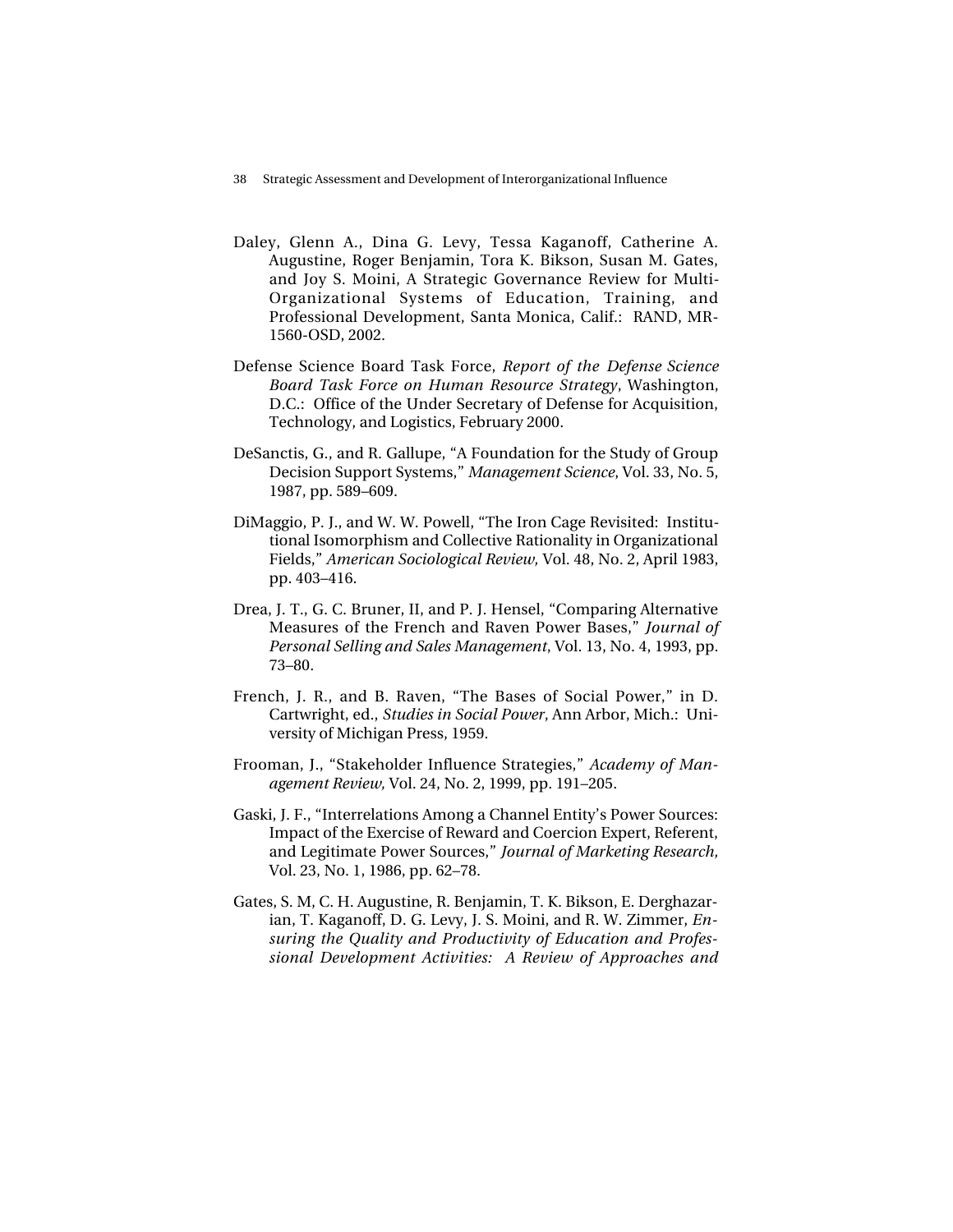*Lessons for DoD*, Santa Monica, Calif.: RAND, MR-1257-OSD, 2001.

- Greening, D., and B. Gray, "Testing a Model of Organizational Response to Social and Political Issues," *Academy of Management Journal,* Vol. 37, No. 3, 1994, pp. 467–498.
- Hunt, S. D., and J. R. Nevin, "Power in a Channel of Distribution: Sources and Consequences," *Journal of Marketing Research,* Vol. 11, 1974, pp. 186–193.
- Janowitz, M., "Sociological Theory and Social Control," *American Journal of Sociology*, Vol. 81, 1975, pp. 82–108.
- Kelman, H. C., "Compliance, Identification, and Internalization: Three Processes of Attitude Change," *Journal of Conflict Resolution*, Vol. 2, 1958, pp. 51–60.
- Kudisch, J. D., M. L. Poteet, G. H. Dobbins, M. C. Rush, and J. E. A. Russell, "Expert Power, Referent Power, and Charisma: Toward the Resolution of a Theoretical Debate," *Journal of Business and Psychology,* Vol. 19, No. 2, 1995, pp. 177–195.
- Levy, D. G., R. Benjamin, T. K. Bikson, E. Derghazarian, J. A. Dewar, S. M. Gates, T. Kaganoff, J. S. Moini, T. S. Szayna, and R. W. Zimmer, *Strategic and Performance Planning for the Office of the Chancellor for Education and Professional Development in the Department of Defense*, Santa Monica, Calif.: RAND, MR-1234- OSD, 2001.
- Meier, R. F., "Perspectives on the Concept of Social Control," *Annual Review of Sociology*, Vol. 8, 1982, pp. 35–55.
- Meyer, J. W., and B. Rowan, "Institutionalized Organizations: Formal Structure as Myth and Ceremony," *American Journal of Sociology*, Vol. 83, 1977, pp. 340–363.
- Office of the Assistant Secretary of Defense for Force Management Policy, *Management Reform Memorandum 3: Streamlining the Management of Educational and Professional Development Programs Sponsored by the Office of the Secretary of Defense*, Washington, D.C., 1998.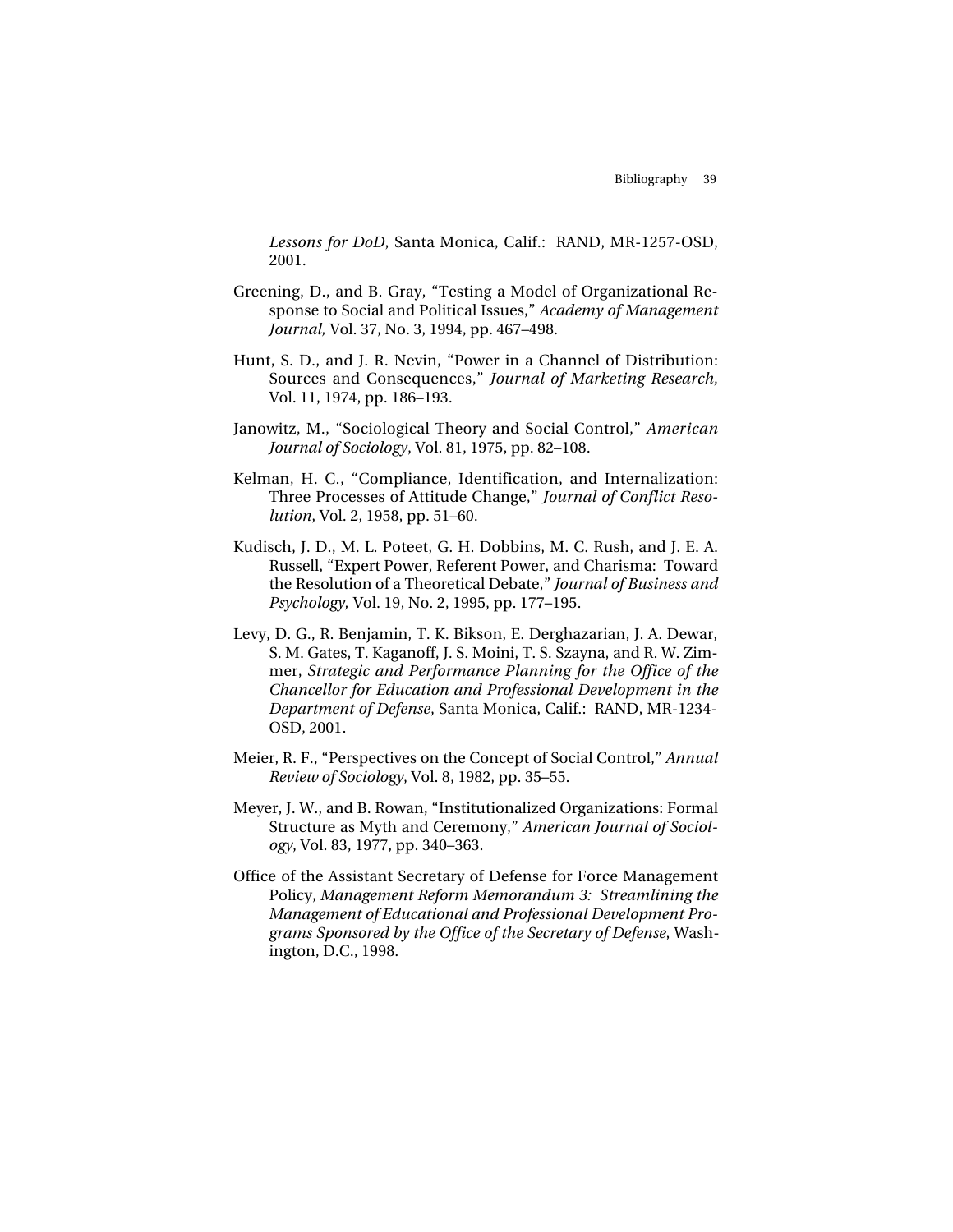- Oliver, C., "Strategic Responses to Institutional Processes," *Academy of Management Review*, Vol. 16, 1991, pp. 145–179.
- Pfeffer, J., *Power in Organizations*, Marshfield, Mass.: Pitman Publishing, 1981.
- Pfeffer, J., *Managing with Power: Politics and Influence in Organizations*, Boston: Harvard University Press, 1992.
- Pfeffer, J., and G. Salancik, "Organizational Decision Making as a Political Process: The Case of a University Budget," *Administrative Science Quarterly*, Vol. 19, 1974, pp. 135–151.
- Pfeffer, J., and G. Salancik, *The External Control of Organizations: A Resource Dependence Perspective*, New York: Harper & Row, 1978.
- Provan, K. G., "Interorganizational Linkages and Influence over Decision Making," *Academy of Management Journal*, Vol. 25, 1982, pp. 443–451.
- Raney, J., "Institutional Research Division (IRD) Update," presented at the Third DoD Conference on Civilian Education and Professional Development, Washington, D.C., June 2001.
- Raven, B., and J. R. French, "Legitimate Power, Coercive Power, and Observability in Social Influence," *Sociometry*, Vol. 21, 1958, pp. 83–97.
- Richardson, L. D., and R. A. Robicheaux, "Supplier's Desire to Influence Related to Perceived Use of Power and Performance," *Journal of Business Research*, Vol. 25, 1992, pp. 243–250.
- Rowley, T. J., "Moving Beyond Dyadic Ties: A Network Theory of Stakeholder Influences," *Academy of Management Review,* Vol. 22, 1997, pp. 887–910.
- Ruhnka, J.C., and H. Boerstler, "Governmental Incentives for Corporate Self-Regulation," *Journal of Business Ethics,* Vol. 17, 1998, pp. 309–326.
- Schmidt, P., "State Spending on Higher Education Grows by Smallest Rate in 5 Years," *Chronicle of Higher Education*, January 18, 2002, p. 20.